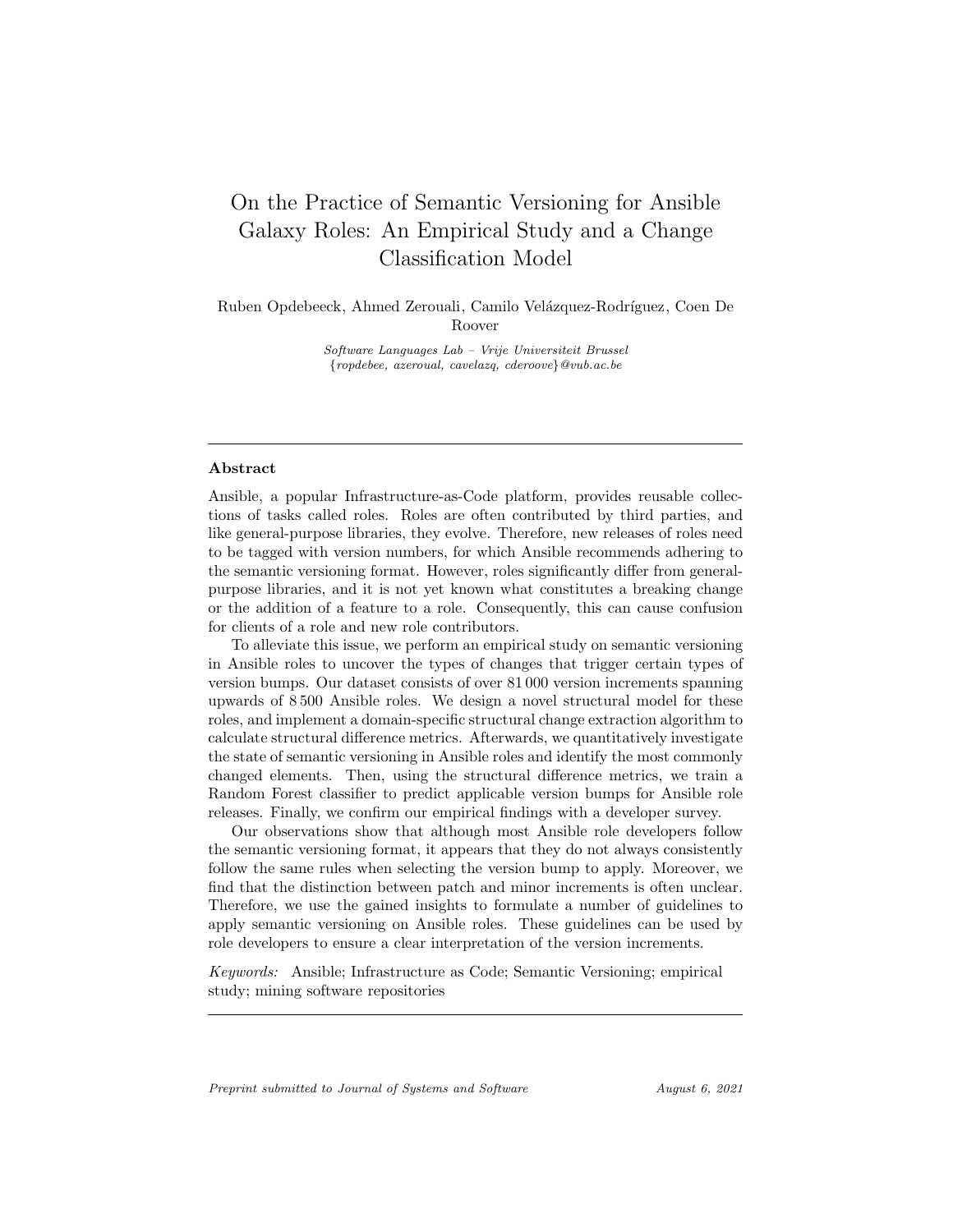# 1. Introduction

Ansible is a popular Infrastructure-as-Code (IaC) tool for automatically deploying and configuring large-scale infrastructures. Ansible developers create playbooks containing a series of tasks, which can be automatically executed on a collection of hosts to obtain the desired infrastructure. These tasks may include installing a database driver, configuring a web server, etc. Such tasks can often be reused across playbooks, e.g., installing a database driver is often a similar process, regardless of usage context or platform.

To promote reuse and composition, Ansible offers roles, which, in their most basic form, are a series of reusable tasks. In addition, it hosts  $Galaxy<sup>1</sup>$ , an online registry containing nearly  $27000$  roles<sup>2</sup>, contributed by third-party developers, which role clients can include into their playbooks. Roles often make extensive use of variables, so that its clients can parametrise its behaviour. For example, a role that installs a database driver could be parametrised to change the version of the installed database, specific configuration values for the driver, etc.

The "as Code" suffix in IaC does not merely signify that its files are written in textual form and interpreted by a machine. Instead, it encompasses every process surrounding regular source code, such as collaboration, version control, and importantly, evolution. Consequently, like general-purpose libraries, Ansible roles evolve over time, e.g., bugs get fixed, variables are added, tasks get refactored, etc. Thus, roles need to be versioned, so that new releases can be made available.

To denote role versions, Ansible recommends role developers to use the wellknown Semantic Versioning (SemVer)<sup>3</sup> format (i.e., major.minor.patch). The SemVer specification states when each part of the version number ought to be incremented. Major version bumps are reserved for backwards-incompatible changes, whereas minor bumps should be applied when new features are added to the software's interface. Patch bumps should be carried out if the release does not change the interface, and contains only bug fixes, refactoring, etc.

# 1.1. Motivation

Function-based Application Programming Interfaces (APIs), such as those typically exposed by traditional software libraries, lend themselves well to the SemVer specifications. However, Ansible roles typically do not expose functionbased APIs. Consequently, some of SemVer's rules may not readily apply to Ansible roles. Although Ansible recommends the SemVer format, it makes no mention of its rules, which may cause versioning practices to diverge among developers. For example, starting with Ansible 2.10, Ansible's maintainers began to move language extensions into community-maintained collections, which can group modules, plugins, roles, etc [1]. This change required imposing strict

<sup>1</sup>https://galaxy.ansible.com

 $2\text{As}$  of January 2021, https://galaxy.ansible.com/search?type=role

 $^3{\tt \small https://semver.org/}$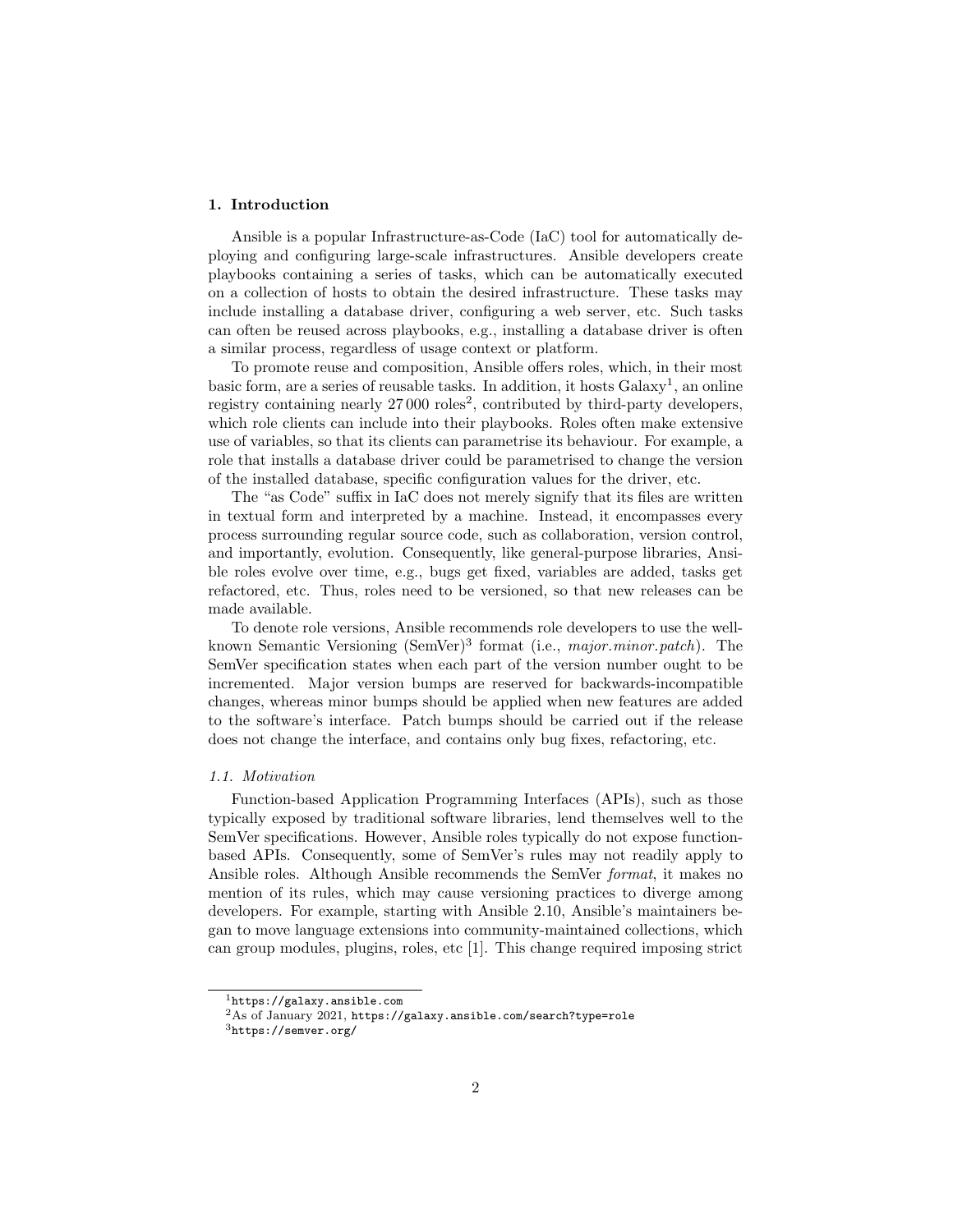adherence to SemVer on some collections, which led to some community maintainers having to adapt their versioning practices [2, 3]. Similarly, the primary goal of some roles is to install software, and thus its version may depend both on the role itself, as well as on the version of the software it installs. Some role developers have therefore started to use custom extensions to the SemVer format that include both [4].

Moreover, for traditional software libraries, previous research has shown it to be important to adhere to SemVer [5]. Breaking changes have a large impact on client software, and library clients are often hesitant to upgrade dependencies to new major versions. Anecdotal evidence suggests that role clients often suffer from breaking changes [6, 7]. One of the most prominent figures in the Ansible community even testifies suffering from breaking changes in upstream dependencies on a weekly basis [8]. Furthermore, improved support for role versioning has been a widely-requested feature for more than five years [9, 10]. Therefore, a loose interpretation of the SemVer specifications can be problematic. For instance, introducing breaking changes in minor version bumps [11, 12] may unexpectedly break downstream clients' playbooks [13]. Similarly, unnecessarily releasing major versions without breaking backwards compatibility [14] may lead to many downstream clients being hesitant to update. However, before one can properly investigate the extent of such issues in the Ansible Galaxy ecosystem, one must obtain a thorough understanding of the practice of role versioning.

# 1.2. Contributions

In this paper, we aim to uncover developer practices regarding the versioning of their Ansible roles. We are particularly interested in the changes that trigger a certain type of version increment. A better understanding of these changes would enable role clients to assess the effort needed before updating an installed role. Moreover, it can help role developers to align their role versioning with established practices, thereby making role versioning more consistent and reliable for their clients. Finally, it may provide researchers with a better foundation on which to build tool support for semantic versioning, or on which to conduct subsequent empirical studies into the impact of role changes.

There have been multiple studies investigating IaC (e.g., [15, 16, 17, 18]). However, these consider end users of IaC tools and snapshots of their files. To the best of our knowledge, we are the first to investigate a new side of IaC ecosystems, namely reusable roles, as well as the evolution of IaC files. More specifically, this paper makes the following contributions:

- 1. We design and implement a novel hierarchical model of Ansible role structure, and use it to develop a novel domain-specific structural change extraction algorithm.
- 2. We carry out a quantitative study investigating the use of SemVer in Ansible role development and which types of changes lead to a certain type of version bump.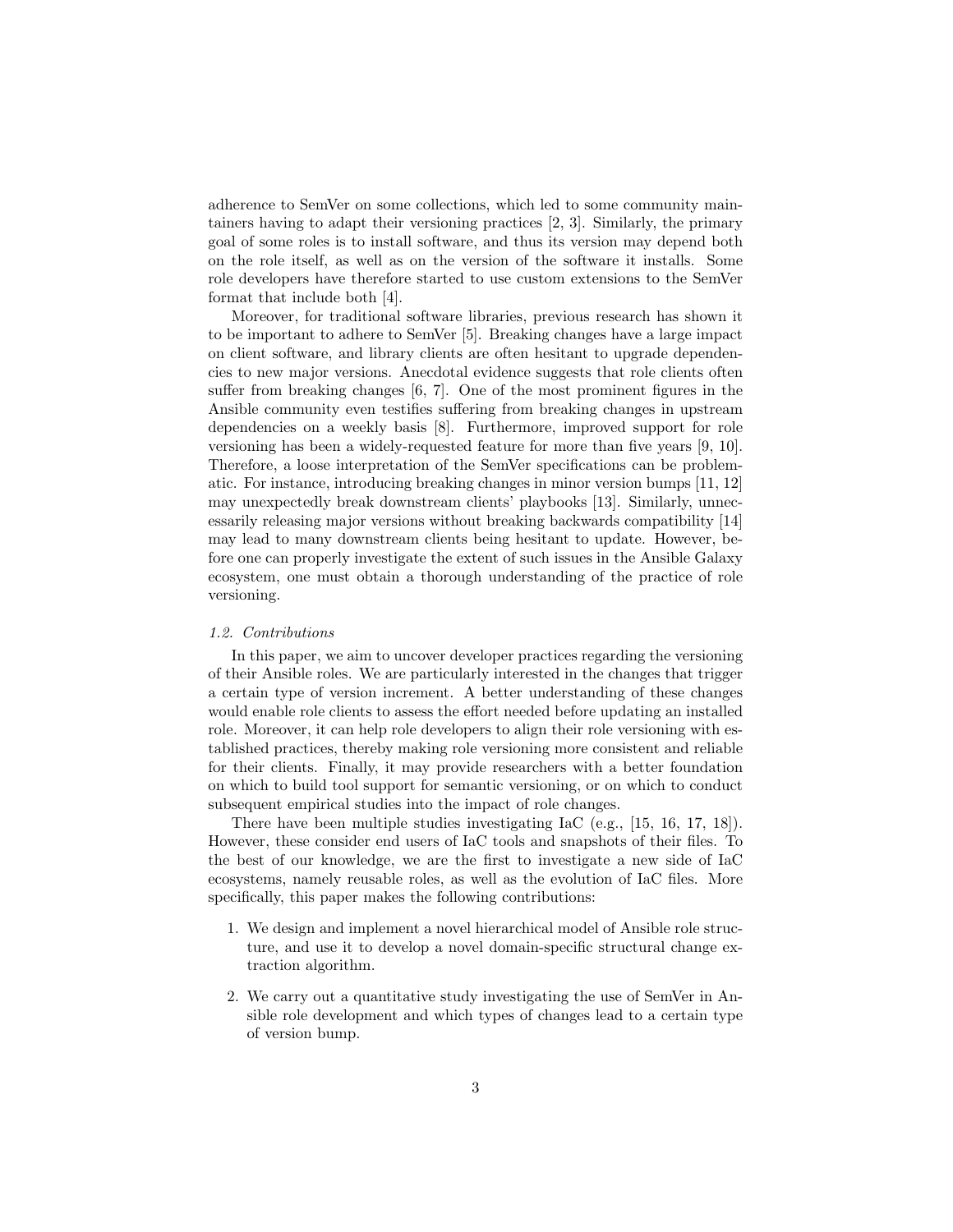- 3. We qualitatively investigate developer practices regarding SemVer by means of a developer survey.
- 4. We develop a classification model to predict the applicable SemVer version bump type using the distilled structural changes.
- 5. We evaluate this classification model through a longitudinal study.
- 6. We formulate a number of versioning guidelines based on the results of the developer survey and the features deemed most important by the classification model, and make a number of concrete recommendations on versioning of Ansible roles.

To conduct our study, we employ a dataset containing more than 8 500 roles, 90 000 role versions, and 81 000 version increments [19]. Our tools for analysis are available in a replication package found at https://doi.org/10.5281/zenodo.4992072.

This article is an extension of a previous conference paper [20]. In this journal extension, we present a new research question,  $RQ_4$ . Moreover, we perform more in-depth analyses into the pre-existing research questions, and use a larger dataset. As a result, the second and third contribution are expanded, and the fifth and sixth contribution consist solely of previously unpublished material.

# 2. Related work

In this section, we summarise a selection of research on Infrastructure as Code and Semantic Versioning, and highlight key differences with our work.

#### 2.1. Infrastructure as Code

Infrastructure as Code is an emerging research domain, with an increasing number of works published each year [21]. Industrial IaC practitioners often face the challenge of identifying defects in their files [15]. As a result, a large proportion of existing work on IaC has focused on defect prediction and detection. One such topic is verifying semantic requirements of IaC files [22, 23, 24]. Other researchers have focused on syntactical properties, metrics, smells, and detection rules to highlight potential problems [25, 16, 26, 18, 17, 27]. For example, Rahman and Williams [25] constructed defect prediction models using 10 source code properties. Sharma et al. [26] proposed a catalogue of 24 design and implementation smells for IaC code. Van der Bent et al. [17] defined and empirically validated a suite of maintainability metrics for Puppet code. Building upon this, Dalla Palma et al. [18] proposed a suite of 46 metrics for Ansible.

The aforementioned studies focus on defects in IaC files created by end users of IaC tools. Moreover, they only consider snapshots of such IaC files, and mostly remain on a syntactical level. On the contrary, we focus on reusable IaC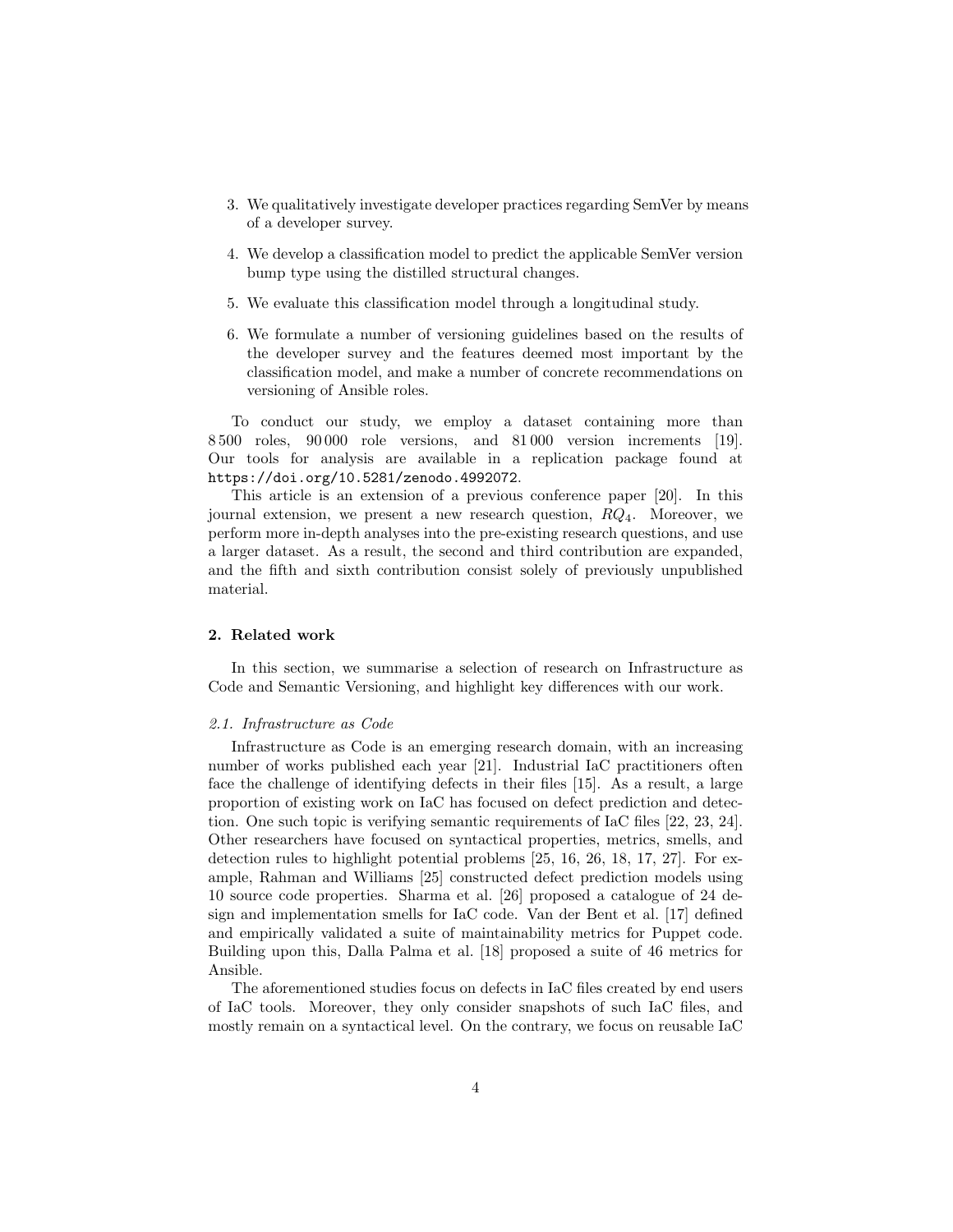files created by community contributors, an understudied part of the IaC ecosystem. Specifically, we look at the evolution of such files, rather than snapshots. Instead of focusing on the syntactical level, we mainly consider the structure of these reusable IaC files, making our approach less sensitive to coding styles.

### 2.2. Semantic Versioning

The semantic versioning specifications are commonly recommended by package managers to denote the kind of changes in new releases of software libraries. Because of its importance, SemVer has been subjected to many research studies. Raemaekers et al. [5] investigated the usage of SemVer in Java libraries on Maven Central over a seven-year period. They found that library maintainers did not respect SemVer (e.g., a third of minor releases introduced a breaking change), and that the adherence to SemVer increases only marginally over time.

Bogart et al. [28] performed case studies on three software ecosystems (i.e., Eclipse, CRAN, and npm) to understand how developers make decisions about changes and their costs. They found that the three ecosystems differ significantly in their practices and policies. The same researchers conducted a survey about common practices among over 2 000 developers in 18 ecosystems [29]. They observed that maintainers generally try not to perform a breaking change, with most developers across all ecosystems reporting less than one breaking change a year. Maintainers commonly bundle multiple breaking changes together to avoid disruptions. Finally, they observed that the frequency of breaking changes is higher in some ecosystems (*npm, Rust*) than others (*Perl, CRAN, Eclipse*).

Decan et al. [30] empirically studied SemVer compliance in four ecosystems (Cargo, npm, Packagist, and Rubygems) by analysing package dependency constraints. They found that the proportion of compliant dependency constraints increases over time in all ecosystems, and identified factors that influence the degree of compliance. Similarly, Dietrich et al. [31] studied over 70M dependencies in 17 package manager ecosystems, found that many ecosystems support flexible versioning practices, and that the adoption of SemVer is increasing in some.

# 3. Ansible Primer

Ansible is a popular infrastructure-as-code platform used to automate the deployment and configuration of multi-machine infrastructures. Although it is mainly intended as a tool to quickly set up a group of remote machines called hosts, it can equally be used to set up a local machine, e.g., for on-boarding. Ansible uses YAML as a domain-specific language for its infrastructure configuration files. Thus, most of its concepts are defined as key-value pairs in YAML files. There are various concepts in Ansible, e.g., inventories and plugins, which are outside of the scope of this primer. Furthermore, many of Ansible's elements accept a vast range of keywords, most of which will be omitted from this primer. Instead, we focus on two core concepts, namely the playbook, containing the infrastructure definition, and roles, which are reusable Ansible components, frequently contributed by third-party developers.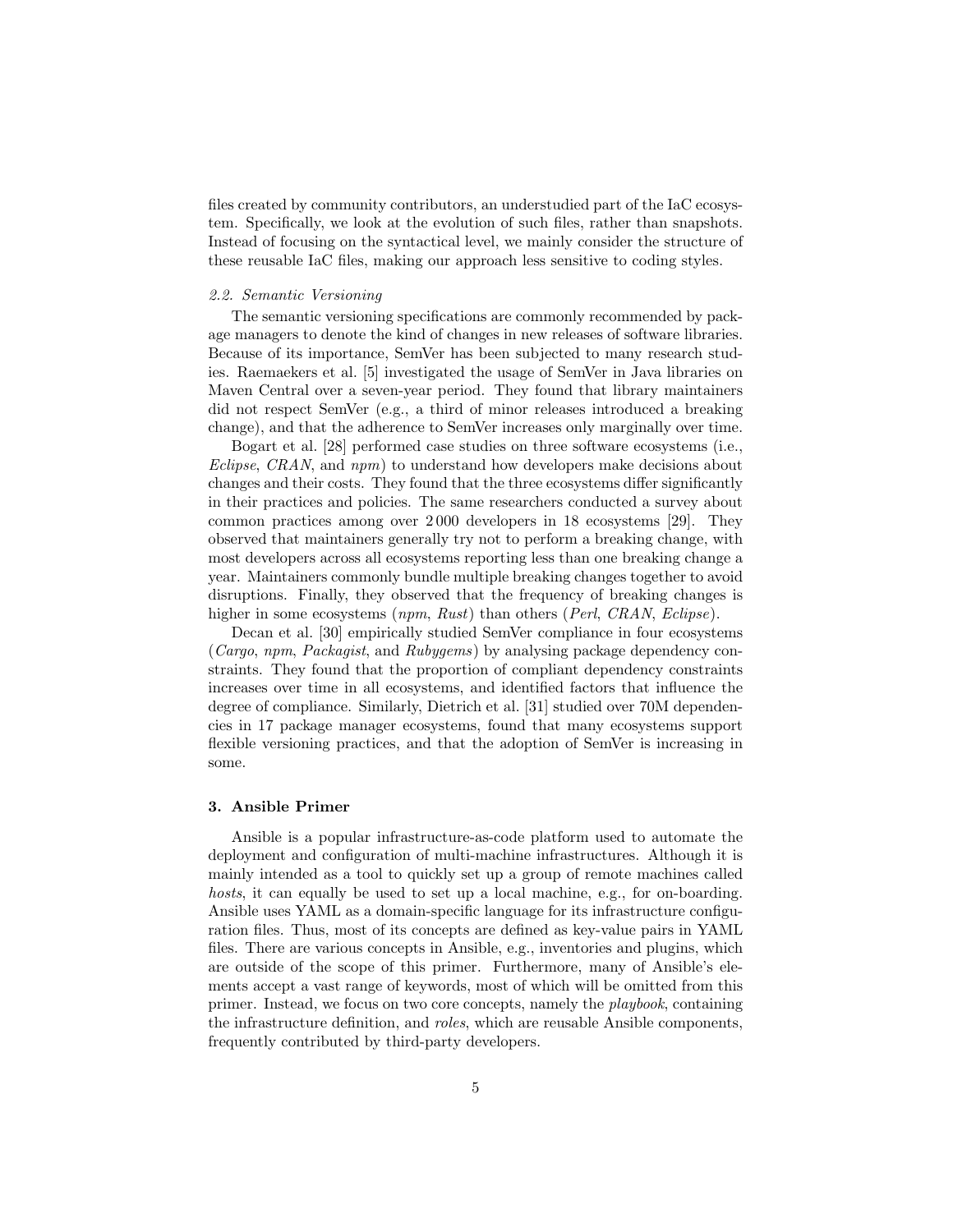```
1 - hosts: localhost
2 vars:
3 base_name: "main"
4 remove_log_file: no
5 tasks:
6 - name: Compile the LaTeX file.
       command: "pdflatex {{ base_name }}.tex"
8 - name: Remove log file, if enabled.
9 file:
10 path: "{{ base_name }}.log"
11 state: absent
12 when: remove_temp_files | bool
```
Listing 1: A contrived example of an Ansible playbook.

# 3.1. Playbooks

Ansible's flagship concept is the *playbook*, a central definition of the process of deploying and configuring complex infrastructures on a group of machines. Listing 1 depicts a playbook that compiles LaTeX files. Playbooks contain plays, each describing the configuration of a group of hosts. The example defines one play, targeting the local machine (line 1). Playbooks may define multiple plays, e.g., one to configure database servers, and another to set up a load balancer.

Each play has its own set of variables, defined as key-value pairs (lines 2– 4). Variables can be used in template expressions, enclosed by double braces (e.g., line 7), which are evaluated lazily. These variables can be used inside of the play's tasks, of which our example defines two (lines  $6-7$ ,  $8-12$ ). Tasks are executed in sequential order, and each task executes a single action. For example, the first task executes command, which runs the pdflatex program (line 6). The second task uses the file action to ensure a file is absent from the file system. The path to the file, and the desired state, are given as the action's arguments (lines 10–11). Tasks can also be executed conditionally by specifying a condition using the when keyword (line 12). Other keywords exist to adjust the control-flow semantics of a task, such as loop, which iteratively executes a task for each item in a list.

Besides plays, variables, and tasks, Ansible offers two more important concepts. Blocks can be used to group tasks or other, nested blocks, and also offer exception handling mechanisms. A handler is a special type of task that can be used to react to changes made by a task. A task can notify a handler, which registers the handler to be executed at the end of the play. If not notified, a handler is not executed.

### 3.2. Roles

Ansible provides roles, an abstraction for multiple reusable IaC files containing tasks, variables, handlers, etc. Although similar to plays, roles ought to be generic to be reused across playbooks. When a role is imported into a play, the tasks, handlers, and variables defined in its files are embedded into the play as if they were part of the play itself. Since roles consist of multiple files, they follow a strict directory structure, with subdirectories for each element type, as follows: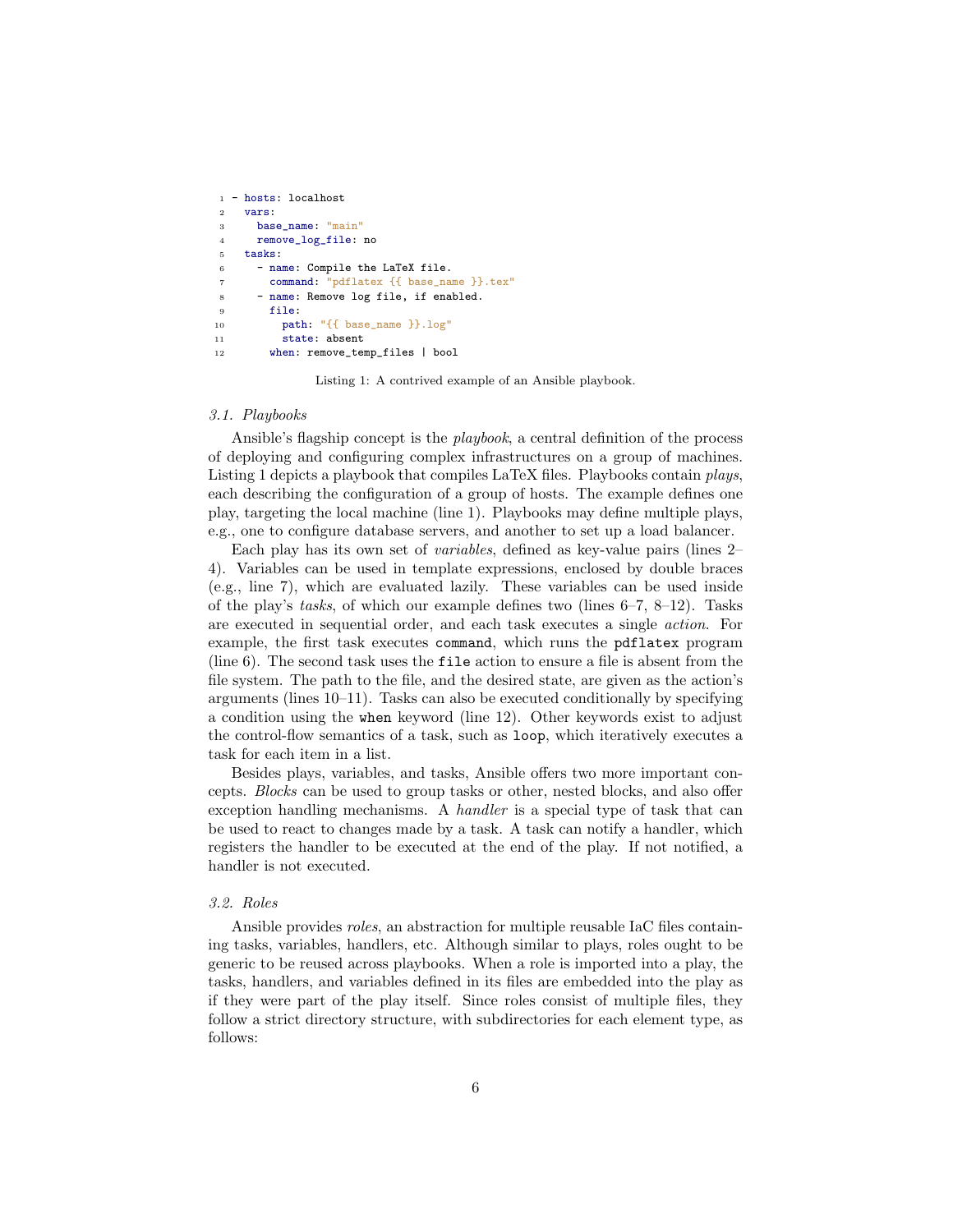

Figure 1: Overview of the data extraction pipeline.

- Files in the tasks directory contain the role's blocks and tasks, whereas the handlers directory contains the role's handlers. These directories must contain a main.yml file, which Ansible loads by default. Other files may be present, but must be imported manually through a task.
- Files in the defaults and vars directories contain default variables and role variables, respectively. The difference between these variables is their precedence. Role variables are difficult to override as a client, and are therefore often used as constants. Default variables are in contrast much easier to override, and serve as the means for the client to parametrise the role's behaviour. Similarly to tasks and handlers, the main.yml files in these directories are loaded by default, while other files may contain additional variables which can be loaded manually.
- The meta/main.yml file contains metadata for the role, such as author, description, license, etc. This also lists the platforms with which the role is compatible, and any other roles on which this role depends. These dependencies are executed before the role itself is.
- The files and templates directories contain resources for the role to use, such as configuration files. Files in the latter can be parametrised by the role's client using variables.

To ease the discovery of third-party roles, Ansible provides Galaxy, a central registry which, as of January 2021, contains over 26 500 open-source, reusable roles provided by the community. Since roles can evolve over time, they should also be versioned, and Galaxy provides version information such that role clients can install specific role versions. To import versions, Galaxy scans the role's git repository for tags matching the SemVer format. It thereby recommends using the SemVer format to denote versions, however, this is not a strict requirement. Moreover, this applies only to the format, and Ansible does not provide guidelines stating when each type of bump should be applied.

# 4. Method and Data Extraction

To investigate the versioning of Ansible roles, we make use of a dataset containing more than 26 500 unique Galaxy roles written by over 6 000 unique authors [19]. Of these, nearly 9 000 roles have more than one version, making them suitable for our investigation. This section describes the pipeline used to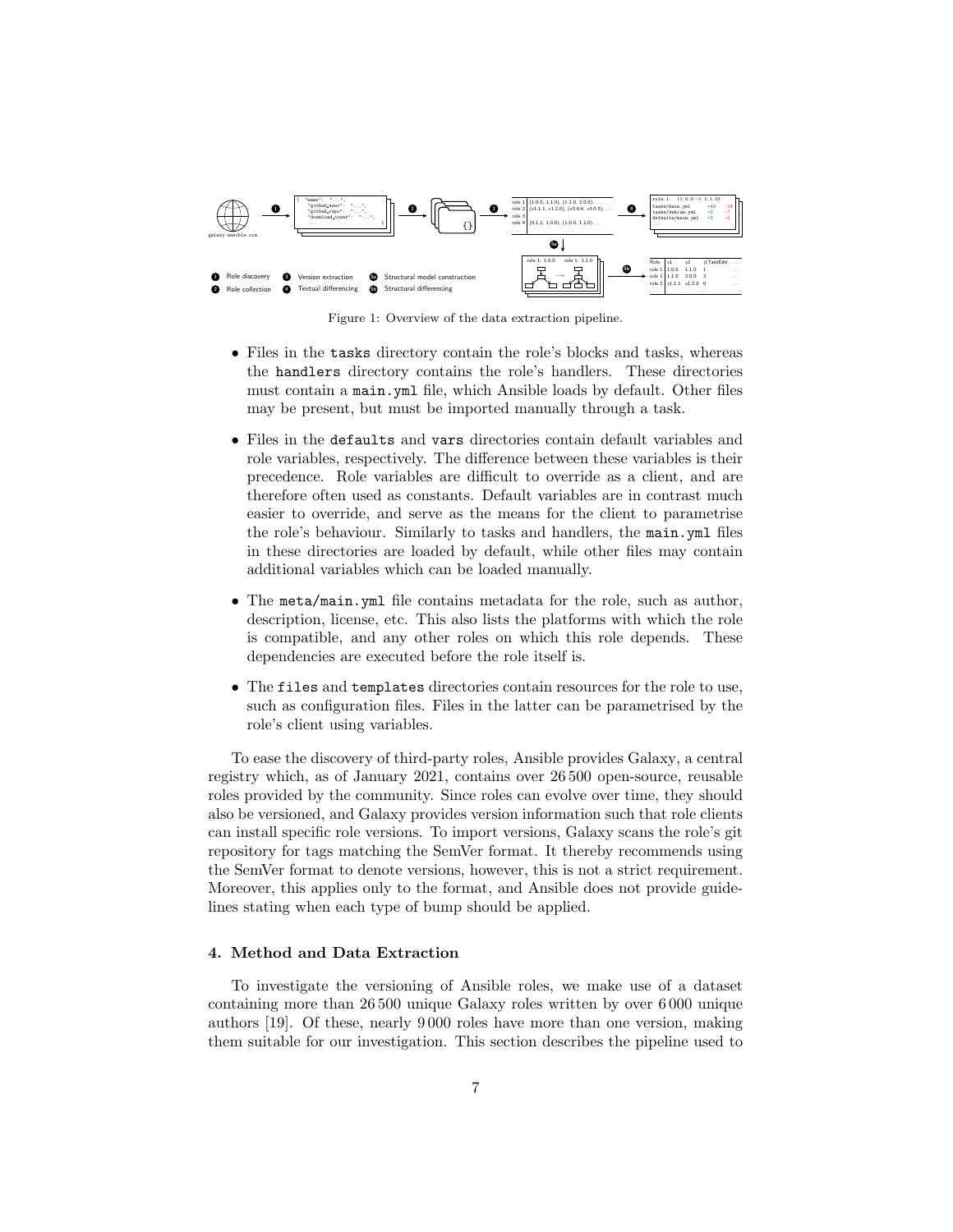Table 1: Overview of the collection and filtering of the dataset. The bottom row, highlighted in bold, depicts the final count of roles and versions considered for analysis.

| Stage                       | $\#\text{Roles}$ |      | $\#\text{Authors}$ $\#\text{Versions}$ | #Incr. |
|-----------------------------|------------------|------|----------------------------------------|--------|
| 1. Role discovery           | 26834            | 6478 | N/A                                    | N/A    |
| 2. Role collection          | 25 390           | 6081 | N/A                                    | N/A    |
| 3a. Tag extraction          | 12326            | 2737 | 101488                                 | N/A    |
| 3b. Version extraction      | 11 156           | 2432 | 93960                                  | 82796  |
| 3c. Version bump extraction | 8560             | 2053 | 90 051                                 | 81253  |

collect this data and extract the necessary information. Figure 1 depicts an overview of this pipeline, while Table 1 summarises the dataset.

The pipeline consists of 5 stages. We first discover the roles from Galaxy, clone their repositories, and extract their versions. We extract line-based textual difference metrics, i.e., the number of lines inserted and deleted, for each version bump. However, textual differences are sensitive to semantically-irrelevant implementation details such as refactoring, comments, and whitespace. To combat such problems, we also look at the differences between role versions on a structural level using a novel structural model and specialised tree differences, described in Section 5. We calculate metrics of difference, rather than difference in metrics, for increased accuracy. For example, although comparing the number of tasks in two versions would reveal a net increase or decrease, it would not reveal that a task was added while another was removed.

# 4.1. Role Discovery

The first stage of our pipeline discovers open-source roles from the ecosystem using the Galaxy role registry. We notice that Galaxy may sometimes lack some role versions, and may list roles which were erroneously imported (e.g., named "test"). Therefore, we do not rely on Galaxy metadata to extract role versions, and will subsequently clone the role repositories instead. Ultimately, we extracted 26 834 roles written by 6 478 unique authors. However, as we will see shortly, many of these roles contain no versions, are thus irrelevant for our study, and are therefore removed in subsequent pipeline stages.

# 4.2. Role Collection

In the second stage, we clone the git repositories of each collected role through the GitHub URL obtained from Galaxy. We successfully cloned the repositories of 25 639 roles discovered in the previous phase. The remaining 1 195 repositories could not be cloned, as they were not available. These repositories may have been removed or made private since they were added to Galaxy. We excluded 249 roles which are part of a repository that is linked to multiple roles in the dataset. Such "monorepos" have a single version shared among all of its roles. Consequently, a change to one role in such a repository would impact the version of all other, unchanged roles as well. This reduces the size of our dataset to 25 390 roles, contributed by 6 081 authors. Of these, 8 289 roles have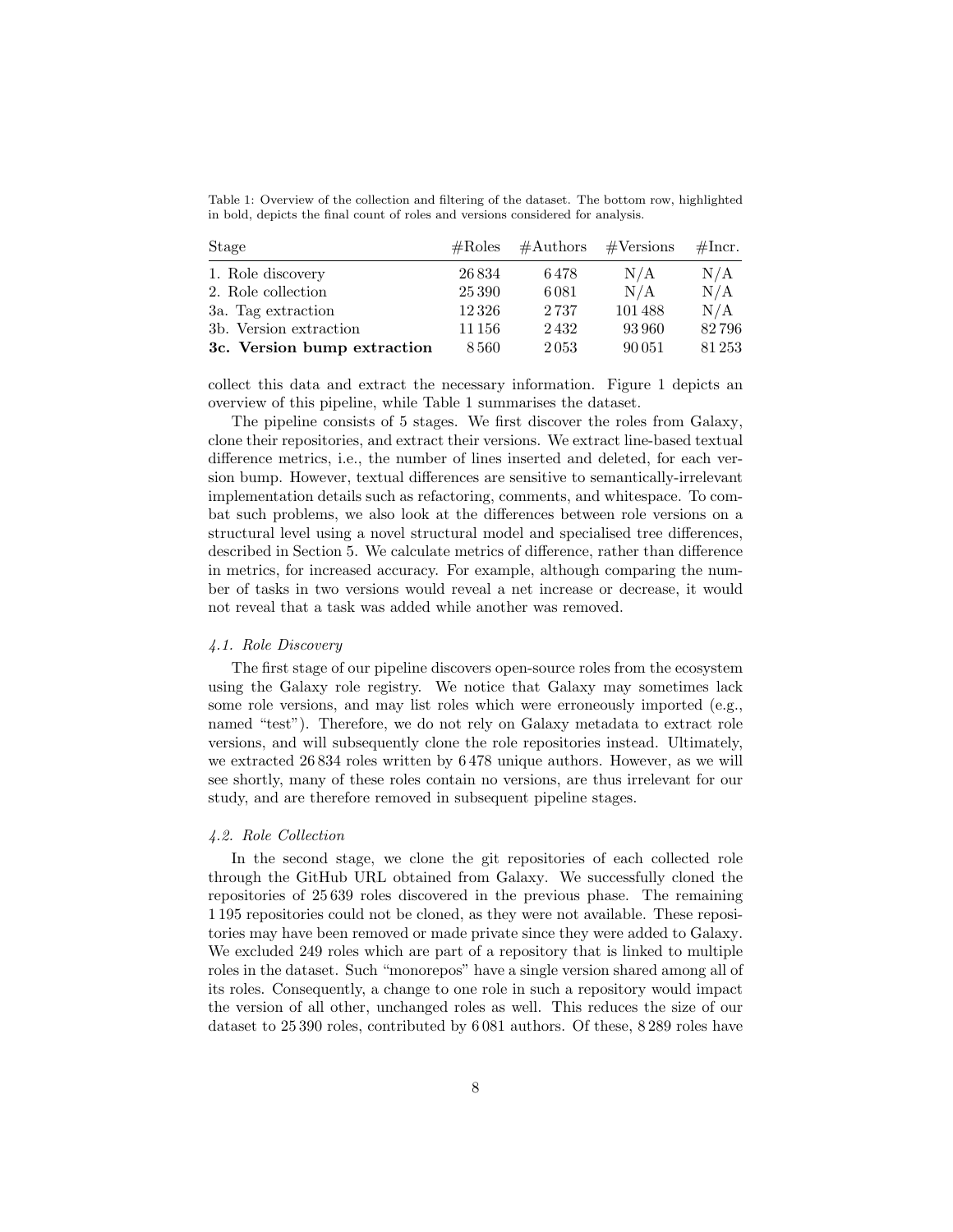been in active development in the previous year, i.e., have at least one commit in the 12 months prior to collection.

### 4.3. Version Extraction

We then move on to extracting role versions from the cloned repositories' tags. We extract each tag from every role repository, leading to 101 488 different tags across 12 326 roles. The remainder of the roles did not contain any tags. We then perform further filtering on these tags to retain only consecutive semantic version bumps.

First, we remove all tags that do not match the SemVer major.minor.patch format. Note that we also remove pre-release versions (e.g., 1.0.0-alpha), since pre-release versions might not follow all of the SemVer specifications. Therefore, we focus solely on "main" releases. This filtering reduces the number of tags in our dataset to 93 960, belonging to 11 156 roles written by 2 432 authors.

Subsequently, we construct version bumps from the consecutive semantic versions for each role. Any role with less than two versions is omitted, since they are of no interest to our study. Moreover, we exclude version increments that are not strictly consecutive. To illustrate, consider three consecutive tags such as 2.2.4, 2.2.4.1, and 2.2.5. The second of these tags does not match the SemVer format, and thus, neither the increment of 2.2.4 to 2.2.4.1, nor 2.2.4.1 to 2.2.5 is included in the dataset because of earlier filtering. Moreover, we do not include an increment for 2.2.4 to 2.2.5, since they are not strictly consecutive. Although one could argue that this constitutes a patch bump, given the abundance of increments and the temporary lapse in adherence to SemVer, we decided to conservatively exclude such bumps.

After this filtering, our dataset consists of 8 560 roles written by 2 053 authors. In total, it contains 90 051 versions and 81 253 version increments.

### 4.4. Textual Differencing

Following the third stage, our pipeline branches into two strategies to extract difference metrics between successive versions. The first of these, marked as stage 4 in Figure 1, extracts line-based textual difference metrics and commits between two role versions. The line-based differences are obtained using the git diff command, from which we extract which files were added, deleted, moved, or edited, as well as the number of lines inserted and deleted in each file. Additionally, we extract these features between an empty repository and the role's first release, to estimate the amount of effort needed to create the initial release of a role.

# 4.5. Structural Differencing

The second strategy to extract difference metrics uses our structural model and differencing algorithm (Section 5). We extract a structural model from the source code of each role version according to the versions gathered in stage 3 (stage 5a). For each version increment, the pair of structural models is fed into our domain-specific structural differencer (stage 5b), which produces a sequence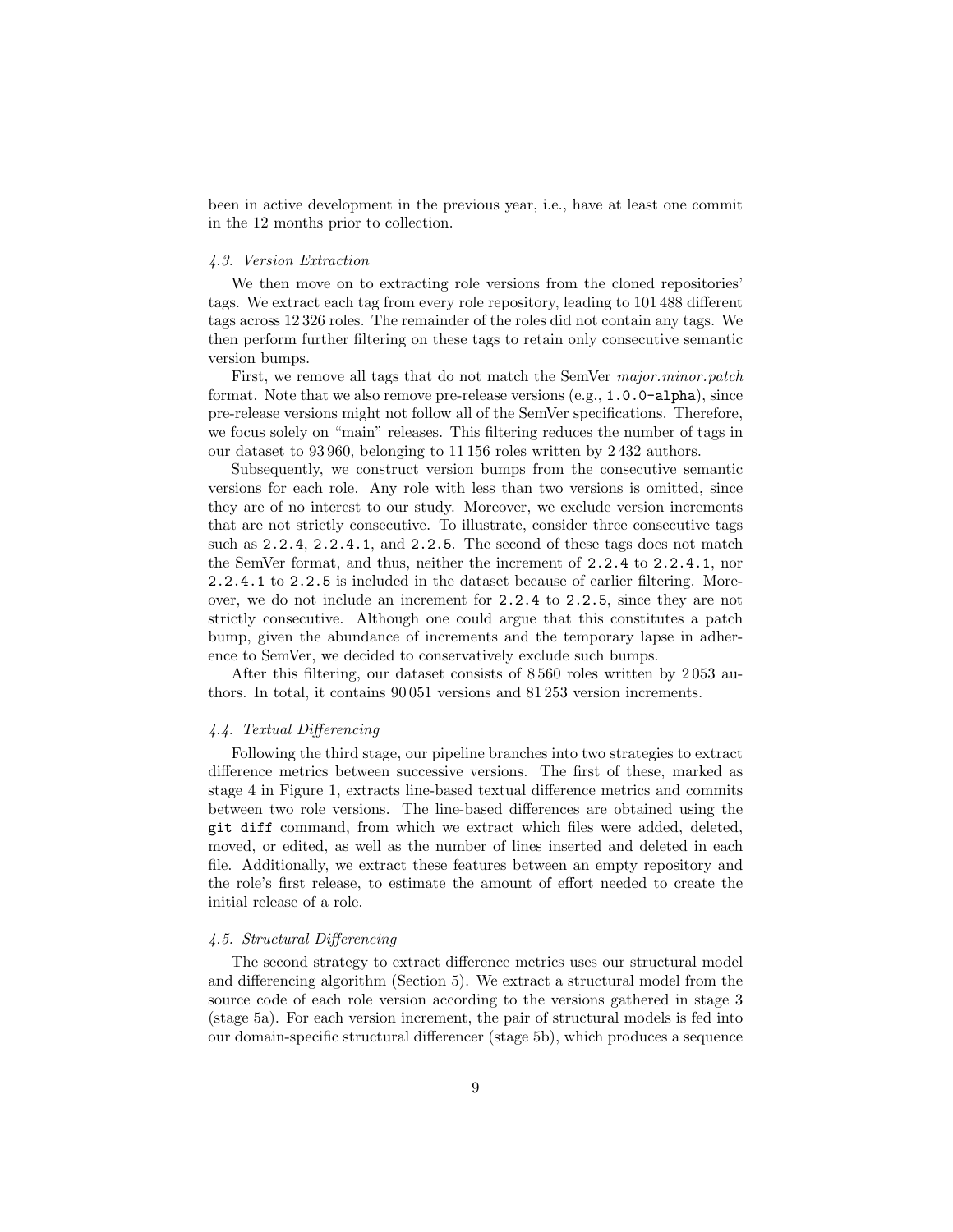of fine-grained differences belonging to one of 41 different change types. This led to 719 424 individual distilled changes. Then, we produce structural difference metrics by counting the number of occurrences of each change type for each role version increment.

### 4.6. Difference to the Previous Dataset

In our previous work, which this paper extends, we used an older version of this dataset extracted on June 12th, 2020 [20]. In this paper, we are using a more recent version of the dataset, gathered on January 20th, 2021 [19]. Since Ansible Galaxy is an up and coming ecosystem, this period of 6 months has caused a relatively large growth in the dataset. In this subsection, we summarise the most important changes between both datasets.

One can immediately observe a net increase in the number of entities in the dataset. More than 2 000 roles and nearly 500 authors have been added to the dataset. In fact, the new dataset contains 2 523 roles that were not present in the old dataset. However, this number is likely a slight overestimation, as we matched roles across the two datasets based on their namespace and name. If any of these two were renamed between the time points at which the datasets were collected, the role would be considered new. It should be noted that not all of these roles are necessarily created after the previous dataset was collected. Instead, they may have existed prior to June 12th, 2020, but not yet have been published to Galaxy.

Out of these 2 523 new roles, 1 093 contain more than one semantic version. This led to a total of 7 924 version increments being added to the dataset. Another 7 192 new version increments come from new versions released for 1 829 pre-existing roles. Together, these lead to more than 15 000 new version increments that have not been investigated previously, an increase of more than 20% compared to the old dataset.

317 roles in the old dataset could not be matched to roles in the new dataset. These roles have either been removed from Galaxy, or renamed. Naturally, any versions associated with these roles are absent in the new dataset as well.

Finally, one can observe that structural change distilling is applied to many more version increments than in our previous work. Previously, we only distilled such changes for roughly 89% of the version increments, whereas now, they are extracted for all increments. In previous work, our structural model extractor would reject any role version which contained syntactical errors, whereas now, the extractor attempts to parse as much code as possible. This enabled it to parse all role versions, and consequently, we could distil structural changes for all version increments.

### 5. Structural Model Differencing

This section describes our novel structural model for Ansible roles, as well as the accompanying structural differencing algorithm. This model and algorithm are used in the final stage of our pipeline, described in Section 4, to extract metrics of the difference between two role versions.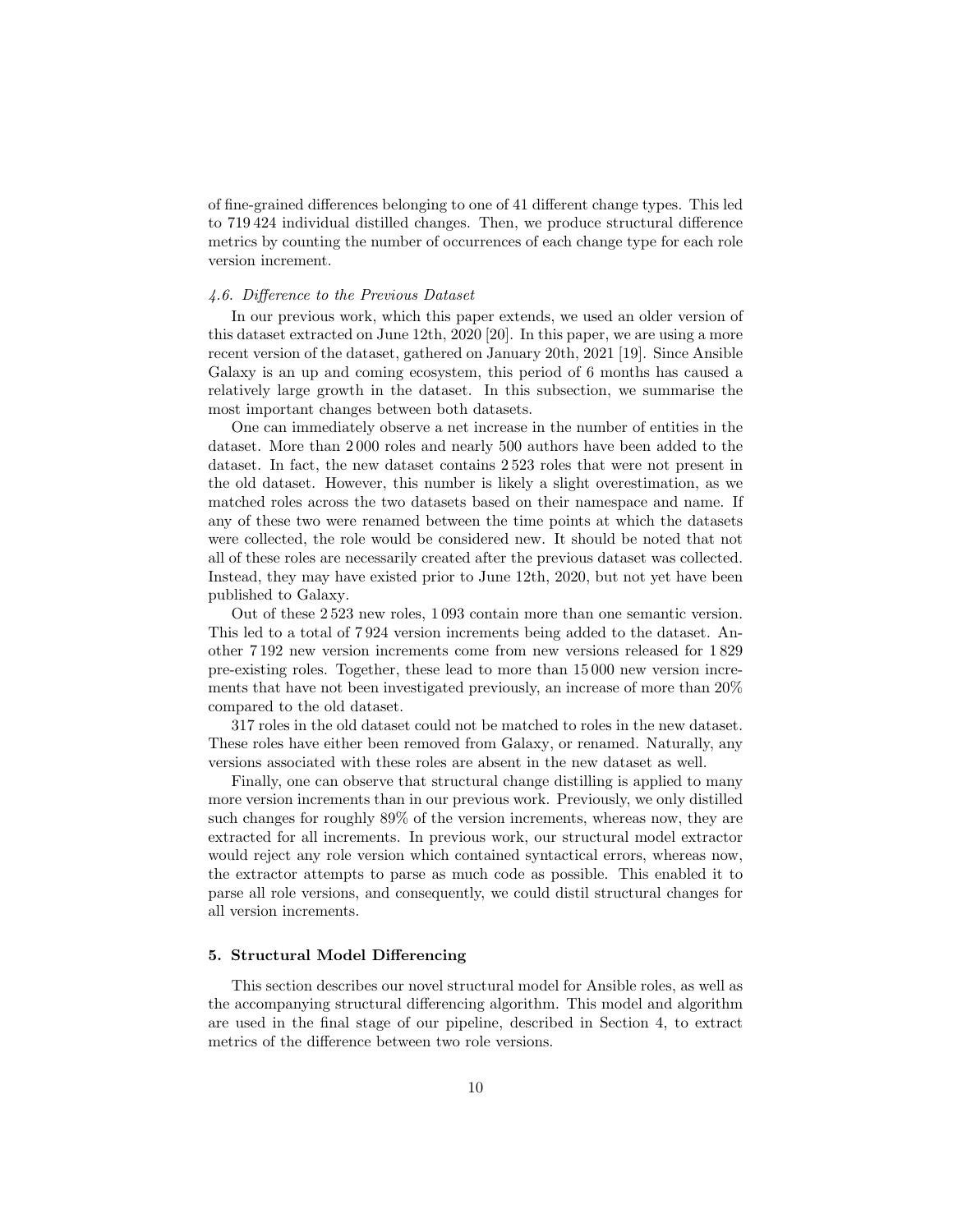# 5.1. Structural Model

Our novel structural representation of Ansible code is a tree of Ansible elements, such as blocks, tasks, and variables. It is inspired by, and extracted from, Ansible's own internal representation of its files. This internal representation is structural in nature and therefore transcends the syntactical contents of files, but this comes at the cost of having to undo some of the optimisations made by Ansible that render executing the IaC files more efficient. For example, when Ansible encounters a task which statically imports another task file, it replaces the importing task by the content of this file. For dynamically included files, this is impossible, since the file's name may depend on variables which are only known at run time. Since we aim for a structural representation, it is important to represent all of the task files separately, rather than inlined into another file.

Figure 2 depicts our structural model. It is a hierarchical tree of four main types of elements, namely files, variables, blocks, and tasks, closely following the structure of a role, as described in Section 3.2. The first level of the hierarchy consists of a series of files, each type representing a file in either the tasks, defaults, vars, handlers, or meta directory. There may exist multiple files of each type, distinguished by their name, except for metadata files.

The metadata file is a singleton, and always represents the meta/main.yml file, if present. Our representation of a metadata file contains exactly one metablock, whose attributes represent the file's contents, e.g., platforms and dependencies.

Files in tasks and handlers, as well as their contents, are represented nearidentically, although we make a clear distinction to represent the difference in control-flow semantics (cfr. Section 3.1). Such files are internal nodes whose children are blocks. Blocks, in turn, have their contents, i.e., nested blocks and tasks, as children. In both cases, the children are ordered by their execution order. Top-level tasks, i.e., tasks not contained inside of a block, are placed in an implicit block for uniform representation. For blocks and tasks, we additionally store their key-value pairs as attributes.

Files in vars and defaults are represented as role variable files and default variable files, respectively. Again, the two node types and their children are similar, yet we make the distinction to enforce the differences in precedence (cfr. Section 3.2). Each of these files is an internal node of our hierarchy. Their children are leaf nodes representing the variables in the file, which store the name and assigned value. Contrary to tasks and handlers, we do not define an order for these children, since their order is semantically irrelevant because of lazy loading.

To create the structural model, we employ Ansible's internal parser and post-process its representation. Thus, we benefit from the parser's ability to transform different syntactical styles into the same constructs. This also ensures we do not attempt to include an ill-formatted file into the structural model. Instead, these are ignored.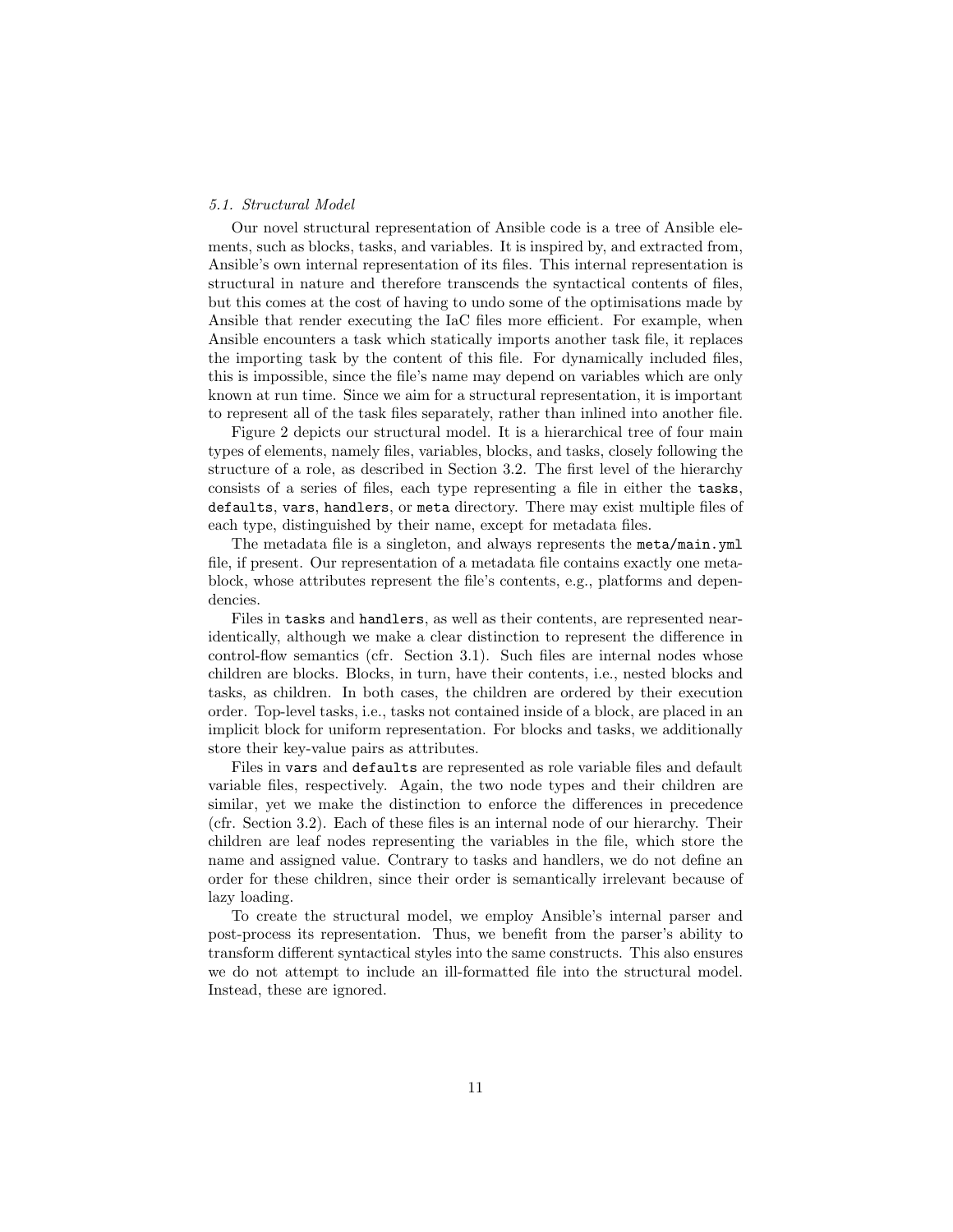

Figure 2: The condensed UML class model of the structural role model.

### 5.2. Structural Differencing

Our structural differencing algorithm extracts a set of fine-grained changes that represent the difference between a pair of structural models. Rather than relying on generic tree differencing algorithms, such as CHANGEDISTILLER [32], GUMTREE [33], or CHANGENODES [34], we designed a domain-specific one. Whereas the aforementioned algorithms identify changes between abstract syntax trees, we use structural trees, which are conceptually different. Moreover, we aim to extract specific changes that can serve as a detailed summary of a role release, which is not possible with a generic approach. Finally, implementing our own differencer enables us to apply domain-specific knowledge to increase the usability of the extracted changes, by disregarding changes carrying no semantic relevance.

# 5.2.1. Change Types

Our domain-specific algorithm can produce 41 different change categories, constructed by combining 4 main change types and the element types of the structural model. The valid combinations of change types and element types are depicted in Table 2. The table's columns represent the 4 main change types. Additions and removals represent changes where a node has been added or removed in the second tree. Relocations represent changes where a node was moved to a new position, either in the same parent (local relocation), or to a new parent (global relocation). Finally, edits represent changes where a node's value was edited. Note that each change applies to an individual node, e.g., when an internal node is added, additions for its children are distilled individually, and when an internal node is relocated, its children are not relocated individually, since they retain the same position in the same parent.

Table 2's rows contain various element types, and non-empty cells mark possible combinations of change type and element type. All non-root node types of the model are present as rows, except for metadata-related nodes, since these are singletons. Instead, we represent additions and removals to the platform and dependency sets separately, and consider any other change to the metadata as a generic edit. The other main change types are not applicable to the metadata. Edits to the four remaining file types are represented by edits to its individual children, and a relocation of a file means that its name has changed. We make no attempt to identify renames of variables, instead approximating such cases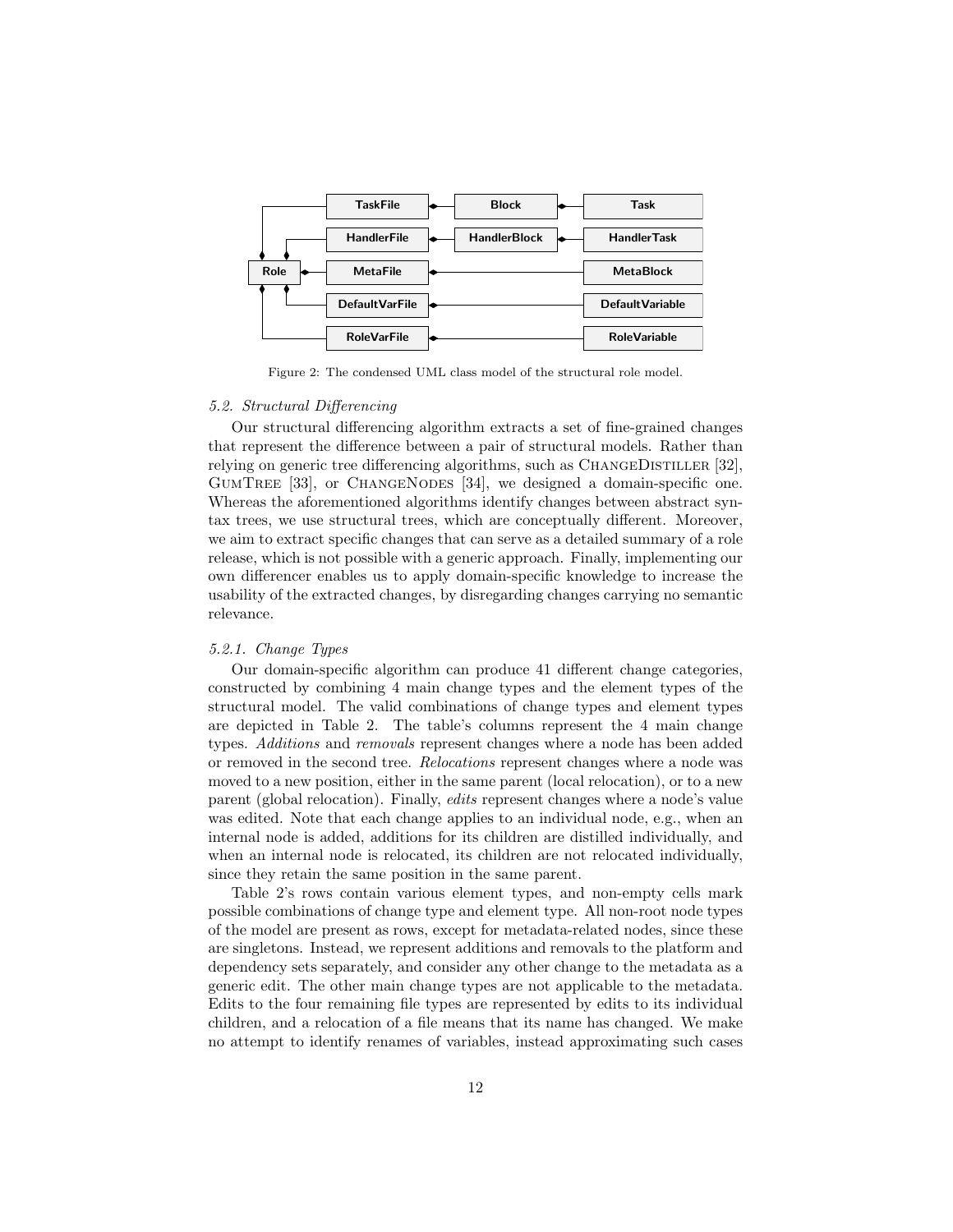|                   | Addition | Removal | Edit | Relocation |
|-------------------|----------|---------|------|------------|
| Dependencies      |          |         |      |            |
| Platforms         |          |         |      |            |
| Misc. metadata    |          |         |      |            |
| Default var.      |          |         |      |            |
| Role var.         |          |         |      |            |
| Default var. file |          |         |      |            |
| Role var. file    |          |         |      |            |
| Task              |          |         |      |            |
| Handler task      |          |         |      |            |
| <b>Block</b>      |          |         |      |            |
| Handler block     |          |         |      |            |
| Task file         |          |         |      |            |
| Handler file      |          |         |      |            |

Table 2: The valid combinations of orthogonal change categories.

as an addition and a removal, since for a client of the role, both a rename and a removal are potentially breaking changes. Therefore, an edit to a variable indicates that its assigned value has changed, but its name remained unchanged.

#### 5.2.2. Change Distilling

We will now describe our domain-specific structural change distilling algorithm. The main challenge in extracting changes is identifying relocations of edited elements, e.g., a task that was moved to another block while simultaneously having its keywords edited. We also prefer extracting relocations rather than a pair of addition and removal, since the latter would over-approximate the number of elements added and removed in the new tree. While extracting relocations, we prioritise relocations to positions that are intuitively "close" to the old position, which leads to more intuitive changes.

At a high level, our algorithm is similar to CHANGEDISTILLER [32], and works as follows. We compare the two given structural models in a depth-first manner. For each internal node, we compare its children and extract additions, removals, and edits. We identify edited nodes by calculating their similarity, which is a number between 0 and 1 inclusive, where larger values mean more similarity, and apply a threshold of 0.5, essentially meaning that if two nodes are not at least 50% similar, the change is represented as an addition and removal instead. After these changes have been identified, we look for local relocations in the direct children of the internal node by matching nodes removed from the old subtree to nodes added in the new subtree, again using a 0.5 similarity threshold. Finally, we check for global relocations in a similar way, but now also consider additions and removals of indirect children.

The major difference between our algorithm and CHANGEDISTILLER [32]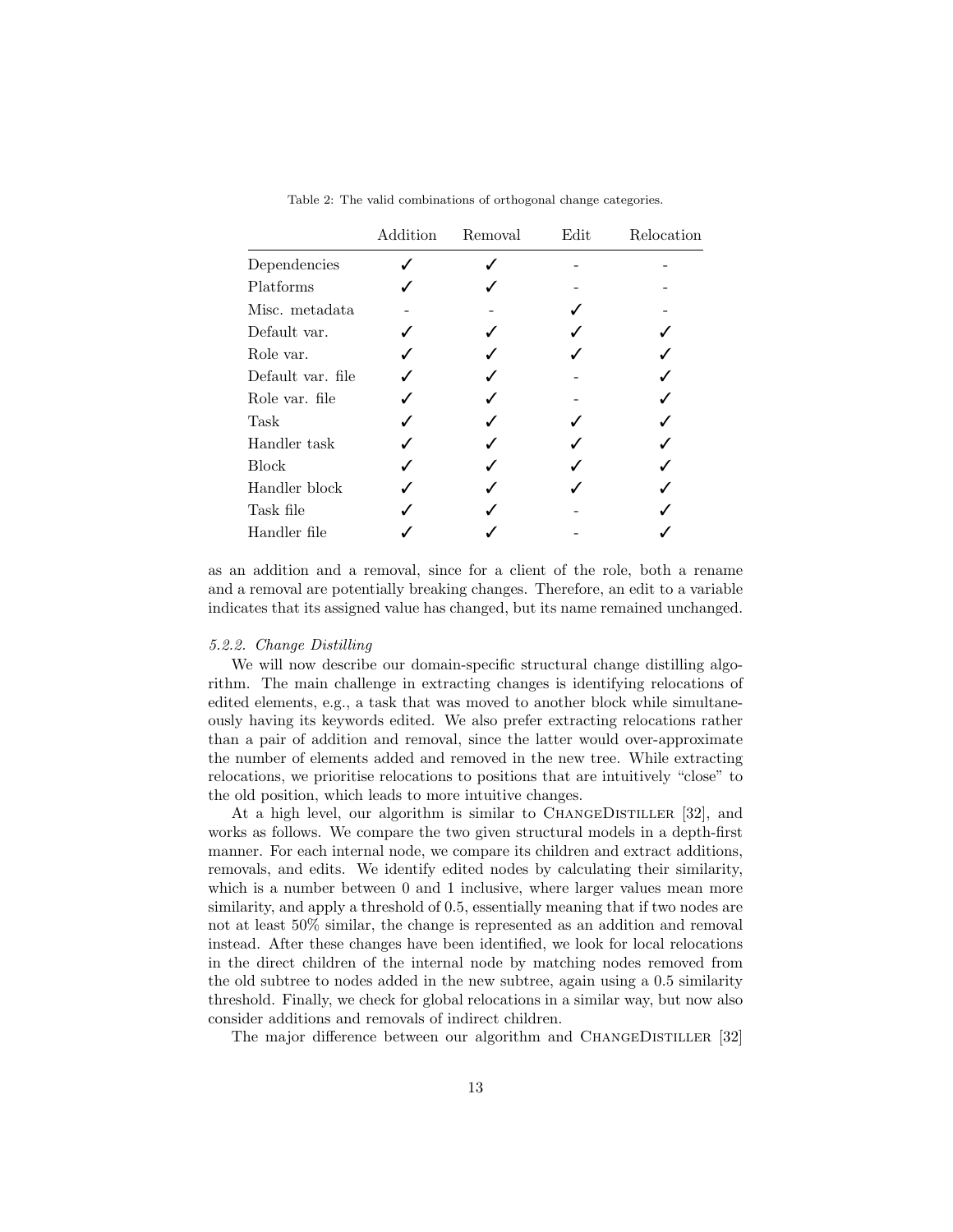is that ours is specific for our structural model, which enables us to use domain knowledge to improve its results. For example, flat sequences such as role dependencies and compatible platforms can be compared more easily without having to use tree traversals. Moreover, the order of variable definitions makes no difference, and thus, we can sort them by name to speed up the extraction of edits, and do not have to look for relocations.

The main benefit of the domain-specificity is that it enables us to define highly-specialised similarity metrics for each element type. For instance, we define the similarity of files containing variables as the proportion of variables that are common between both files, additionally incurring a penalty for each variable whose assigned value differs. This penalty allows us to distinguish between two files defining the same set of variables with distinct values. For tasks, the similarity is calculated in terms of the number of common keywords with the same value. As a final example of a specialised similarity metric, for blocks, the similarity is calculated as the average of pair-wise similarities of its contents, with an additional penalty for each child that would be locally relocated. Again, this penalty allows us to distinguish two blocks that execute the same set of tasks, but in a different order.

# 6. Empirical Analysis Results

The research questions in this study are organized into three parts: 1) a quantitative analysis that includes four research questions  $RQ_0$  to  $RQ_3$ ; 2) a qualitative study where we conduct surveys with Ansible role developers; and 3) the building of a classification model to predict the suitable SemVer version increment for a new role release.

To confirm the observations of our empirical analysis, we carried out comparisons of statistical distributions using the Mann-Whitney U test, a nonparametric test where the null hypothesis  $H_0$  checks if two distributions are identical without assuming them to follow a normal distribution, the alternative hypothesis  $H_1$  being that one distribution is stochastically greater than the other. For all statistical tests in the paper considered together, we wish to achieve a global confidence level of 95%, corresponding to a value of  $\alpha = 0.05$ . To achieve this overall confidence, the  $p$ -value of each individual test is compared against a lower  $\alpha$  value, following a Bonferroni correction. If n different tests are carried out over the same dataset, for each individual test one can only reject  $H_0$  if  $p < \frac{0.05}{n}$ . In our case  $n = 12$ , i.e.,  $p < 0.004$ .

To report the *effect size* of the statistical tests, we use *Cliff's Delta d*, a nonparametric measure that quantifies the difference between two populations beyond the interpretation of p-values. Using the thresholds provided by Romano et al. [35], we interpret the effect size to be *negligible* if  $|d| \in [0, 0.147]$ , *small* if  $|d| \in [0.147, 0.33],$  medium if  $|d| \in [0.33, 0.474]$  and large if  $|d| \in [0.474, 1].$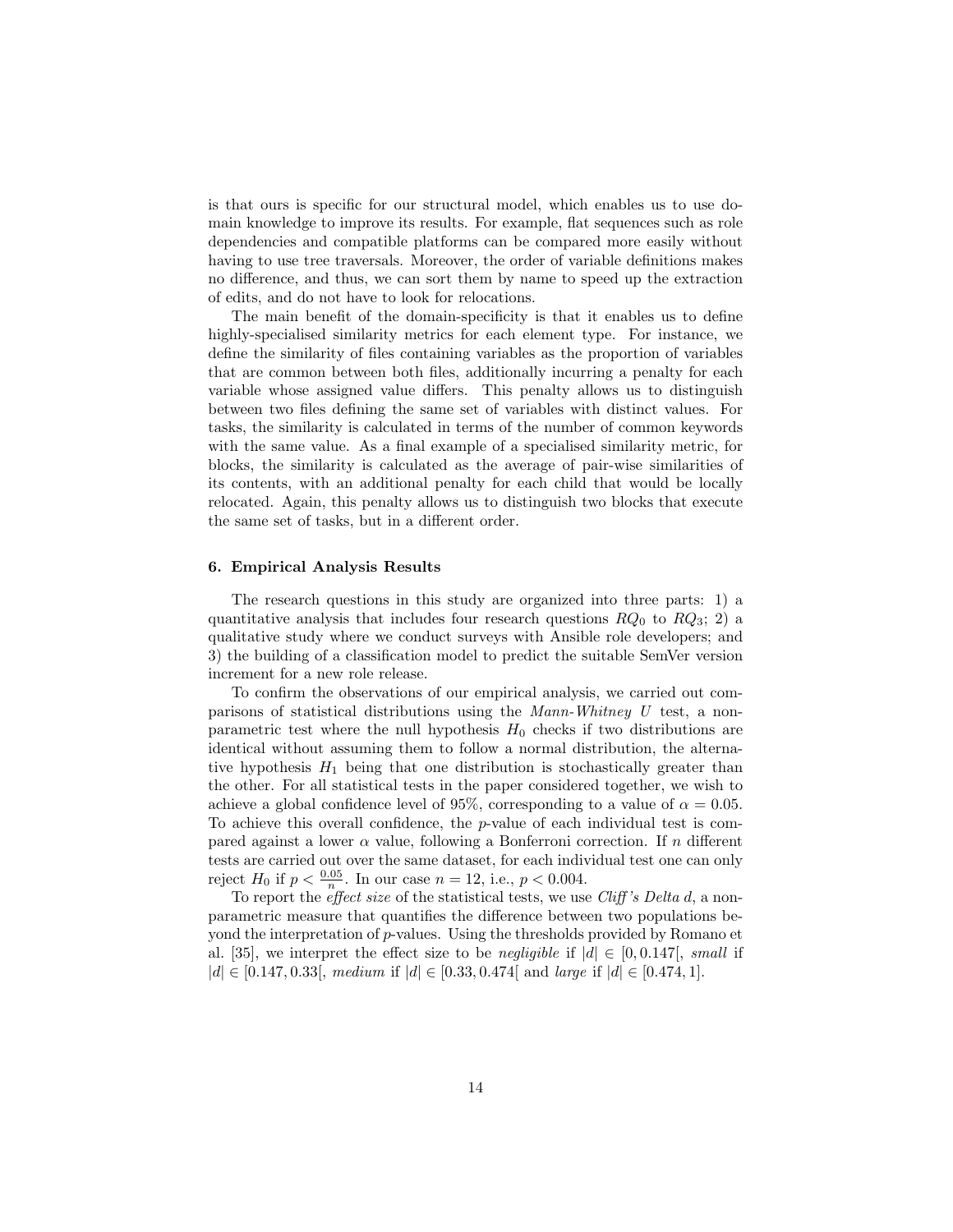

Figure 3: Distribution of the number of Ansible role releases per release type, i.e., patch, minor and major, with the median value annotated in white.

### 6.1. Quantitative Analysis

# $RQ_0$ : How many Ansible roles use the SemVer format?

Before we can investigate the meaning of SemVer in Ansible roles, we need to verify that their versions syntactically adhere to the SemVer format, i.e., major.*minor.patch*. We thus checked whether the role versions in our dataset (cfr. Section 4) match this version. We found that  $91.1\%$  (100 999) of the version numbers use this format<sup>4</sup>. The remaining, non-compliant version numbers belong to 2 372 roles, of which 1 177 roles have only non-compliant versions. Moreover, 11.2% of all developers that added tags to their repositories (306) only use non-compliant versions. All such non-compliant versions are removed from subsequent processing.

We also checked whether there exist version numbers with additional labels, like pre-releases (e.g., 1.0.0-alpha). We found that only 0.65% (611) of the versions contain such labels, belonging to 225 roles. Therefore, we decided to remove these pre-release versions, since there are only a small number of them in the dataset. Moreover, pre-releases may be unstable and not comply with  $\alpha$  compatibility requirements<sup>5</sup>, and thus the changes may not be representative.

Next, focusing only on those versions that are complying with the SemVer format, we identify their type of version bump, i.e., for every two successive versions we check which version number changed. For example, an increment of 2.1.0 to 2.1.1 is considered a patch release, whereas an increment of 2.0.z to 2.1.1 is considered a minor. Similarly, an increment of 1.y.z to 2.1.1 would be considered a *major* release. We found that  $12.1\%$  of all releases are initial releases (i.e., the first release of each role), 63.5% are patches, 20.1% are minors and 4.3% are major releases. Figure 3 depicts boxen plots that show the distribution of the number of each release type per Ansible role. It can be seen that roles release patches more often than minors, which are in turn more common than majors. The median number of patch, minor, and major releases

<sup>4</sup>Note that this count includes pre-release versions, therefore making it higher than the number of versions extracted in Section 4.

<sup>5</sup>https://semver.org/#spec-item-9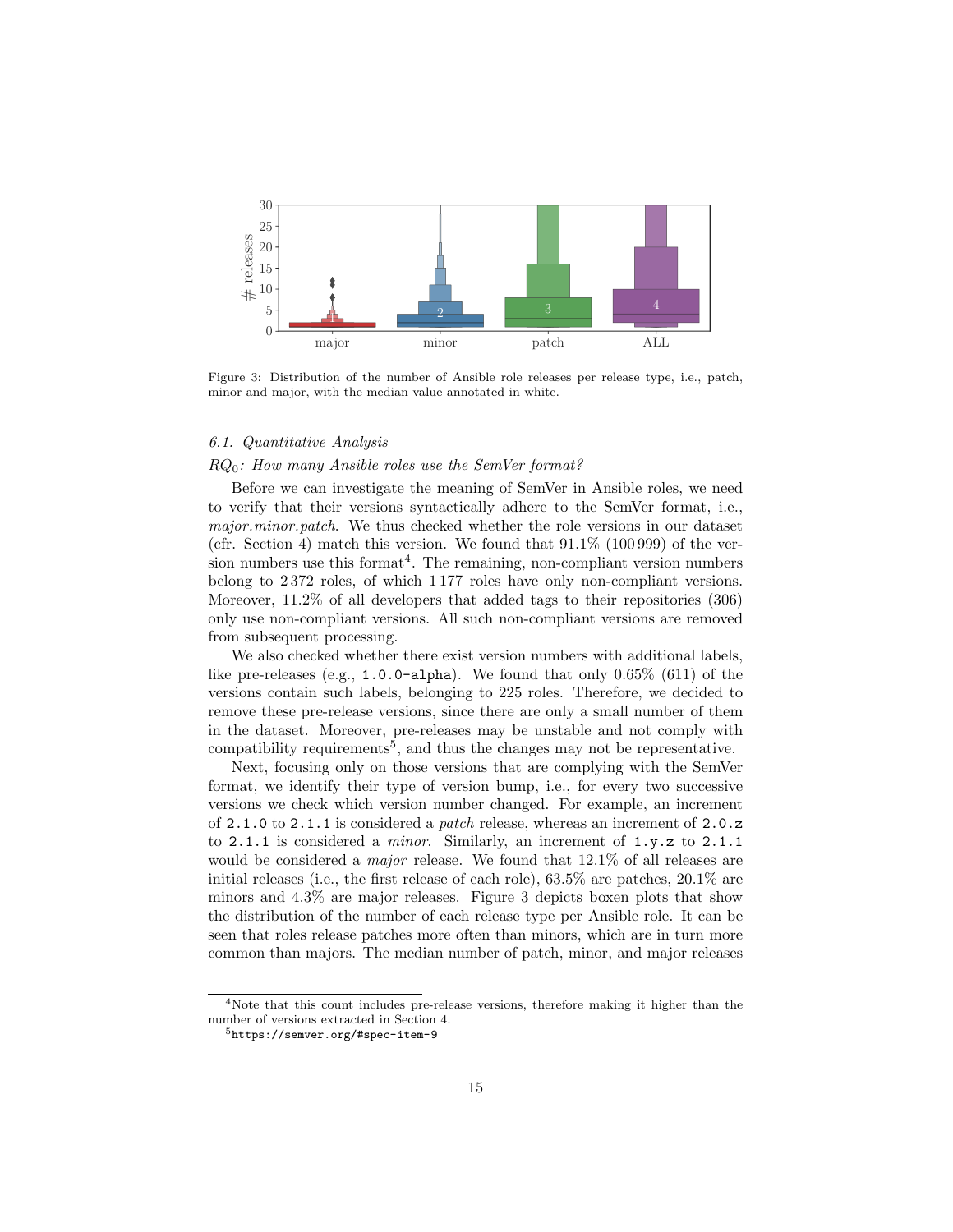per role are 3, 2, and 1, respectively. Mann-Whitney U tests between the three pairs of distributions confirmed that there is a statistical difference for each pair. These results are to be expected when software adheres to the SemVer specifications. Patch releases contain bug fixes, often frequent and easier to create, whereas adding new functionality in minor releases takes more effort and thus happens less often. Major releases contain breaking changes, which ought to be rare.

Figure 3 also shows two roles having 11 and 12 major releases. A manual inspection of these two roles revealed that in the first  $case<sup>6</sup>$ , major releases are appropriate, i.e., whenever the version of the underlying software is upgraded, a new major version is released, whereas for the second case, major releases do not follow any specific scheme. In fact, we looked at other roles created by the author of the second role and we found that many major versions are released without any breaking change.

When considering all releases and disregarding their types, we found that the median number of releases per role is 4. We also found that 23 roles are releasing more often than other roles, having more than 100 versions since their creation. A deeper investigation revealed that these roles have a median of 3 commits per release. We manually looked at these roles and we found that 10 of them are maintained by the same developer. Nevertheless, in most of these cases, the changes are arguably too small to deserve their own release, and could have been grouped into a larger one instead. As Ansible Galaxy only supports installing roles using version tags, it might be possible that the developers of these roles wanted the clients that use Galaxy to benefit from the most recent changes even if they are not so important.

Findings: The majority of Ansible roles use the SemVer format. Patch releases are more common than minors, while minors are more common than majors.

# $RQ_1$ : How much effort does it take to create role versions?

 $RQ_0$  shows that patch and minor bumps are more common than major bumps. Building upon this, in this research question we investigate how much effort it takes to create each type of release, i.e., the number of commits and changes that are needed to release new versions of Ansible roles.

Figure 4 depicts the distribution of the number of commits used to create the initial role release and a patch, minor, and major release, from any immediately preceding release. We observe that major releases generally require more commits than minors, which in turn require more commits than patches, which require only a small number of commits. Initial role releases show higher outliers, indicating that the very first role may require more commits than any other release. To statistically confirm our observation, we carried out Mann-Whitney  $U$  tests between all pairs of distributions. For each comparison, we

 $6$ https://github.com/githubixx/ansible-role-kubectl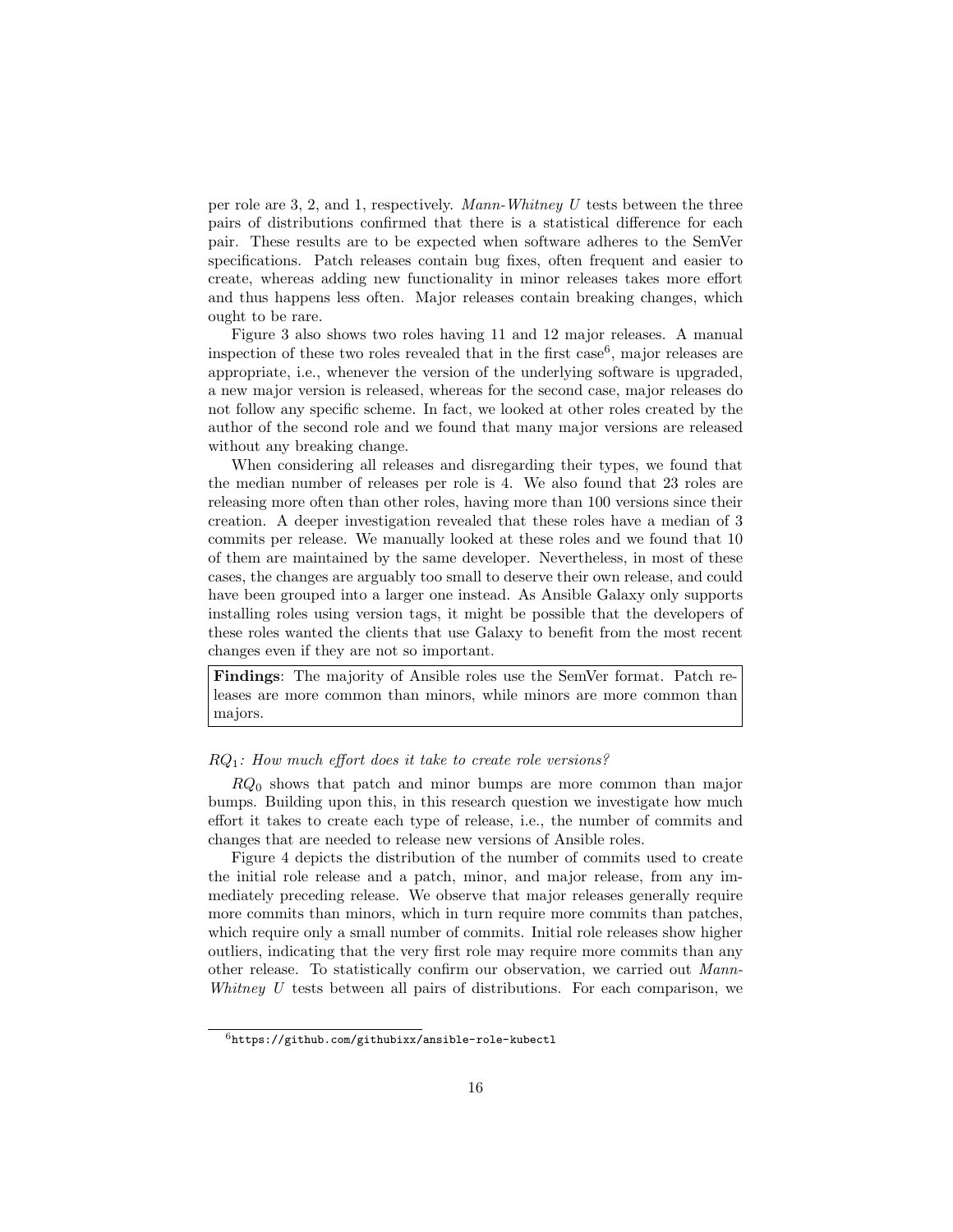

Figure 4: Distribution of the number of commits for each type of version transition, with the median value annotated in white.



Figure 5: Distribution of the number of commits used to release initial, patch, minor and major version, with the median value annotated in white.

found a statistical difference. However, we found that the effect size between minor and major distributions is *negligible* with  $|d| = 0.06$ . The mean and median number of commits are 11.6 and 5 for majors, 8.4 and 4 for minors, 3.7 and 2 for patches, and 15.7 and 6 for the initial release, respectively. We additionally investigated the number of commits for each type of version transition (e.g., initial to patch, major to minor, etc.) but could not observe any significant differences (see Figure 5). This suggests that the required effort depends on the target version rather than the former version.

Since the size of the changes in a commit may vary, we additionally analyse line-based difference metrics for each role release type. The distribution of the number of lines changed (i.e., insertions + deletions) for each type of release is depicted in Figure 6. The figure clearly shows that initial versions require significantly more line changes than any other release. This is to be expected, since the number of lines changed for initial releases coincides with the total number of lines in the role itself. We further observe that there are more lines changed in major releases than minors, and that patch releases require the least number of line changes. To statistically confirm our observation, we carried out Mann-Whitney U tests between all pairs of distributions. For each comparison,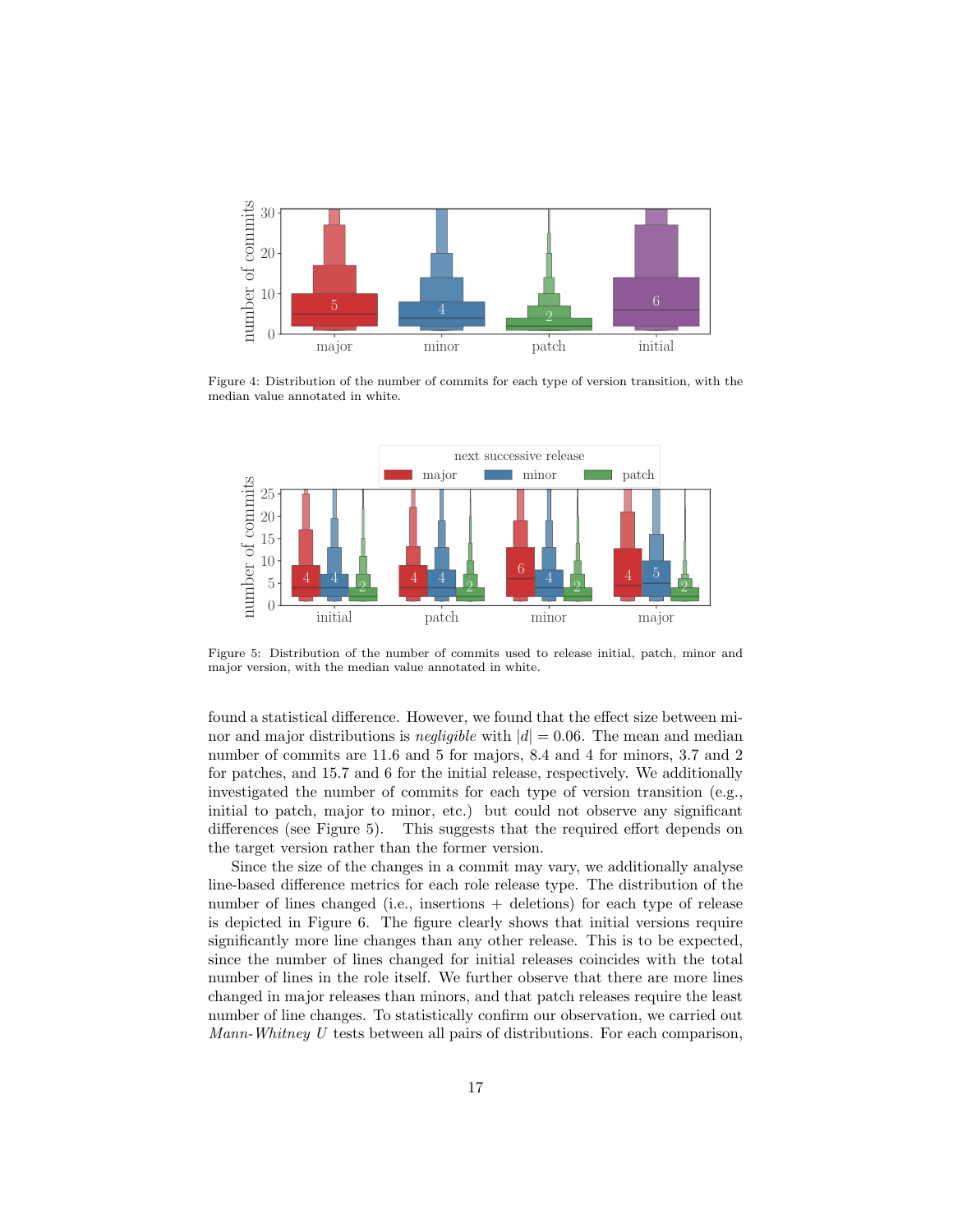

Figure 6: Distribution of the number of lines changed (insertions + deletions) in initial, patch, minor and major version bumps, with the median value annotated in white.



Figure 7: Distribution of the number of days required to create a major, minor or patch release from any other directly preceding release, with the median value annotated in white.

we found a statistical difference. However, we found that the effect size between minor and major distributions is *small* with  $|d| = 0.19$ .

Our observations are in line with the SemVer specifications. Major releases include breaking changes and therefore require more maintenance to the whole role. The addition of functionality in minor bumps requires more changes than a bug fix in a patch release.

Similarly, we computed the number of days between two successive versions. Figure 7 shows the distribution of the number of days required to create a patch, minor, and major release, from any immediately preceding release. We observe the same trend, in the sense that a major version requires more time than a minor version before it is released, while a patch release requires the least number of days. The mean and median number of days are 136.4 and 45 for majors, 82.8 and 23 for minors and 53.3 and 14 for patches, respectively.

Findings: Releasing new major versions of Ansible roles requires more commits, time and changes than minors. Patches require the least amount of effort of any release type.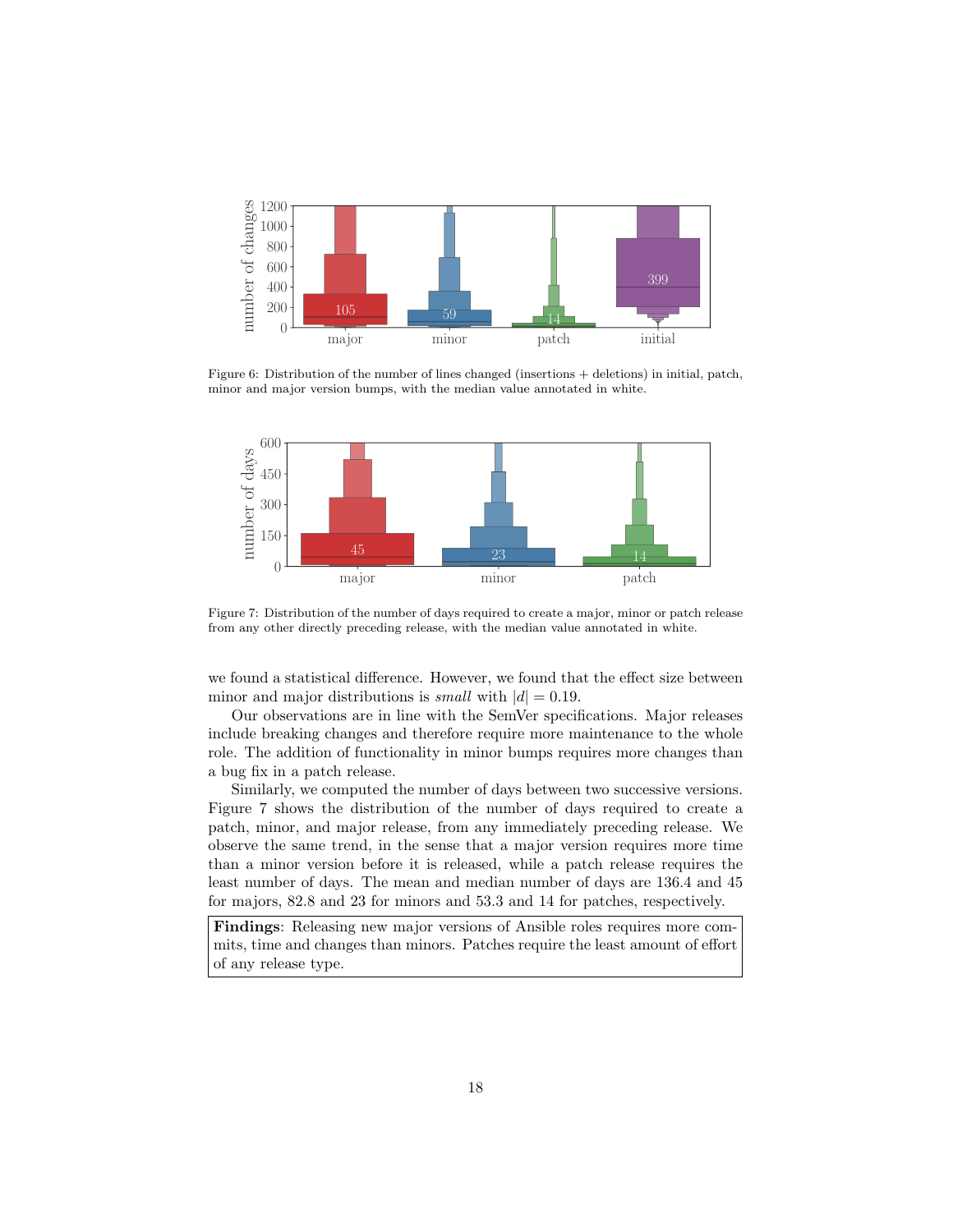# RQ2: Which role directories are touched between two role releases?

As shown in Section 3, Ansible roles have a specific structure. In this research question, we investigate, for each release type, which changes are most commonly applied to a role. We first look into line-based changes for each directory, after which we look into detailed structural differences.

First, without differentiating between role release types, we identify which directories have been textually edited most often. We found that only 7 of the role directories are touched in more than 10% of the releases. The top changed directories and the proportion of releases that changed them can be found in Table 3. We observe that tasks are the most commonly textually edited element in all release types, followed by default variables. We also notice two non-standard directories tests and molecule that have been touched in more than 10% of releases, i.e., 13.9% and 14.3%, respectively. These directories are used for testing. We observe that most directories are changed more often in major releases than any other releases. We also notice that the tests directory is touched more often than the vars directory when roles are releasing new major versions.

To obtain more insight into the number of changes that happen to the files in these directories during each release, we have computed the number of lines changed (i.e., insertions + deletions) for each file existing in these directories. Figure 8 shows the distribution of the number of changes that happen to the most commonly touched directories, grouped by release type. We can clearly observe that all directories have the least number of changes during patch releases. We also observe that the highest number of changes happen in major releases, except for the testing directory tests where we notice that more changes happen during minor releases.

| Directory | Patch | Minor | Major | All      |
|-----------|-------|-------|-------|----------|
| tasks     | 47.8  | 72.4  | 78.9  | $55.0\,$ |
| defaults  | 29.0  | 56.2  | 67.5  | 37.1     |
| meta      | 22.9  | 33.7  | 54.1  | 26.9     |
| templates | 15.9  | 32.7  | 37.9  | 20.8     |
| vars      | 12.8  | 23.7  | 28.6  | 16.1     |
| molecule  | 13.1  | 16.6  | 19.7  | 14.3     |
| tests     | 9.7   | 23.4  | 31.0  | 13.9     |
| handlers  | 4.6   | 11.9  | 17.7  | 6.9      |
| files     | 2.0   | 4.6   | 7.5   | 2.9      |

Table 3: Proportion of releases that changed files in the main role directories, grouped by release type.

Next, we only focus on the top five main directories and investigate whether they are changed in isolation or are touched simultaneously with others. Figure 9 depicts Venn diagrams presenting proportions of releases that touched the main Ansible role directories. As can be seen in Figure 9a, the majority of releases touch multiple directories, suggesting that these directories are closely related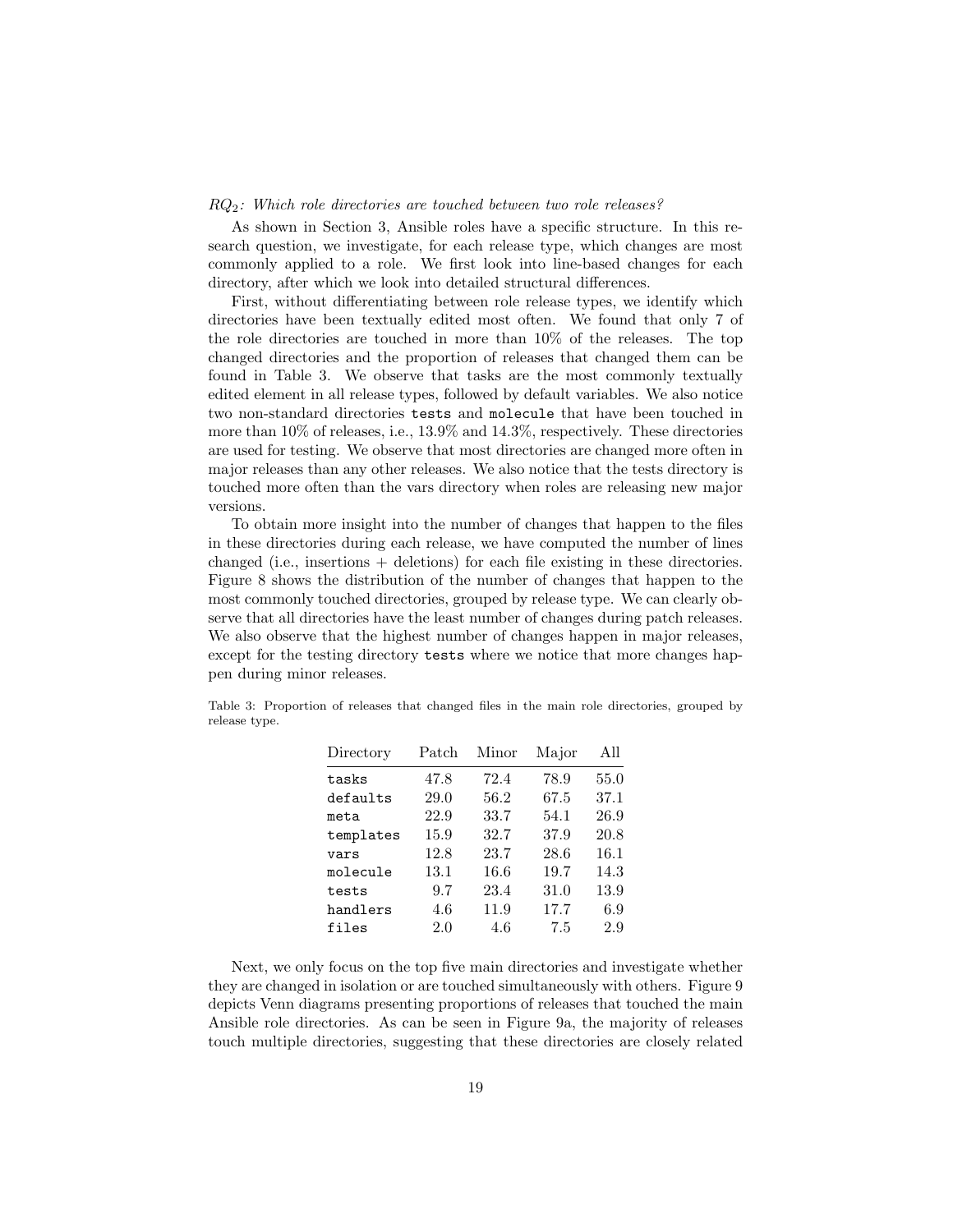

Figure 8: Distribution of the number of changes that happen to the most commonly touched directories, grouped by release type.

and changes to one directory may trigger changes to others. Figure 9d shows that major releases more often touch multiple directories, whereas Figure 9b shows that patch releases more often touch a single directory in isolation. This confirms that patches are mostly about small changes, such as bug fixes, whereas breaking changes in major releases require maintenance across the role, as was observed in  $RQ_1$ .

Findings: Major releases more often change multiple role directories, whereas patches more often change a single directory. Tasks and default variables are changed most often.

# RQ3: Which changes are made between two role releases?

Up to now, we have solely considered textual differences, which may include semantically-irrelevant changes such as refactorings. For this research question, we identify the role element types that are changed most often in specific bump types, using the changes extracted by our structural differencing algorithm (cfr. Section 5). Table 4 lists structural element types that have been changed (added, removed, relocated, or edited) in more role releases, along with the proportion of releases that changed such elements. We observe that all element types are more frequently changed in major bumps. Changes to tasks occur most frequently, in more than two thirds of the major releases and nearly half of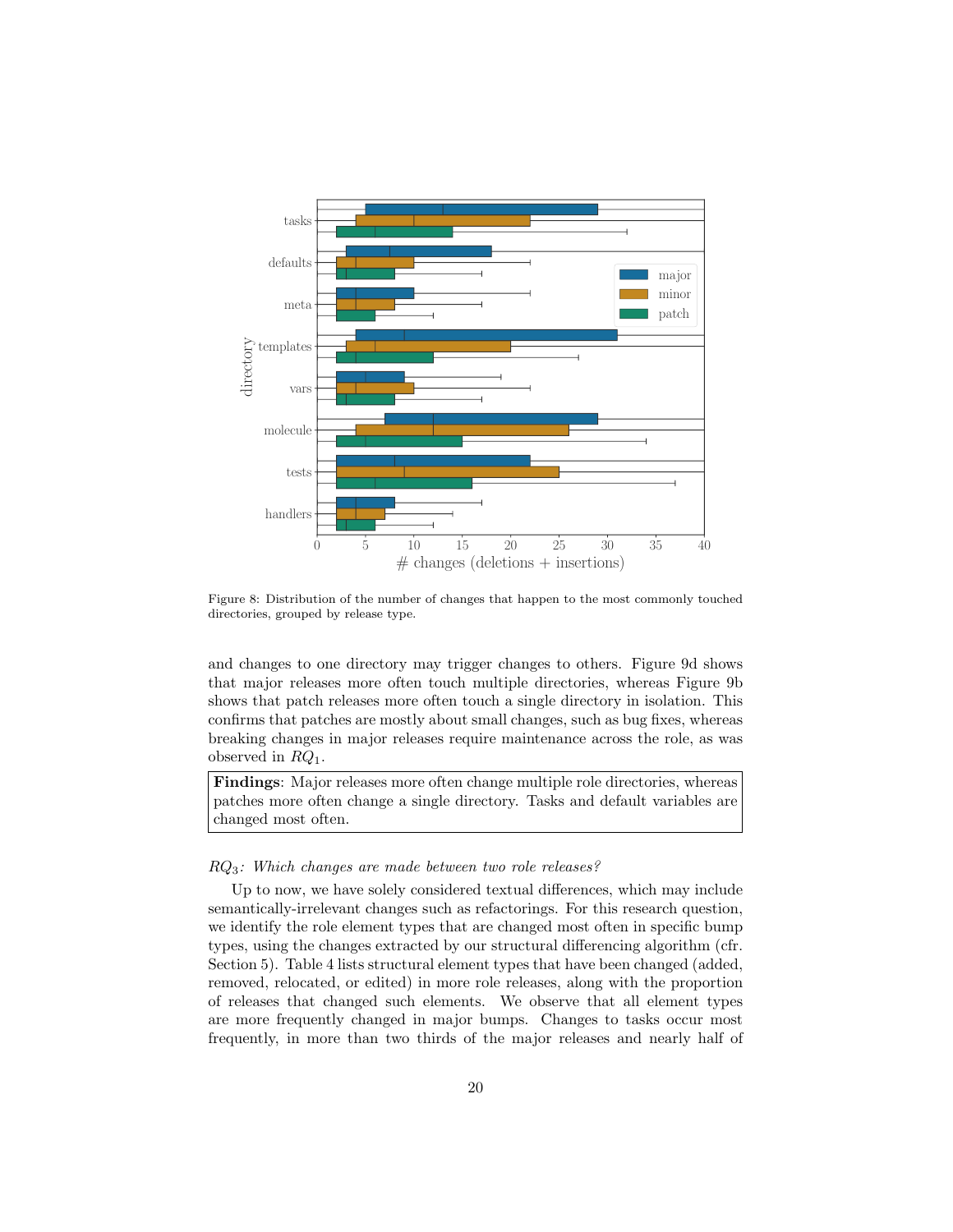

Figure 9: Proportion of Ansible role releases that changed files in combinations of the most commonly touched directories, grouped by release type.

all releases, whereas default variables are the second most frequently changed element. Note that the numbers in this table are all lower than the numbers provided in Table 3, showing that there exist releases which textually change those elements without incurring structural changes. We also looked further into these changes and found that the most commonly performed changes for tasks are edits (40.8% of all releases) and additions (22.89%), whereas for defaults, they are additions (20.25%) and then value edits (17.35%). Finally, for every release type, tasks are more often relocated or removed than variables. We also found that 25.93% of releases perform no structural change at all. This can be attributed to releases containing purely syntactical refactorings, or releases that perform changes in directories that are not considered in the structural model (e.g., files and templates, tests, etc.). Extra analysis also showed that regardless of the type of change, major releases perform more changes than minors or patches. Similarly, patches only perform a small number of changes.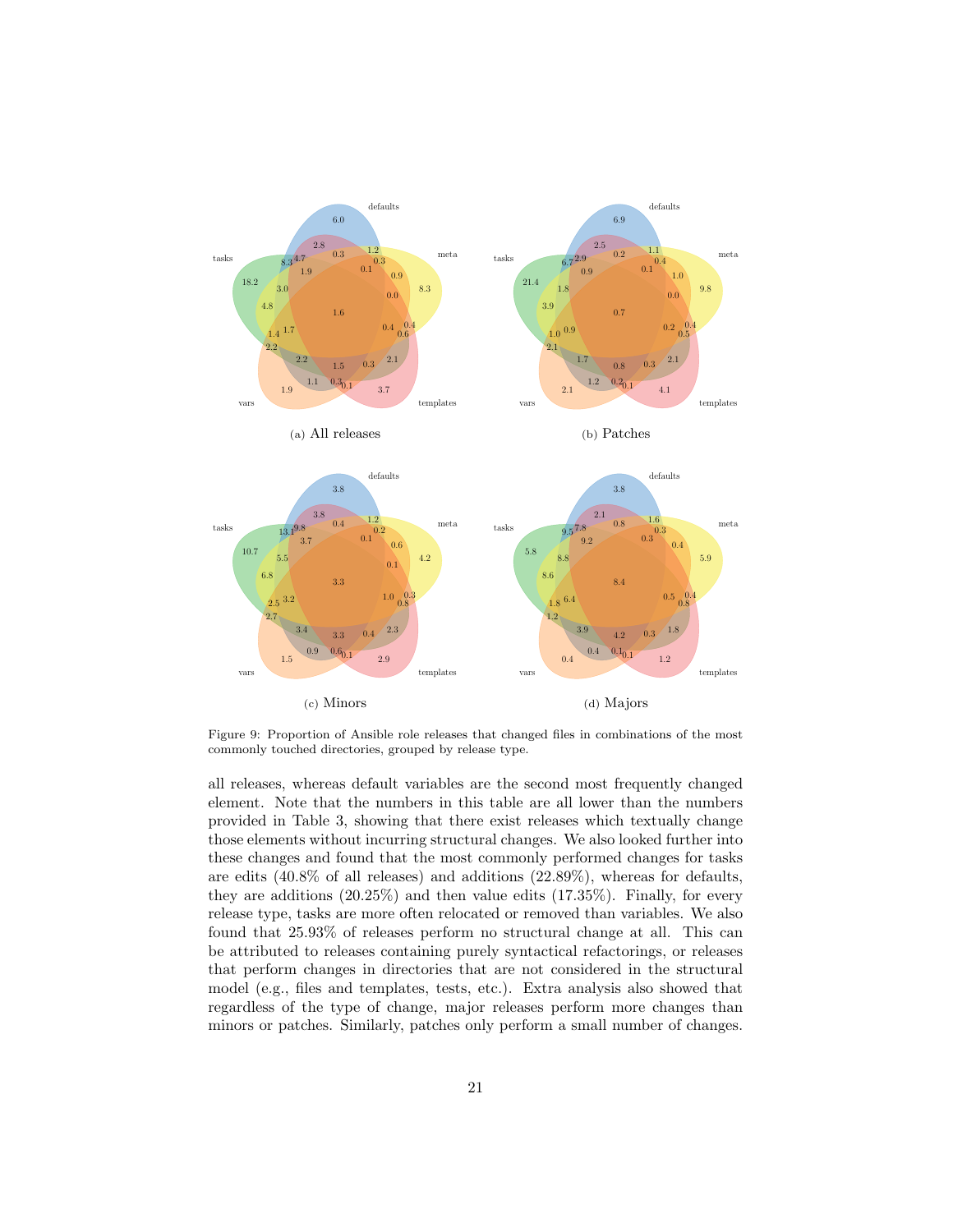This is in line with previous observations in  $RQ_2$ .

Table 4: Proportion of releases that changed a specific type of element, grouped by release type.

|                     | Patch | Minor | Major | All   |
|---------------------|-------|-------|-------|-------|
| Task                | 42.76 | 67.53 | 74.49 | 50    |
| DefaultVariable     | 26.25 | 52.46 | 63.85 | 34.11 |
| MetaEdit            | 12.16 | 20.42 | 37.50 | 15.31 |
| <b>Block</b>        | 9.06  | 27.45 | 38.59 | 14.73 |
| RoleVariable        | 11.29 | 21.67 | 26.15 | 14.4  |
| Platform            | 8.76  | 16.00 | 26.50 | 11.3  |
| TaskFile            | 4.98  | 17.56 | 24.23 | 8.82  |
| RoleVariableFile    | 4.13  | 9.58  | 11.62 | 5.75  |
| HandlerTask         | 3.47  | 9.71  | 14.41 | 5.44  |
| <b>HandlerBlock</b> | 1.08  | 3.66  | 6.01  | 1.91  |
| Dependency          | 1.27  | 2.82  | 6.99  | 1.91  |
| DefaultVariableFile | 1.03  | 1.58  | 1.97  | 1.2   |
| HandlerFile         | 0.50  | 1.93  | 4.01  | 1     |
|                     |       |       |       |       |

Findings: Textual changes often incur no structural changes. On a structural level, the most commonly applied changes are additions and edits of tasks and default variables.

# 6.2. Qualitative Study

To relate our findings to role versioning in practice, we contacted a number of popular Ansible role authors. We selected developers who have at least one role that has multiple versions and who have at least 2 500 role downloads in total, indicating reasonable popularity. We retained only those developers who had an e-mail address listed publicly on either their Ansible Galaxy profile or their GitHub profile. We contacted these developers via e-mail with the following questions.

- 1. Semantic versioning has traditionally been applied to software libraries. Do you consider an Ansible role to be comparable to a traditional software library?
- 2. Is SemVer applicable in the context of Ansible roles? Do you encounter or envision any major challenges in applying the SemVer specifications in this context?
- 3. Do you follow the SemVer specifications when releasing a new version of your roles?
- 4. If so, which code changes lead you to create new major, minor, or patch versions?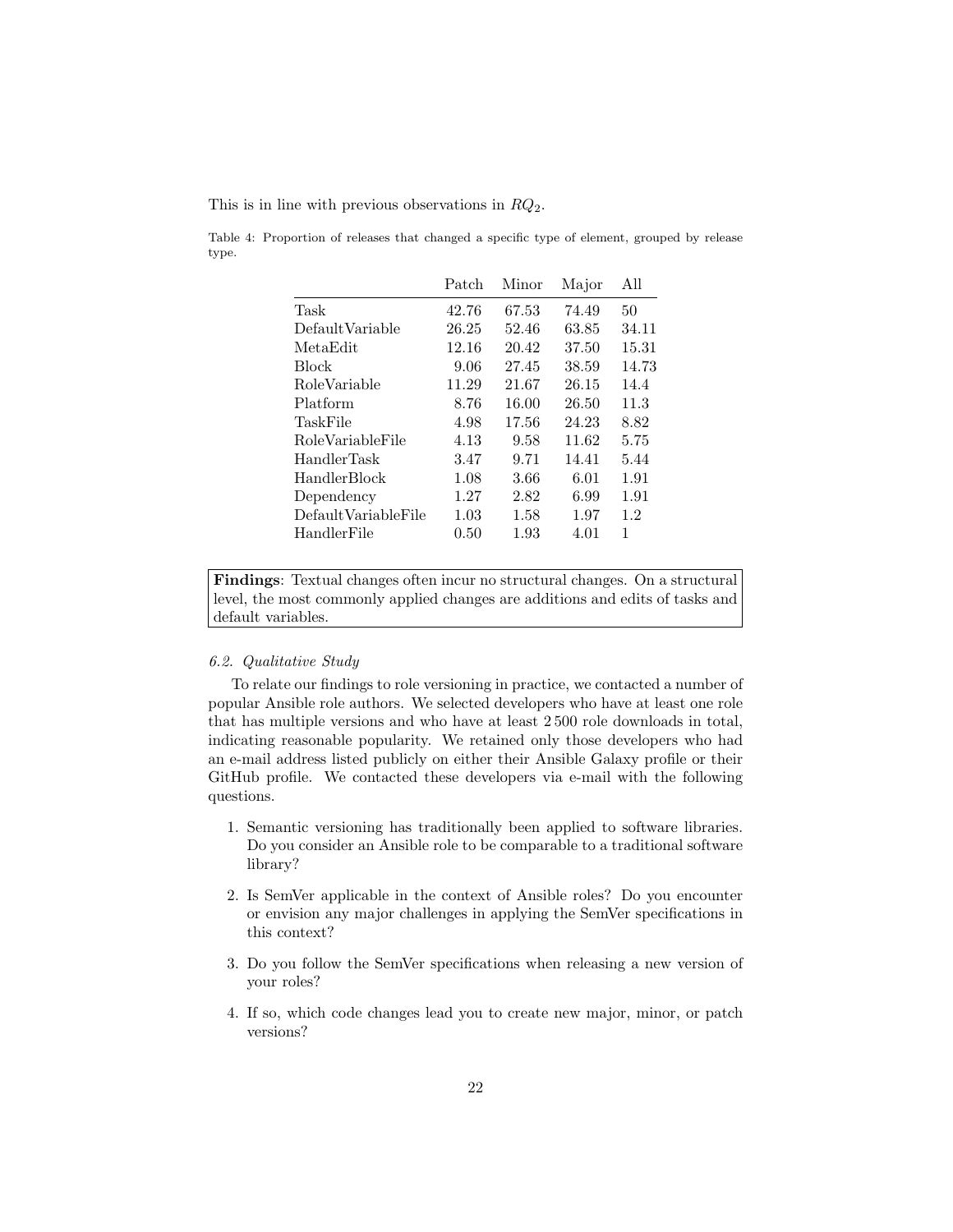5. SemVer specifies that the major version number must be incremented when a backward-incompatible change to the public API is made. What would you describe as the public API of a role, and what would constitute a backward-incompatible change to this API?

We contacted a first batch of 22 of the most popular developers in July 2020, with questions 3–5, and received 6 replies. In February 2021, we contacted 15 additional developers with all of the questions, and received 3 replies. We also re-contacted the 6 developers who had replied previously to collect their answers on the first two questions<sup>7</sup>, to which we received two replies. Finally, in May 2021, we contacted another 50 developers and sent them a link to an online form containing the same questions. In addition, we contacted 50 organisations which matched the selection criteria listed above, and invited them to share the online form with their Ansible role developers. We also encouraged survey participants to share the form with other role developers to obtain more answers, and shared the form via Twitter. From this last round of invitations, we obtained another 9 replies. Ultimately, we received 14 replies to questions 1–2, and 18 replies to questions 3–5.

Table 5 summarises the developer responses. The remainder of this section describes the responses in more detail.

# 6.2.1. Applicability of SemVer on Ansible Roles

The vast majority of respondents answer positively on questions 1 and 2. Most developers consider roles to be comparable to general-purpose software libraries, although to varying degrees. One developer highlights that roles can be executed in a playbook in multiple ways, and can be tested using infrastructure test frameworks such as molecule, thereby making them very similar to generalpurpose libraries. They also generally consider SemVer applicable to Ansible roles, although some developers prefer other versioning formats instead. One developer opines the complete opposite, stating that Ansible roles are "not even a little bit" comparable to general-purpose libraries, on the ground that they are not usable outside of playbooks, and lack complex dependency trees. They further go on to state that "semantic versioning is a ridiculous cult", "barely makes sense for software", and that "literally no one uses it right". This opinion was not shared by any other respondent.

The majority of the respondents encounter no major challenges in applying SemVer to Ansible roles. Nonetheless, we remind the reader that many of the developers to whom we reached out, have a substantial amount of experience in role versioning. Four developers claim to face doubt when selecting the type of version increment to select, mainly in distinguishing between patch and minor releases. One developer mentions that they often have to update their roles when a new version of Ansible is released, and that they are unsure whether that would warrant a major version increment. A final developer states that the API of a role is not well-defined, making it challenging to apply SemVer.

<sup>7</sup>We had not asked these questions in the first round.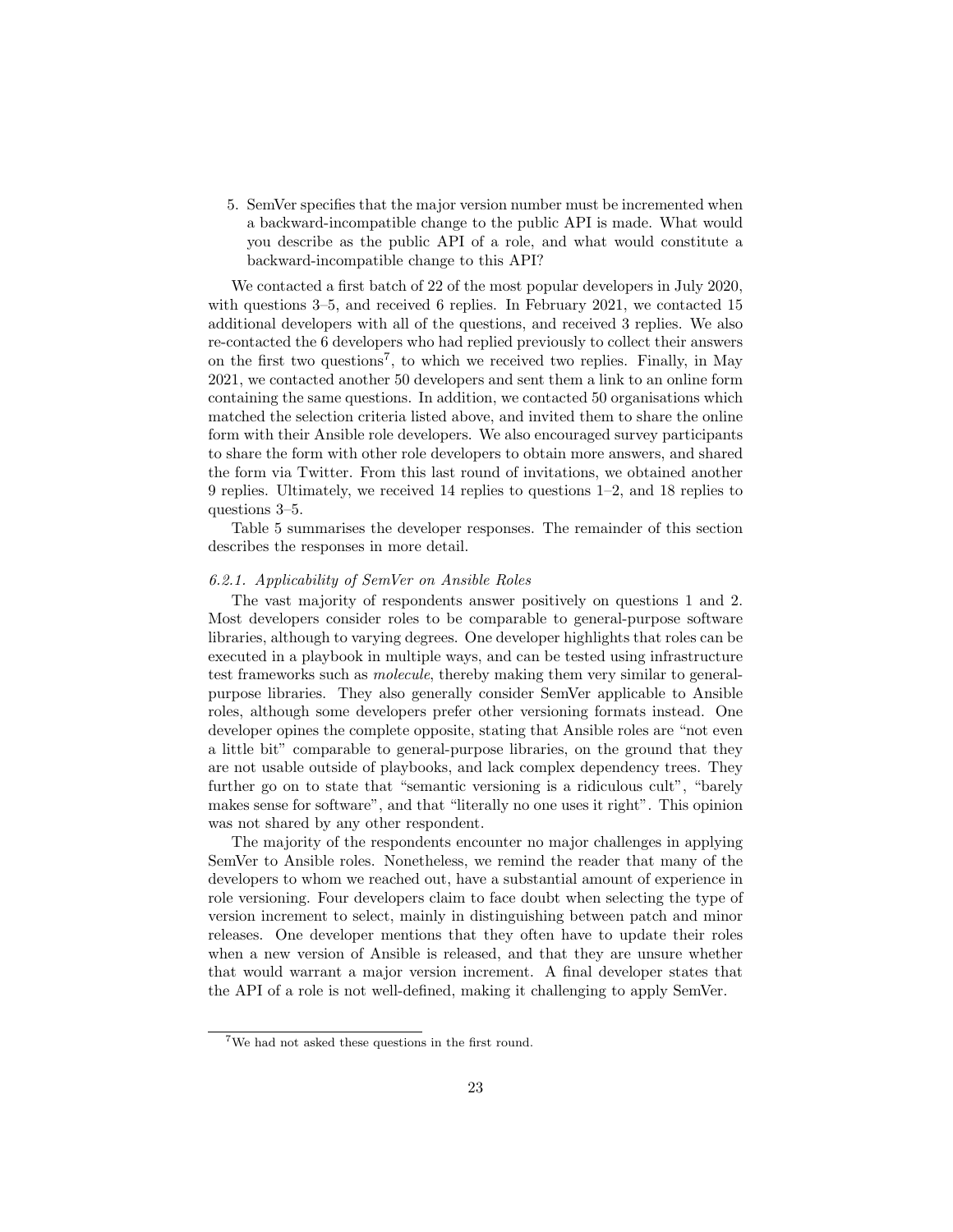Table 5: Summary of top developer responses and their frequency. Due to space constraints, only the 4 most frequent responses are shown.

| Question                       | Responses (Frequency)                                                                                                                                                   |
|--------------------------------|-------------------------------------------------------------------------------------------------------------------------------------------------------------------------|
| Roles comparable to libraries? | Yes $(13)$<br>Not at all $(1)$                                                                                                                                          |
| Applicability of SemVer        | Applicable $(12)$<br>Prefer calendar versioning $(1)$<br>Prefer major.minor $(1)$                                                                                       |
| Challenges in applying SemVer  | None $(10)$<br>Difficulty choosing bump $(4)$<br>API not well-defined $(1)$                                                                                             |
| Compliance with SemVer         | Yes(11)<br>Approximately $(6)$<br>Only the format $(1)$                                                                                                                 |
| Reasons for patch bumps        | Bug fix $(15)$<br>Optimisations and tweaks $(3)$<br>Fixing typos $(2)$                                                                                                  |
| Reasons for minor bumps        | New features $(11)$<br>New variables $(2)$<br>Improvements, optimisations, refactoring $(2)$<br>Other $(2)$                                                             |
| Reasons for major bumps        | Removing, renaming, or changing type of variables $(10)$<br>Removing platform or software version support $(4)$<br>Substantial change in behaviour $(3)$<br>Other $(4)$ |
| Role interface                 | Variables $(10)$<br>Behaviour and responsibilities $(2)$<br>Supported platforms and Ansible versions $(1)$                                                              |

### 6.2.2. Adherence to SemVer

All of the 18 respondents confirmed that they are using the SemVer  $x,y,z$ format, although compliance with the semantics varies. Six developers mention that they try to follow the specifications, but are not strict about it or try to follow it on a subjective, best-effort basis. They may instead randomly choose a version increment, or may knowingly introduce smaller breaking changes in non-major releases. One developer aligns their role versions with the version of the software it installs, and admits that this approach may not be ideal. Finally, one respondent noted that they solely use the format, but they do not follow its specifications when deciding on a version increment.

### 6.2.3. Changes Inducing a Version Bump Type

We observe that, when asking developers about the type of version increment that they deem appropriate for a type of changes, most developers agree on what constitutes a patch increment, while consensus on minor increments lessens, and reasons for major increments vary substantially.

The majority of developers agree that patch releases should be limited to simple bug fixes. Some developers also explicitly state that fixing typos is grounds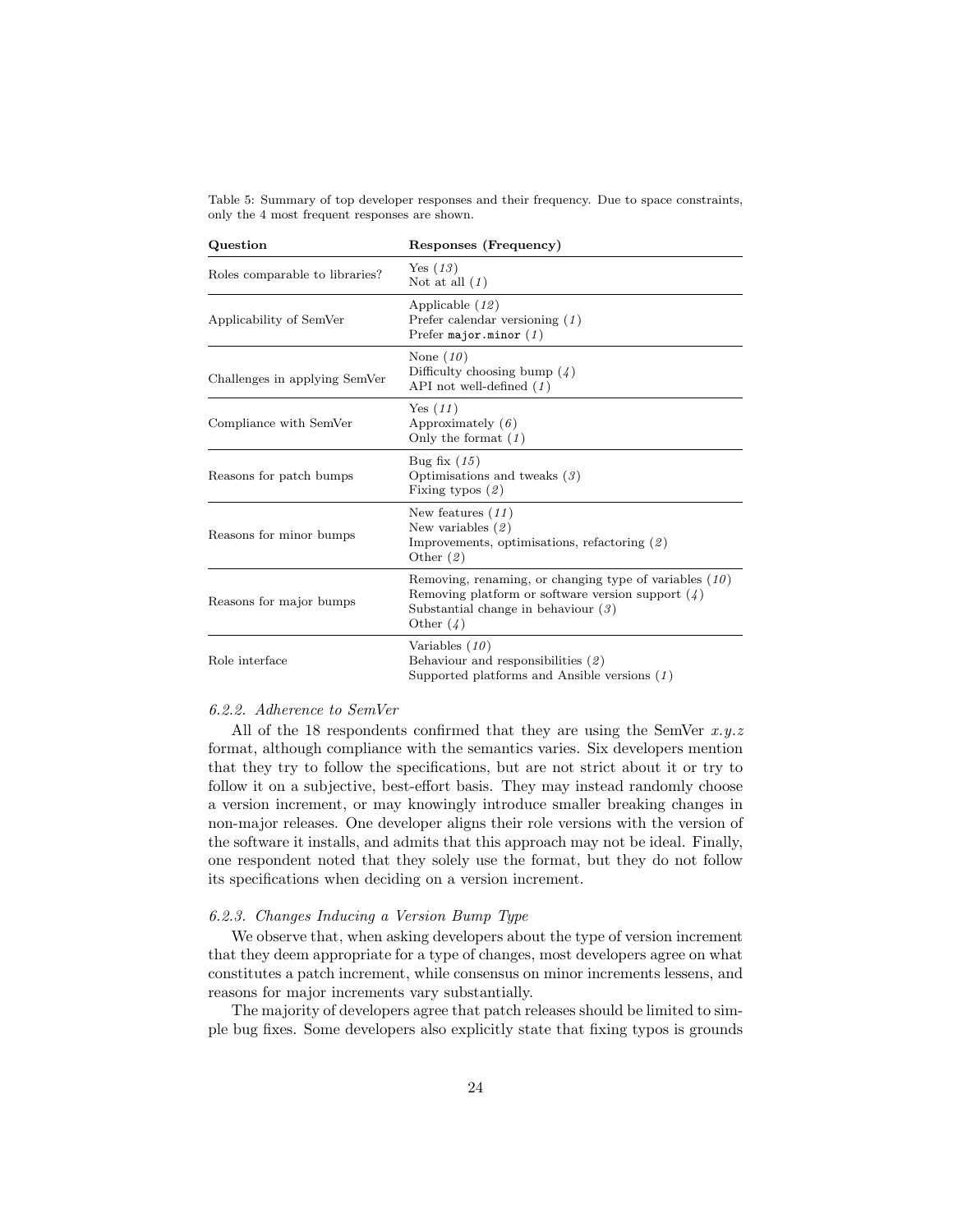for a patch release. Moreover, internal optimisations, refactoring, and tweaks to the code are another reason for patch releases, although one developer instead chooses to create a minor release in case the tweak may affect behaviour in edge cases.

Most developers also consider the addition of features and functionality to belong in minor releases, with two developers explicitly stating that this comes in the form of new variables. Other rarely stated reasons for minor releases include internal refactoring and optimisation, improvements to tests, and changes to the configuration.

The respondents generally reserve backward-incompatible changes for major releases, although their definition of backward-incompatibility differ. The most cited breaking change affects default variables, with one developer explicitly qualifying this to only apply to the documented variables. This includes changing the expected type of a variable (e.g., from a string to a list), which would lead to a runtime exception when the value is used. Moreover, renaming or outright removing a variable would lead to a backward-incompatible change as well. One developer mentions that such a removal will not necessarily lead to a runtime exception, since the value is simply ignored. However, they still argue that this leads to a change in behaviour of downstream playbooks, as it may have relied on overriding this variable to customise the role's functionality.

Removing support for a platform, Ansible version, or version of required or installed software is another common reason for breaking changes. Similarly, one developer states that a major version bump of software installed by the role should lead to a major version increment of the role itself. Three developers mention substantial changes in behaviour, or removing features, as reasons for major version bumps. Two developers claim they may also increment the major version when adding support for a new platform or adding a new dependency, respectively. Finally, one developer considers creating a major release to promote the addition of important new functionality, even though no breaking change was made.

Many developers state that it is rare for them to create major version bumps. One developer goes as far as avoiding any backward-incompatible changes, and instead opts to feature-freeze the role and release a completely new role when backward compatibility cannot be ensured. As a result, this developer has not created many major version bumps, but would do so if the role's behaviour changed substantially.

# 6.2.4. Interface of a Role

The majority of role developers explicitly mention a role's default variables as constituting towards the role's interface. Two developers instead define the interface of a role as its behaviour or responsibilities, i.e., the set of problems it is intended to solve. Although four developers consider removing support for a platform or Ansible version to be a breaking change, only one developer considers this to be an intrinsic part of the role's interface. Finally, one developer mentions that they are using a role which offers its clients the ability to hook into its behaviour at specific points of its control flow. They consider this part of the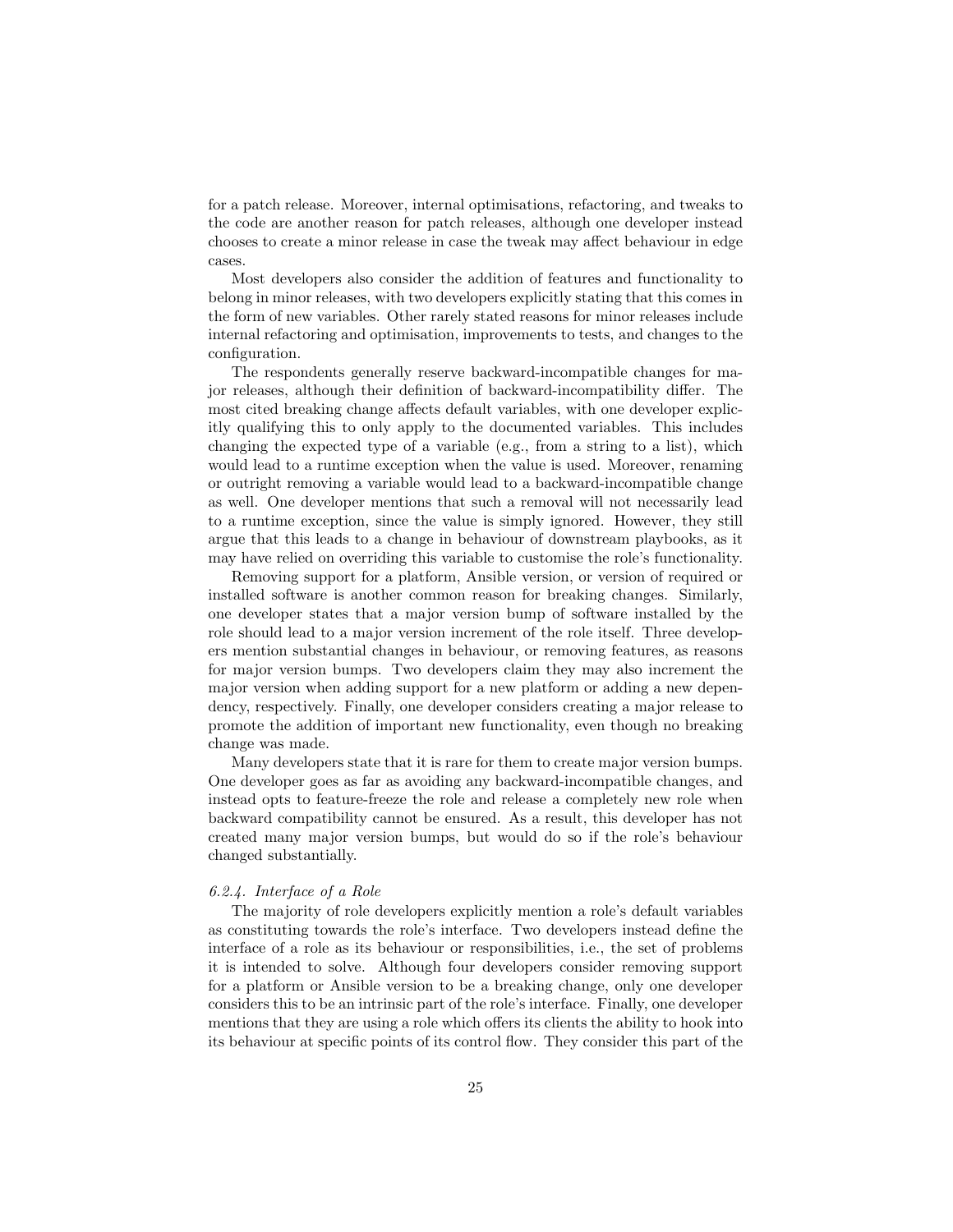role's API, as changes to these hooks can cause changes in behaviour. They also predict that the complexity of Ansible roles and playbooks will greatly increase in the future, leading to more complex and harder to define interfaces.

Findings: All surveyed developers use the SemVer version format, but many do not follow strict specifications. Developers mainly define the API of a role as its default variables, and consider removing or renaming variables to be breaking changes. Changes in the versions of external software, such as supported platforms, installed software, or Ansible itself, may also lead to breaking changes. The majority of developers agree that patch versions are reserved for bug fixes, and minor versions for new features.

# 6.3. Feature Selection and Classification Model

Our developer survey reveals some indications of developers following rules when incrementing role versions. However, as we only received a reply from 18 developers, and our dataset contains over 2 000, it is impossible to generalise their answers. Moreover, as  $RQ_2$  shows, releases often change multiple directories of a role simultaneously, and there does not appear to be a change type that stands out as a potential indicator of a breaking change or the added functionality. Therefore, in the final part of our empirical analysis, we train a classification model to predict the type of version bump, given the structural difference metrics described in Section 5. Using this model, we can subsequently compare the most important distinguishing features selected by the model to the responses to our developer survey. Moreover, by investigating its precision and recall, we can identify versioning situations where inconsistency or confusion exist.

The dataset thus consists of the 41 structural difference features. In the first part of this analysis, we will train a classification model using old records, i.e., version bumps from the previous version of the dataset (cfr. Section 4.6). Our approach to selecting, training, and evaluating our classifier follows the one proposed by Yan et al. [36], who identify features relevant for predicting commits that will be reverted. Subsequently, in  $RQ_4$ , we perform a longitudinal study to evaluate whether the trained model is able to predict new records, i.e., version bumps that were not yet present in the old dataset.

# 6.3.1. Model Selection

Our main goal is identifying features and combinations thereof that may indicate which type of bump should be chosen for a new role release. In particular, we focus on the Random Forest classifier, proposed by Ho [37], an ensemble learning classifier which trains multiple Decision Trees simultaneously, and uses either majority voting or average voting to obtain the final classification. This renders it less sensitive to noise [38], which is ideal for our purposes since not all developers consistently follow rules, rendering the dataset to not be the ground truth. Moreover, Random Forest provides the importance of each feature by design, which we can use to derive the desired indicators.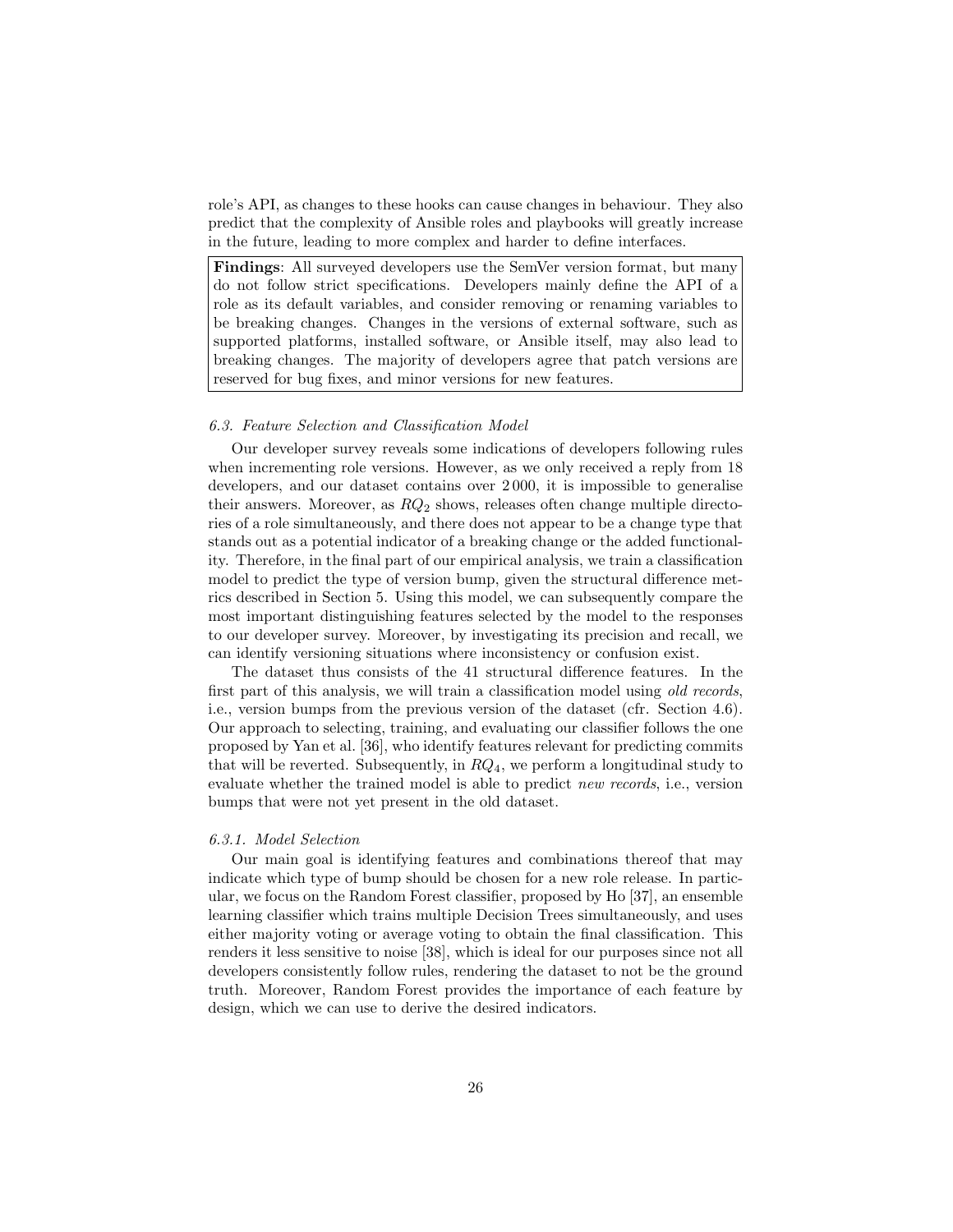# 6.3.2. Feature Engineering

Feature engineering [39] is an area of data science that analyses the relation between features and their relevance with respect to the to-be-predicted classes. We use this to discover which features are relevant to our classification problem, and discard all those that are not. Removing such irrelevant features improves the training times and complexity of the model.

We first perform a correlation analysis [40], where we discard correlated features to avoid collinearity. The Spearman correlation coefficient was used to compute the relations among features. Applying a threshold of 0.8 [36], we find two highly-correlated features. The addition of handler blocks and the addition of handler tasks have a high Spearman coefficient of 0.82. We exclude the former from future analysis since the addition of a handler block often implies the further creation of a handler task.

Once the Random Forest model is trained, we can extract the relevance of the features. The Gini impurity index is internally computed for each of the decisions of the trees, enabling one to compute the importance of each feature. Such an index might be influenced by features presenting a high cardinality (i.e., a high number of possible values). Therefore, we perform a second analysis based on permutation importance, where the values of each feature are shuffled while keeping its global distribution. The trained model is applied to this permuted dataset and the final feature relevance is the error difference between the original and permuted datasets, reported in Table 6. When the feature is highly relevant to the classification problem, permuting its values will lead to a large difference in model error, and thus a high permutation error. In contrast, irrelevant features will not cause large changes in the model error after being shuffled, leading to a low error difference.

Then, we perform an ablation study, where we compute the impact of features on the macro F1 score of the model and use this to distinguish relevant features from irrelevant ones. In our previous study, we instead used accuracy as the distinguishing metric since it relies on the correct hits of the classifier. However, the F1 score is more suitable, since it captures both precision and recall. Furthermore, we use a macro metric since this is more resilient to multiclass imbalanced datasets. We use Recursive Feature Elimination (RFE) [41] which recursively removes  $x$  features with the lowest relevance until only  $n$  features remain. To select the hyper-parameter  $n$ , we use an extended approach, namely Recursive Feature Elimination with Cross-Validation (RFECV). Specifically, we use stratified 10-fold cross-validation [42], since this works particularly well on imbalanced datasets. RFECV iteratively tests, using cross-validation, which number of features maximises a specific metric (in our case, macro F1), and applies RFE with the best number of features as  $n$ . Thus, this ultimately provides us with the most relevant features, which we summarise in Table 6. Compared to our previous approach, the change in the discrimination hyper-parameter influenced the final selection by incorporating more features. Of the 41 features in the dataset, 1 was excluded due to high correlation and 12 were discarded by the RFECV procedure, leading to a final remaining 28 features. Interestingly, most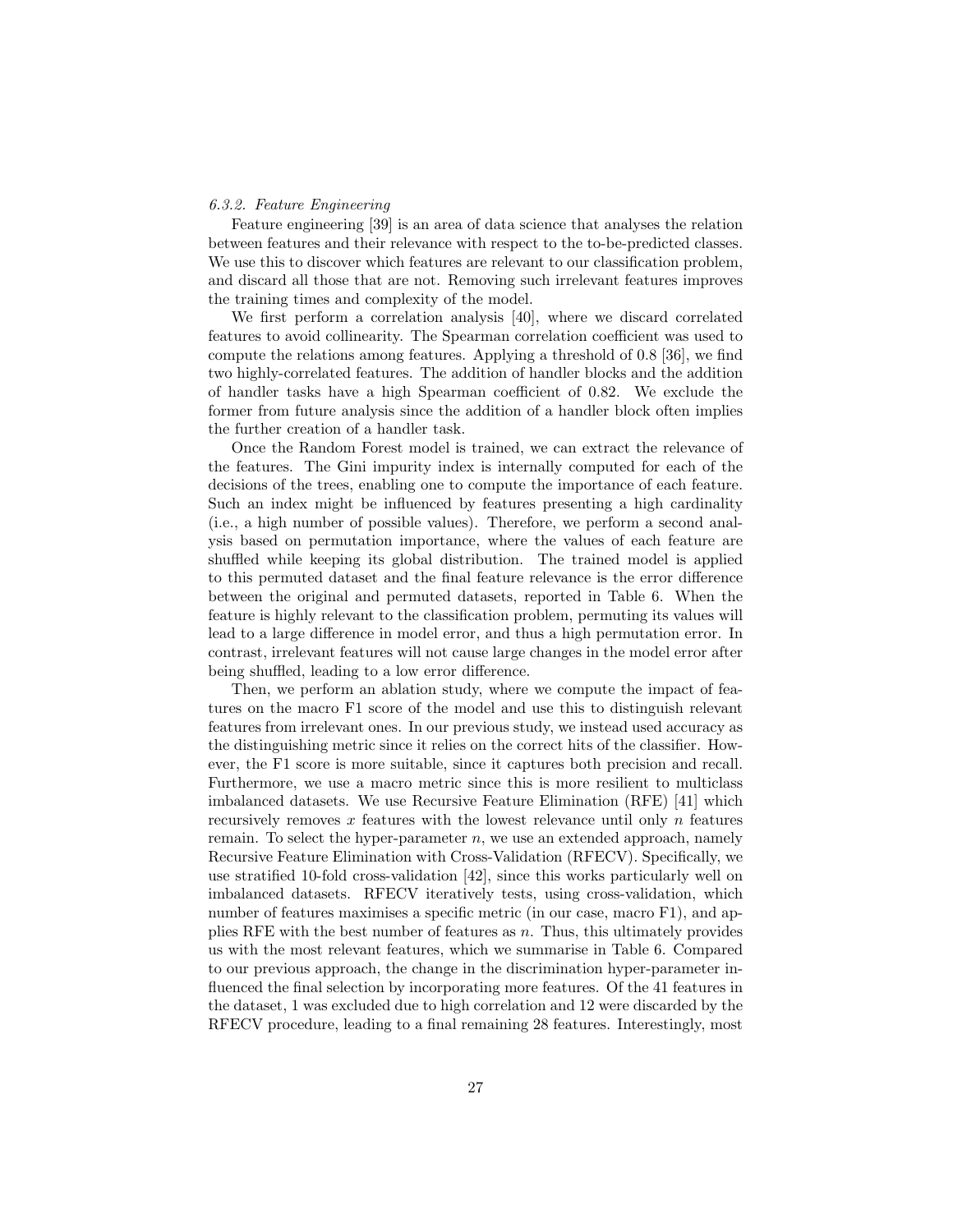|                   | Addition    | Removal     | Edit        | Reloc.      |
|-------------------|-------------|-------------|-------------|-------------|
| Dependencies      | $2.72E-3$   | $1.39E-3$   |             |             |
| Platforms         | $2.46E - 2$ | $9.15E-3$   |             |             |
| Misc. metadata    |             |             | $3.19E-2$   |             |
| Default var.      | $7.30E-2$   | $2.23E-2$   | $2.60E-2$   | 0.0         |
| Role var.         | $2.13E-2$   | $3.35E - 3$ | $1.15E-2$   | $4.23E - 5$ |
| Default var. file | $1.36E - 3$ | $1.84E - 4$ |             | 7.56E-5     |
| Role var. file    | $3.44E-3$   | $1.00E-3$   |             | $3.24E - 4$ |
| Task              | 7.74E-2     | $2.06E-2$   | $6.31E-2$   | $4.04E-2$   |
| Handler task      | $1.62E - 3$ | $2.12E-4$   | $6.29E-3$   | $3.39E - 4$ |
| <b>Block</b>      | 8.18E-3     | $5.16E-3$   | $9.10E - 4$ | $7.14E-4$   |
| Handler block     | _†          | $4.34E - 4$ | 0.0         | 0.0         |
| Tasks file        | 8.15E-3     | $1.09E - 3$ |             | $3.84E - 4$ |
| Handler file      | 8.82E-4     | $2.71E-4$   |             | 0.0         |
|                   |             |             |             |             |

Table 6: Overview of structural change categories and permutation-error weight of their corresponding features. Highlighted in bold are those features excluded by RFECV and not considered in further analysis.

† Excluded by correlation analysis.

of the excluded features mostly concern structural organisation, which may have little to no semantic impact.

Five features stand out in relevance. Adding a task is the highest ranked feature with a score of  $7.74 \times 10^{-2}$ , closely followed by the addition of default variables  $(7.30\times10^{-2})$ , task edits  $(6.31\times10^{-2})$ , task relocations  $(4.04\times10^{-2})$  and metadata edits  $(3.19 \times 10^{-2})$ . We find that changes to tasks and default variables are very important to distinguish different version bumps types. Moreover, one can observe that additions and removals of platforms also carry reasonably high relevance. These observations are consistent with the responses from role developers (cfr. Section 6.2).

# 6.3.3. Training and Evaluation of the Classifier

Values in the dataset need to be normalised in order to improve the model's performance in later phases of the approach. We employ a normalisation method based on the interquartile range of the data, using the following formula:

$$
value = \frac{value - 2Q}{3Q - 1Q}
$$

where 1Q, 2Q and 3Q represent the first, second, and third quartile values, respectively. This method allows conserving the data distribution in the presence of possible outliers<sup>8</sup>.

Using the 28 features and the normalised dataset from the previous step, we train a Random Forest classifier to predict the bump type for each of the

<sup>8</sup>https://scikit-learn.org/stable/modules/generated/sklearn.preprocessing.RobustScaler.html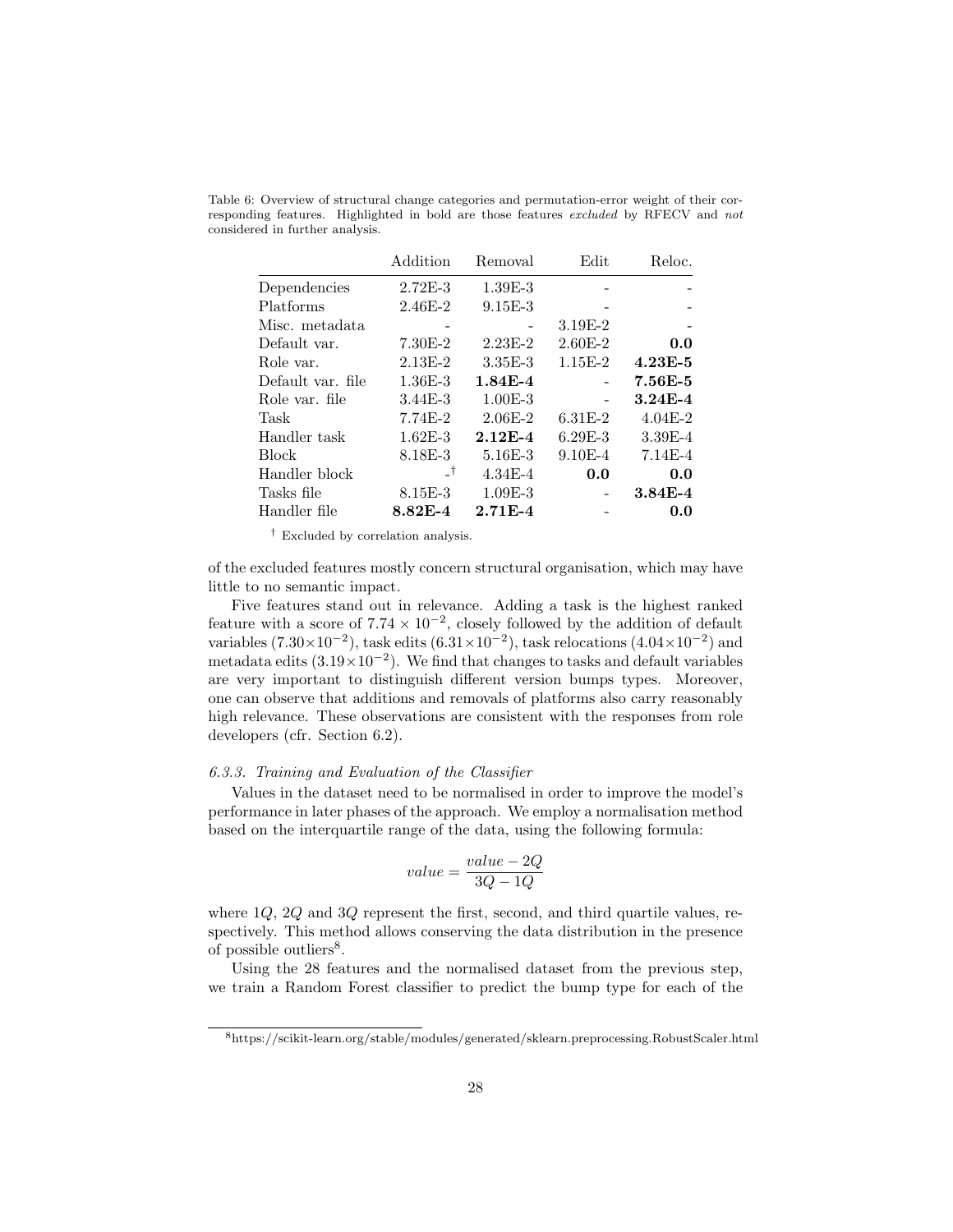Table 7: Confusion Matrix result from the evaluation of the model. Columns are labelled with the predicted bump type, rows are labelled with the actual bump type.

|       | $Patch*$ | $Minor^*$ | $Major^*$ |
|-------|----------|-----------|-----------|
| Patch | 44 897   | 2867      | 209       |
| Minor | 8463     | 6335      | 207       |
| Major | 1517     | 574       | 1068      |

version increments in the dataset. We then evaluate this classifier by having it predict the class for each of these increments. Table 7 depicts the confusion matrix obtained during this evaluation, where rows represent the actual bump type, and columns represent the predicted bump type.

The classifier achieves a precision of 0.82, 0.65, and 0.72 for patch, minor, and major releases, respectively. The accompanying recall scores are 0.94, 0.42, and 0.34 respectively. Globally, our model reports a macro precision and recall of 0.73 and 0.57 respectively, with a macro F1-score of 0.61. In particular, when the release in actuality is a patch, the classifier will likely predict it as such. Moreover, when it predicts a major version bump, it is likely correct. This is offset by the low recall for major, meaning that although a major prediction is likely correct, it is an under-approximation. Furthermore, minor releases show relatively low precision and recall, and the confusion matrix suggests that the classifier often fails to distinguish between minors and patches. This could indicate that the distinction between these two bump types is rather vague, or alternatively, that structural features are insufficient to uncover this distinction. We will investigate potential causes for these erroneous predictions in subsequent research questions.

Findings: Twelve features are irrelevant to distinguish the three types of version bumps. Additions of default variables, task additions, task edits, task relocations and metadata edits are the most significant features. Although our classifier achieves high precision and recall for patch releases, it struggles to distinguish minors from patches. It also significantly under-approximates major releases, although most of its major predictions are correct.

 $RQ_4$ : Is our trained model able to correctly predict new instances of version bumps?

The Random Forest classifier which we trained in the previous section is effective at predicting version bumps from structural differences. Recall that this model was trained on old records, i.e., version increments in the dataset which were also considered in our previous work [20]. As described in Section 4.6, the extended dataset contains 15 115 new version increments.

We now turn to evaluating the model on these new version increments. Thus, we allow the model to predict the version bump of these new instances. We then compute macro precision, recall, and F1 score, as we did in the previous section, leading to a precision of 0.68, recall of 0.52, and F1 score of 0.56. More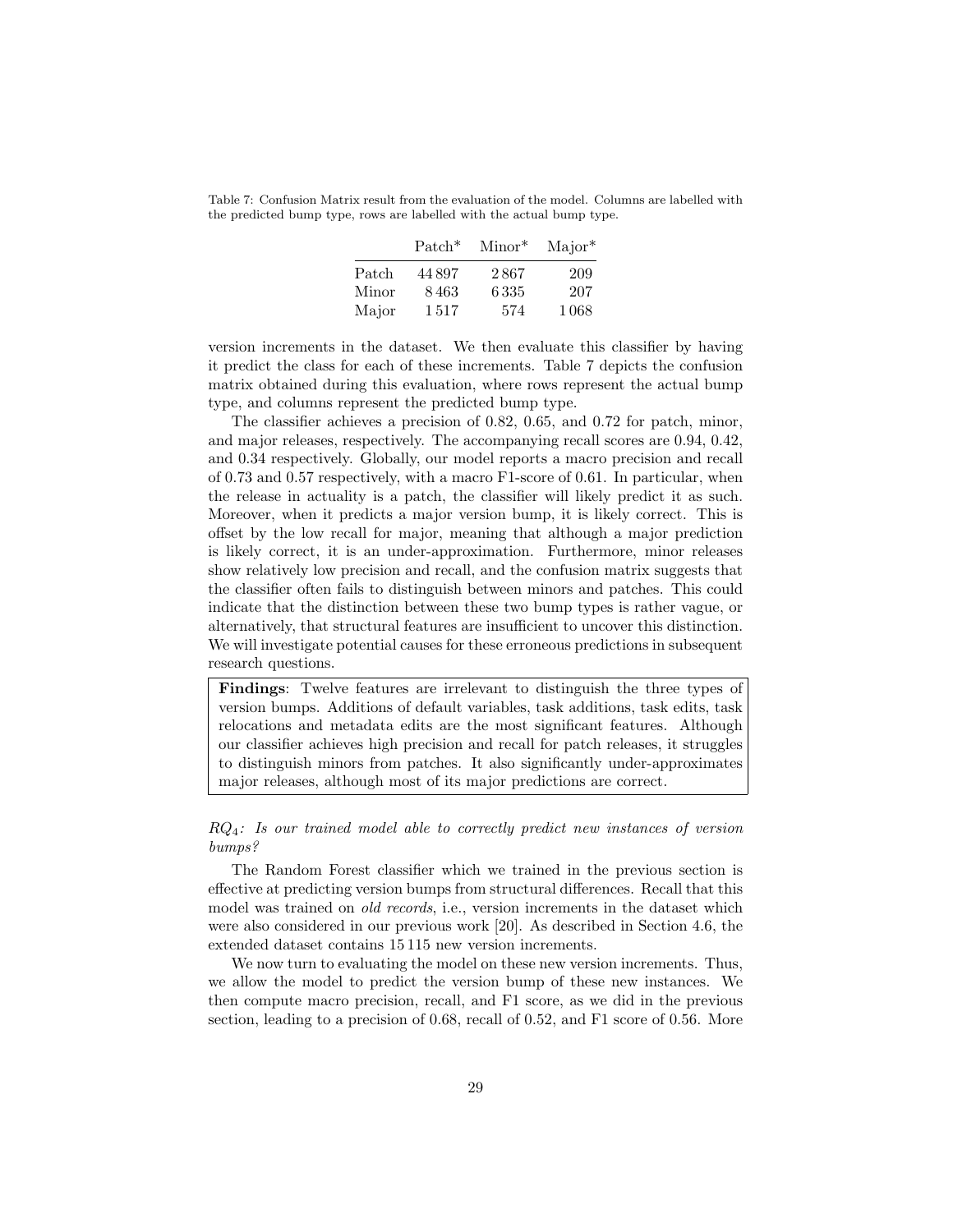

Figure 10: Detailed contribution of the top three features influencing the prediction of a version bump type  $(DVA = DefaultVariableAddition, DVR = DefaultVariableRemoval, TA =$ TaskAddition,  $TE = TaskEdit$ ,  $ME = MetaEdit$ .

specifically, we obtain precisions of 0.80, 0.62, and 0.62 for patch, minor, and major, respectively, and recall scores of 0.94, 0.37, and 0.26.

The performance of the model on these new records is worse than what was observed on the old dataset. We thus investigate potential causes of this decrease. To this end, we apply two eXplainable AI (XAI) analyses on our model, to identify the influence of individual features on the model's predictions.

First, we compute Shapley values of each feature for individual predictions of instances using SHAP (SHapley Additive exPlanations) [43]. For a given instance and feature, the Shapley value represents the difference between the predicted value of the instance, and the average predicted value of that instance with random values assigned to the feature, ceteris paribus. Intuitively, when a feature has little relevance in predicting a version bump, random assignments to the feature will not often lead to different predictions, and the computed Shapley value would therefore be low. On the other hand, if a certain feature is very relevant, random assignments will likely lead to different predictions, rendering the computed Shapley value higher. We can then compute global Shapley values by taking the average of the Shapley values for a given feature and all predicted instances of a class.

Figure 10 depicts such Shapley values, computed for the predictions of the new version increments of each version bump type. The sum of all global Shapley values for a feature estimates that feature's contribution to the classification problem. These Shapley values are consistent with the results of RFECV (cfr. Section 6.3.2). However, we can now investigate each feature's contribution to a specific bump type prediction. We can thus observe that changes to default variables are the most relevant features to distinguish between version bump types. For instance, removing such a variable is the most important feature to predict a major release. Moreover, adding variables is the highest ranked feature for both patch and minor increments, suggesting that the type of release depends on the number of such additions. This is in line with the responses from developers, who suggest that a role's interface can be found in its default variables, that their removal is a breaking change, and that new features may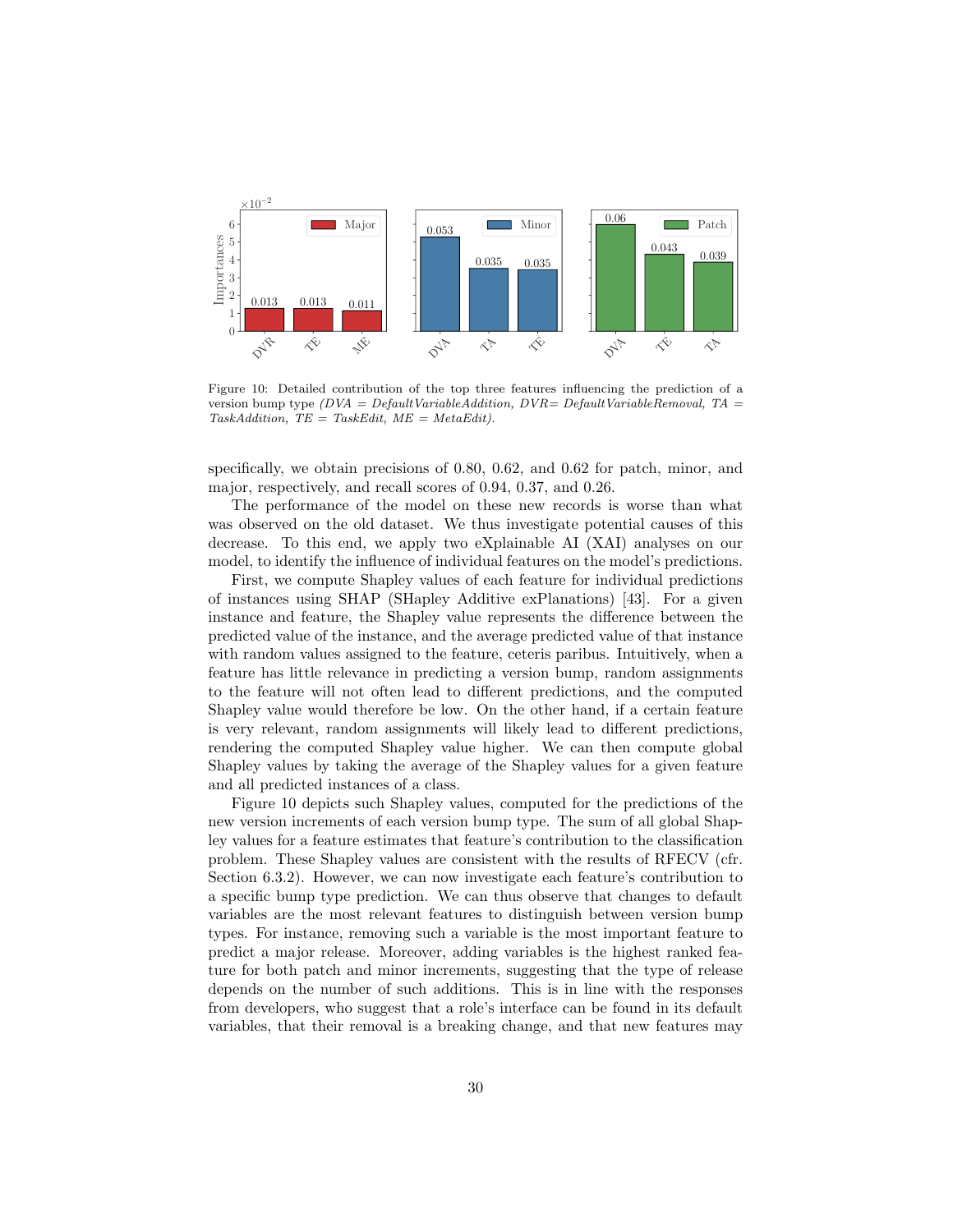Table 8: Confusion matrix result from the evaluation of the model.

|       | $Patch*$ | $Minor^*$ | $Major^*$ |
|-------|----------|-----------|-----------|
| Patch | 10137    | 597       | 64        |
| Minor | 2189     | 1307      | 58        |
| Major | 346      | 221       | 196       |

come in the form of new variables. Furthermore, recall that the developers mentioned that incrementing the minimum supported Ansible version is a breaking change. Such changes are represented as metadata edits, which is also ranked as an important feature for predicting major increments. Finally, we observe that the most relevant features to predict patch and minor versions are the same. This provides even further evidence that the distinction between these bump types is rather vague. Nonetheless, edits to tasks are slightly more important for patch bumps than minor bumps. This suggests that bug fixes more often change existing tasks, whereas new features may lead to completely new tasks instead.

Secondly, we look into the reasons why mispredictions are made. We thus need to understand which classes are often misclassified, depicted in the confusion matrix in Table 8. We can again see many misclassifications between patches and minors, as was the case in the previous section. These represent 80.17% of all misclassifications of the new instances. We apply Contrastive Explanations, proposed by van der Waa et al. [44], to identify those features that are most often involved in misclassifications between these two classes. This approach works by training a simplified, white-box Decision Tree model, and identifying the decision points in this model which lead an instance to be classified as the predicted class rather than the closest correct classification.

The result of this analysis is depicted in Figure 11, (a) for minor versions predicted as patches, and vice versa in (b). Here, we find that the number of edits to default variables and edits to handler tasks are highly influential in the misclassification of minors as patches. On the other hand, for patch increments predicted as minors, the influencing features are more varied, although edits to tasks and default variables, relocations of tasks, and additions of platforms are most often involved in a misclassification. This suggests that these misclassifications are either due to noise, or due to changes which cannot be fully captured by structural features alone.

Findings: The performance of our trained Random Forest model is considerably lower on newly collected version bumps. The most important features in the classification of version bumps coincide with the responses of developers. The distinction between patch and minor bumps often depends on the number of variables added, tasks added, and tasks edited. Nonetheless, this distinction is vague, since the majority of misclassifications relate to patches predicted to be minor bumps, and vice versa. Many of these misclassifications are heavily impacted by features such as task and default variable edits.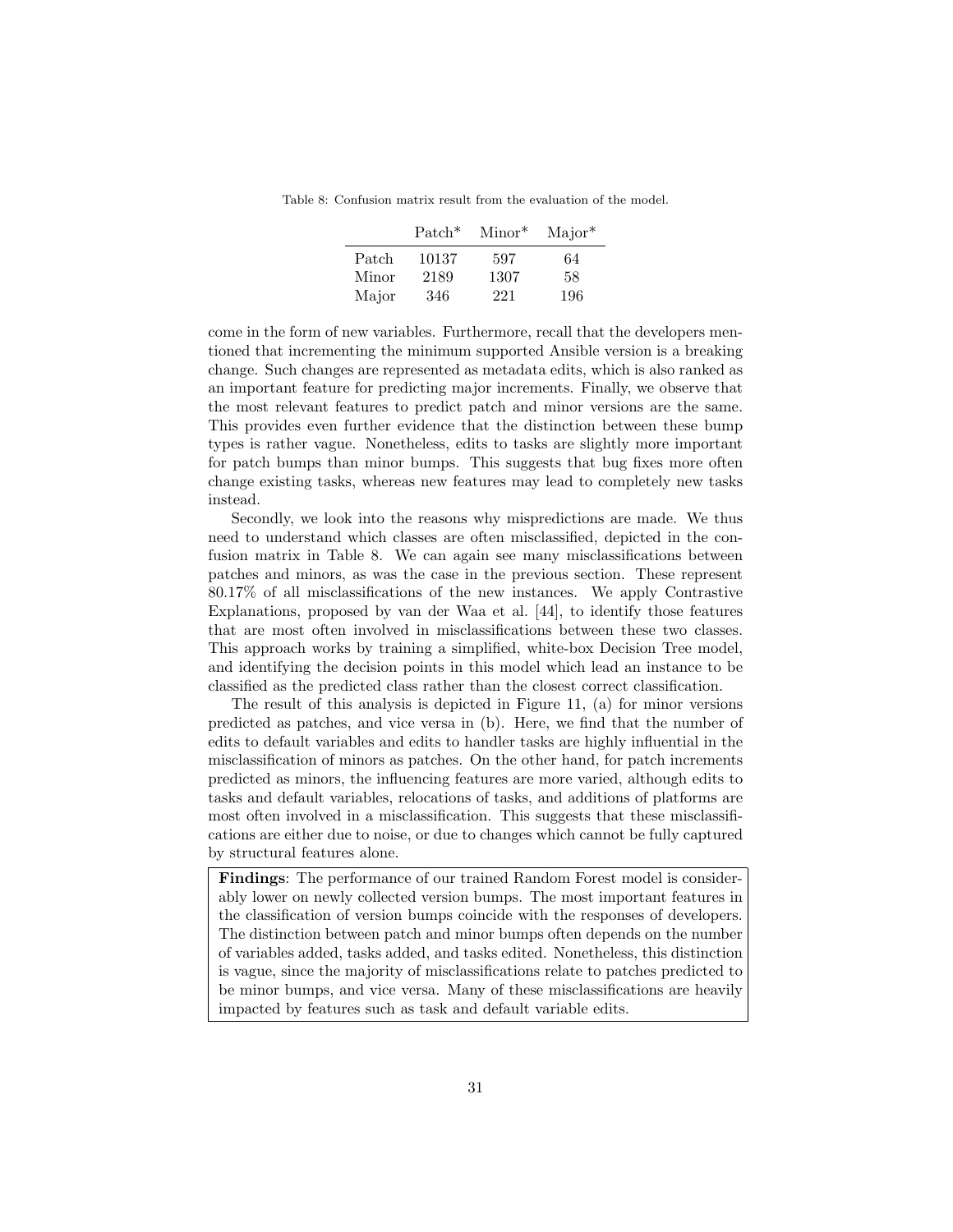

Figure 11: Influence of features on the majority of the wrong predictions. Only the 5 most influential features are shown  $(DVA = DefaultVariableAddition, DVE = DefaultVariableEdit,$  $DVR = Default VariableRemoval, TA = TaskAddition, TE = TaskEdit, TRI = TaskReloca$ tion, HTE = HandlerTaskEdit, DVFA = DefaultVarFileAddition, PA = PlatformAddition,  $ME = MetaEdit$ .

# 7. Discussion

# 7.1. Recommendations

Our findings in  $RQ_0$  show that most Ansible role developers follow the SemVer format. Moreover, the results of  $RQ_1$  show that the actual bump type for a release is not chosen at random, since more severe bumps require larger amounts of effort, which is in line with observations for general-purpose libraries [45]. Indeed, our developer survey reveals that role developers may follow rules to decide which type of bump to apply, although their interpretation does not always align with that of other developers. Moreover, they do not always follow their own rules, and their rules do not always strictly follow the SemVer specifications. Notably, the distinction between patch and minor releases can be ambiguous, since minors may include bug fixes that would otherwise be in a patch. Furthermore, some developers admit to not always incrementing the major version in case of a breaking change. This is consistent with the results of our classifier, which mainly struggles with distinguishing minors from patches, and appears to not recognise some breaking changes that would belong to a major exclusively.

Based on our findings, we can make a number of recommendations to the Ansible community regarding role versioning. Concretely, we propose a set of versioning guidelines (Section 7.1.1), suggest tactics to working with role versions to role clients (Section 7.1.2), and advise role developers to adopt consistent versioning (Section 7.1.3). We also urge the Ansible community as a whole to craft and document the semantics of versioning of Ansible content (Section 7.1.4). Finally, based on our experience obtained from this empirical study, we make a number of recommendations to tool builders (Section 7.1.5).

### 7.1.1. Versioning Guidelines for Ansible Roles

From the qualitative study, we can extract some general rules to distinguish the SemVer bump types for Ansible roles. Abstractly, one can consider an API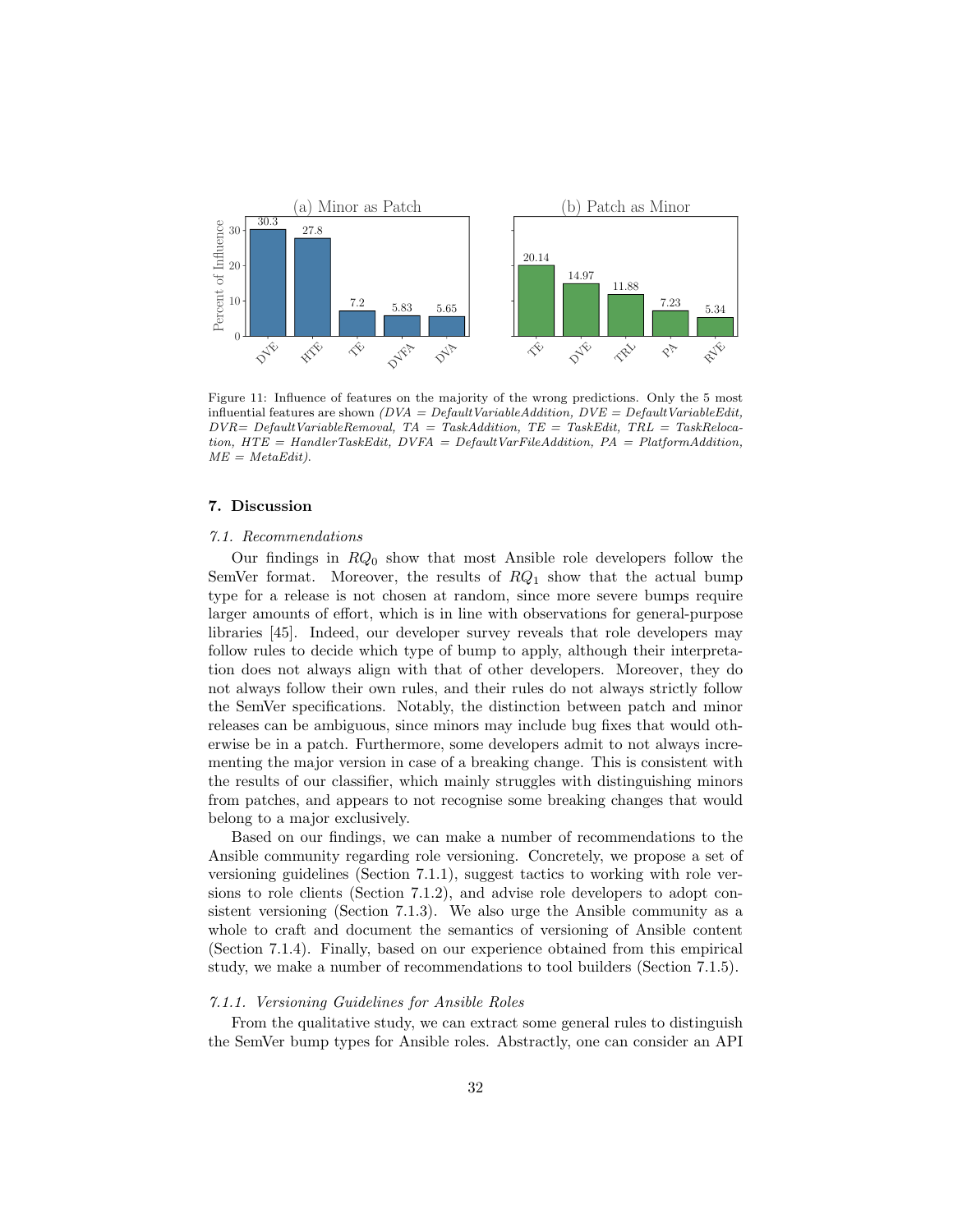as the set of potential capabilities of its clients. One can then define a backwardincompatible change as any reduction in these capabilities, as there may exist clients who rely on these capabilities. Similarly, expanding these capabilities could be interpreted as the addition of functionality, leading to a minor version bump. Changes that neither expand nor reduce a client's capabilities would then be limited to patches. Note that these definitions may be generally applicable to all types of libraries, not merely Ansible roles.

Concretely, for Ansible roles, we can extract multiple elements that influence a client's capabilities. Most importantly, a role's default variables allow them to influence the behaviour of the role. Moreover, the platforms and Ansible versions supported by the role enable a client to execute the role on various configurations of a machine. If the role installs software onto a machine, the interface of this software is also of importance, as this influences what a client can do with the installed software. Furthermore, since clients can notify a role's handlers from within their own code, these offer additional capabilities. Finally, tags attached to a role's tasks can be selectively enabled or disabled by clients through command-line flags, therefore also impacting the client's capabilities.

Following this definition, we can extract a number of cases where a reduction in client capability, and therefore a breaking change, would occur. These are summarised below.

- Removing or renaming a default variable will cause a client's customisation of this variable to be lost.
- Narrowing the domain of a variable's values, e.g., by changing its type, may lead to a crash in the client's playbook if it overrides this value.
- Removing support for a platform may preclude a client from being able to use the role in its environment. Similar effects may occur when removing support for an Ansible version or a version of required or installed software.
- Breaking changes in software installed by the role could lead to downstream errors in a client's infrastructure. Thus, incrementing the default installed version to a new major version must be considered a breaking change.
- Reducing the responsibilities of the role will lead to those responsibilities shifting to the client instead. For example, if a previous version of a role guarantees that a certain package will be installed, but a newer version does not, that would be a breaking change since the clients need to take on this responsibility themselves.
- Removing handlers, which can be notified by a client, could lead to a crash in the client's playbook. Similarly, tags can be used by clients to cherry-pick tasks to run, and removing such tags leads to a reduction in customisability. Finally, as role variables are within the scope of the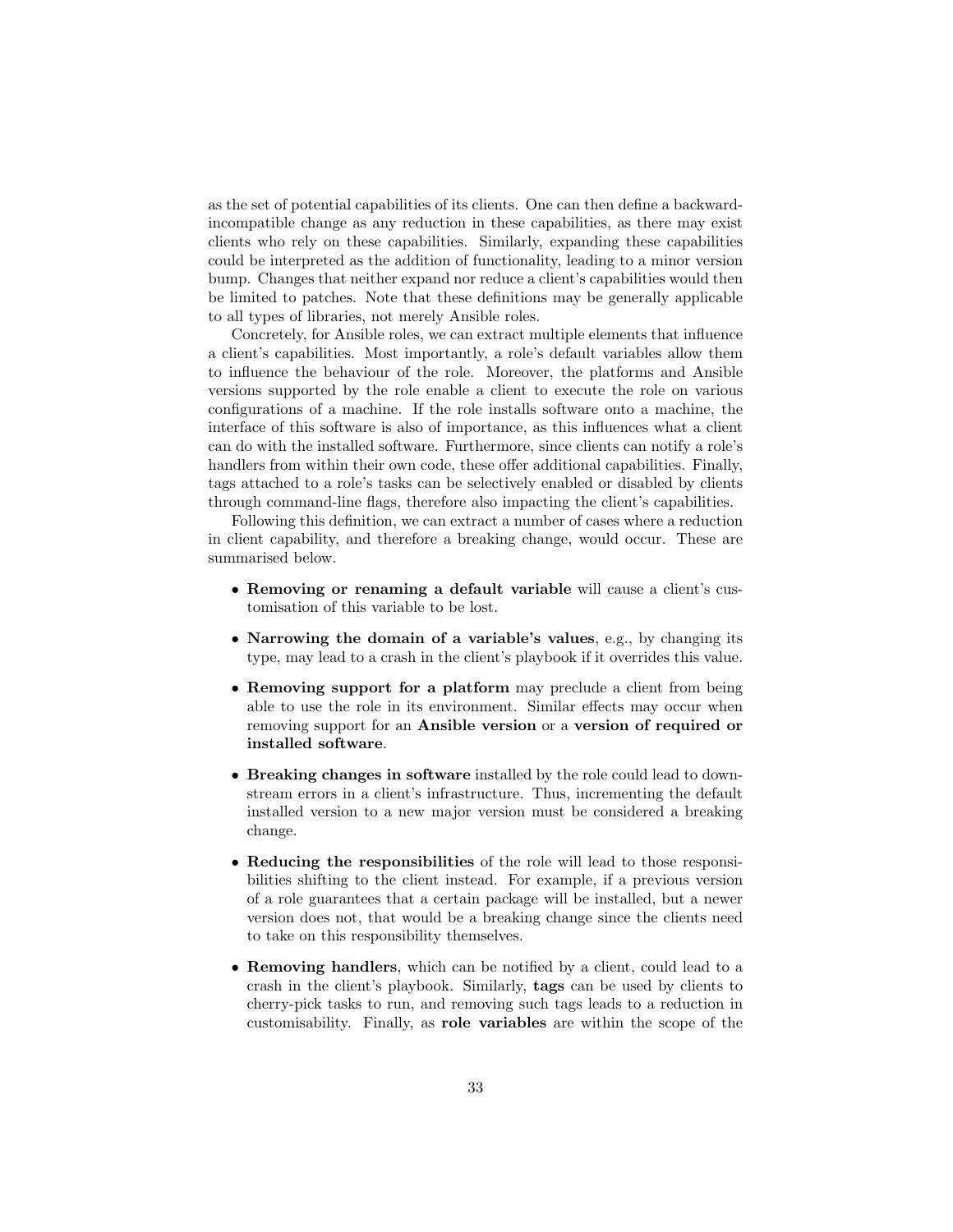client's playbook, removing them may cause issues for clients who use them<sup>9</sup> .

The inverse of these cases would create new opportunities for a client to customise the role's behaviour. Therefore, the following changes would lead to an expansion in client capability, new functionality, and minor version bumps.

- Adding default variables or widening their domain. However, note that adding default variables which are required to be overridden by a client, may be a breaking change.
- Adding support for a platform, Ansible version, or required or installed software.
- New functionality (i.e., minor version increments) in installed software.
- Expanding the responsibilities of the role.
- Adding *documented* handlers, tags, and role variables to be used by the client.

Finally, changes that do not affect a role's clients should be considered patch version increments. The following are some examples.

- Code reorganisation, refactoring, and optimisations.
- Changes to documentation.
- Changes to tests.
- Bug fixes which do not break backward compatibility.

However, these are likely over-simplifications, as a version bump is rarely limited to changes in one directory  $(RQ_2 \text{ and } RQ_3)$  and not all developers necessarily follow such rules consistently. Nonetheless, our classifier's selection of features (cfr. Section 6.3.2 and  $RQ_4$ ) suggests a similar idea, where the addition and removal of tasks, blocks, and variables are selected as important features to distinguish version types, as well as the addition and removal of platforms. These features also coincide with the most common changes to the role (cfr. Table 4).

# 7.1.2. Recommendations for Role Clients

For clients who include a role in their playbooks, as well as for roles that depend on other roles, we first and foremost recommend to pin the dependency's version. Otherwise, Ansible will default to installing the latest version of the dependency. This may lead to idempotency issues when different versions of the dependency are used between playbook runs.

<sup>9</sup>This guideline may be narrowed to exclude handlers, tags, and role variables that are undocumented.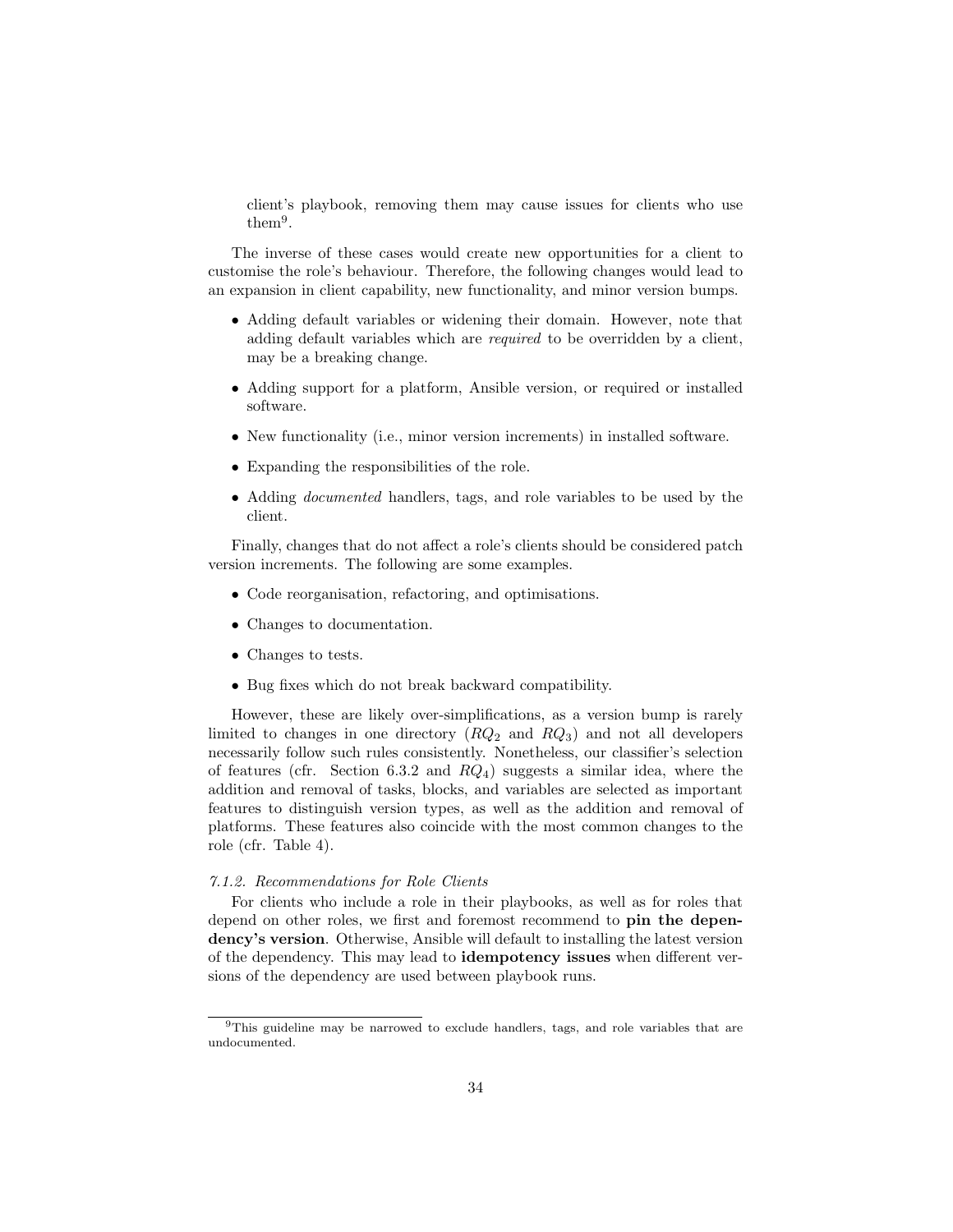Second, when deciding whether to upgrade a role dependency, we recommend to avoid making assumptions about the changes that went into the new version based on the version number alone. Instead, one should at least read the changelog to determine whether the upgrade may contain breaking changes or new functionality, since our developer survey shows that some role developers do not strictly adhere to SemVer.

Finally, as some breaking changes such as removing a variable do not necessarily lead to crashes in a client's playbook, we recommend to **thoroughly test** a playbook's behaviour. Ideally, playbooks should regularly be tested, even if no changes have been made, so that any issues caused by upstream dependencies can be caught early. It is also recommended to re-execute playbooks frequently to prevent configuration drift [46], and this can also help to detect potential issues with dependencies as soon as possible.

# 7.1.3. Recommendations for Role Developers

Of the 8 289 roles in active development (cfr. Section 4.2), we find that 3 223 (38.5%) have not released any version. Moreover, merely 4 849 (58.5%) have released a version that syntactically adheres to the SemVer format throughout their lifetime. Therefore, we urge role developers to adopt versioning practices, specifically Semantic Versioning, in their roles, if they have not already. Although SemVer can be a burden on developers, it provides substantial benefits to role clients, such as conveying the nature of changes to the role, and providing the ability to select and pin specific versions to install. Furthermore, we recommend developers to take inspiration from the proposed versioning guidelines (Section 7.1.1) to select the appropriate version bump. We also advise developers to avoid creating patch releases consisting solely of changes that do not affect the role's behaviour, such as changes to tests, Continuous Integration (CI), or simple refactoring, to prevent clients from having to fruitlessly upgrade their dependencies.

If unable to migrate to SemVer, e.g., because it would be too problematic to switch from a legacy versioning format, we recommend role developers to clearly document the versioning strategy adopted. Such documentation should at least include a description of what each type of version bump may entail. Similarly, for role developers that adopt a custom, SemVer-compliant versioning scheme, such as including the version of installed software in the build metadata, such "extensions" should be clearly described, and ideally, applied consistently.

We also recommend to thoroughly test roles with example playbooks, ideally in a Continuous Integration (CI) environment. This will enable the developer to better understand the effect of certain changes on clients of the role. Moreover, it may potentially uncover backwards-incompatible changes that are not immediately apparent. If a change to the role causes a test playbook to fail, that change could also cause client playbooks to fail, and would therefore be backwards-incompatible.

Finally, it is worth highlighting a key difference between traditional software libraries and Ansible roles. In traditional libraries, addition of functionality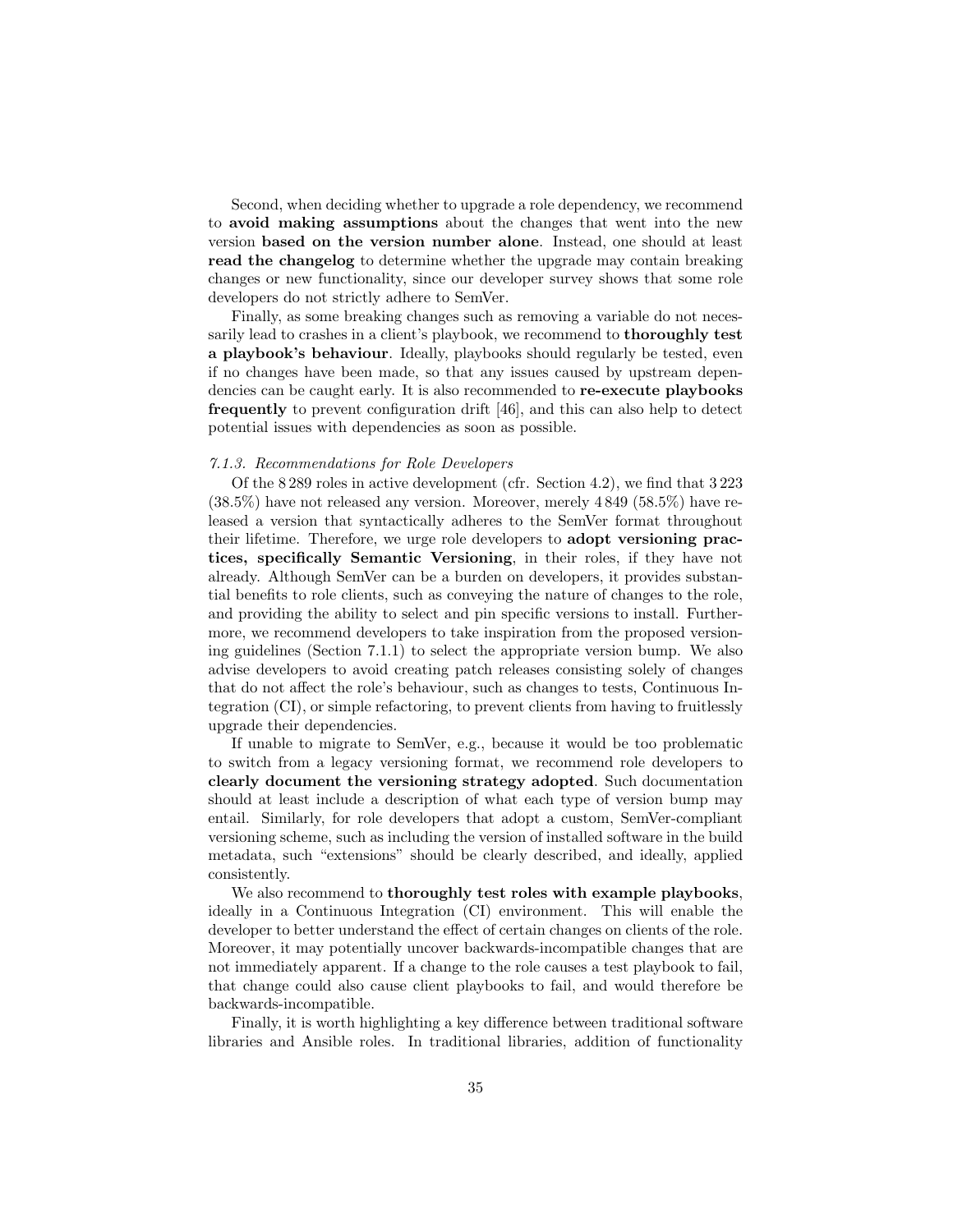often comes in the form of new classes, methods, or functions for a client to use. Clients need to specifically opt in to using these new features, by adapting their code to use the new classes, methods, or functions. On the contrary, for roles, new functionality may come in the form of new tasks that cover new responsibilities. If these new tasks execute by default, the new behaviour may cause conflicts with responsibilities already covered by the client. Therefore, we advise role developers to disable new responsibilities by default, and to require clients to explicitly opt in to the new behaviour using a feature flag.

### 7.1.4. Recommendations for the Ansible Community

Our results show that Ansible role developers do not always adhere to the Semantic Versioning guidelines (cfr. Section 6.2). They may instead release backwards-incompatible changes as patch or minor releases, and deciding which version bump to choose can be a difficult choice to some. This may in part be due to a lack of guidelines when it comes to applying versioning on roles.

We therefore urge the Ansible community to construct a set of specific guidelines on how to apply SemVer to Ansible roles. We recommend the community to take inspiration from the guidelines proposed above, which have been crafted using responses from popular Ansible role developers. Moreover, we advise to showcase real-world examples of versioning of Ansible roles, accompanied by the reasoning behind choosing the given version bump. This would aid in steering role developers towards versioning semantics which are applied consistently throughout the ecosystem. We believe such consistency would be beneficial to the experience of role clients.

It is important to note that, during the time in which this research was conducted, it has become increasingly clear that Galaxy roles will soon be superseded by collections [47, 48], with Ansible maintainers advising against creating new stand-alone roles, and recommending role developers to migrate to collections instead [49]. Although this research focuses solely on stand-alone roles, we believe that our results and recommendations are equally applicable to collections. In fact, we believe our findings are of the upmost importance for collections, since semantic versioning of collections is mandatory rather than merely recommended. Consequently, without proper guidelines in place, the number of versions that disregard the semantics of SemVer will undoubtedly rise. We believe the upcoming migration to collections is an opportune time to rectify the shortcomings of versioning of the past, and therefore urge the community as a whole to formally define the semantics of semantic versioning in Ansible content.

# 7.1.5. Recommendations for Researchers and Tool Builders

Our results suggest that many changes to roles merely consist of textual refactorings (cfr.  $RQ_3$ ), which may be of no interest to the study at hand. Therefore, we advise researchers to look beyond the lexical or syntactical level, and instead leverage structural or semantic representations for Ansible role analysis.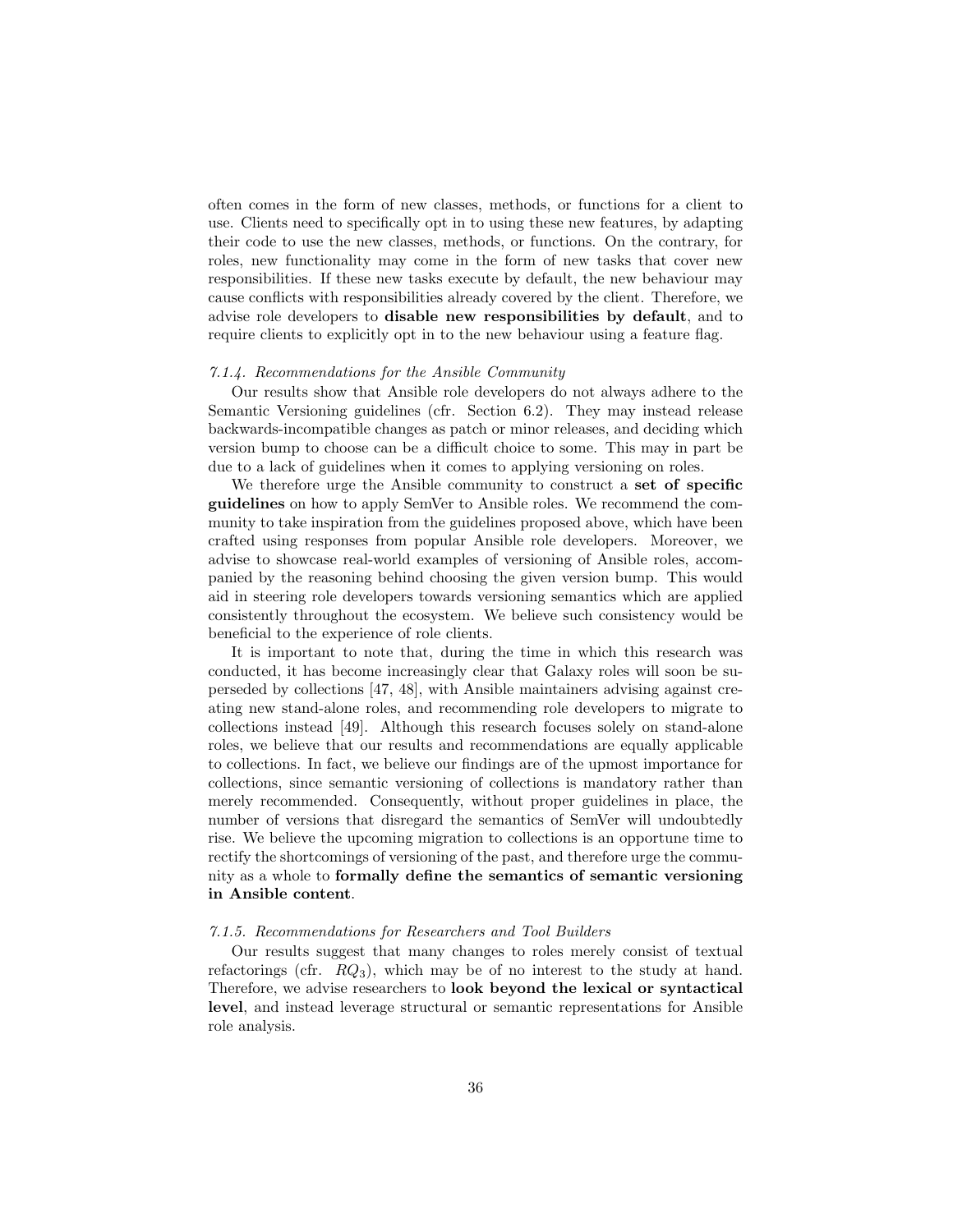Furthermore, we believe the guidelines proposed above capture the broad basics of versioning in Ansible roles. We recommend tool builders to employ these guidelines in new tooling for Infrastructure-as-Code practitioners. For example, a tool that recommends an Ansible role developer the appropriate version bump based on the changes applied to the role, could aid the developer in understanding and adhering to SemVer. These guidelines could similarly be used in a tool which checks for version compatibility, which would help role clients to manage their dependencies.

# 7.2. Validity of the Structural Model

Because a large portion of our empirical study makes use of structural changes distilled from role version increments, it is of the upmost importance that these distilled changes sufficiently capture actual changes. Naturally, since these changes are distilled from our structural model, we must also ensure that our structural model correctly represents the role. Therefore, we manually assessed the validity of the structural model and distilled changes using 100 randomly-sampled version increments.

To validate the structural model, we manually investigated any differences between the original YAML documents of a role and the extracted structural model, for both the old and new versions in each of the 100 version increments. To facilitate this process, we converted our structural model representation back to a YAML document that would be understood by Ansible, after which we could apply standard textual differencing techniques to uncover any discrepancies. Throughout all of the role versions, we observed no unexpected differences between these two representations. Instead, the observed differences were limited to deliberate syntactical generalisations.

Afterwards, for each version increment in the sample, we compared the distilled structural changes to the textual changes produced by the git diff command. We found that our structural change distiller sufficiently captures all changes to files considered in the structural model. It occasionally failed to recognise that a task or block was edited, and instead extracted a pair of removal and addition changes for the edited element. However, the two versions of the structural element were substantially different, and therefore did not exceed the similarity threshold to be considered the same element. Moreover, the inability to distinguish between edits and pairs of additions and removals is an inherent limitation of after-the-fact change distilling, and only occurred in very few cases. Therefore, we are confident in the accuracy of the distilled structural changes.

Finally, as described in Section 5.1, our structural model only represents YAML files in the five role directories that contain the role's code. However, roles may contain additional directories, such as files, templates, or directories containing tests. The content of these directories is not considered by the structural model. Consequently, any change to this content is not extracted by the change distiller. Although this is a limitation of the approach, during the inspection of the 100 version increments, we only found two cases where edits to files or templates directories were not accompanied by a related change to the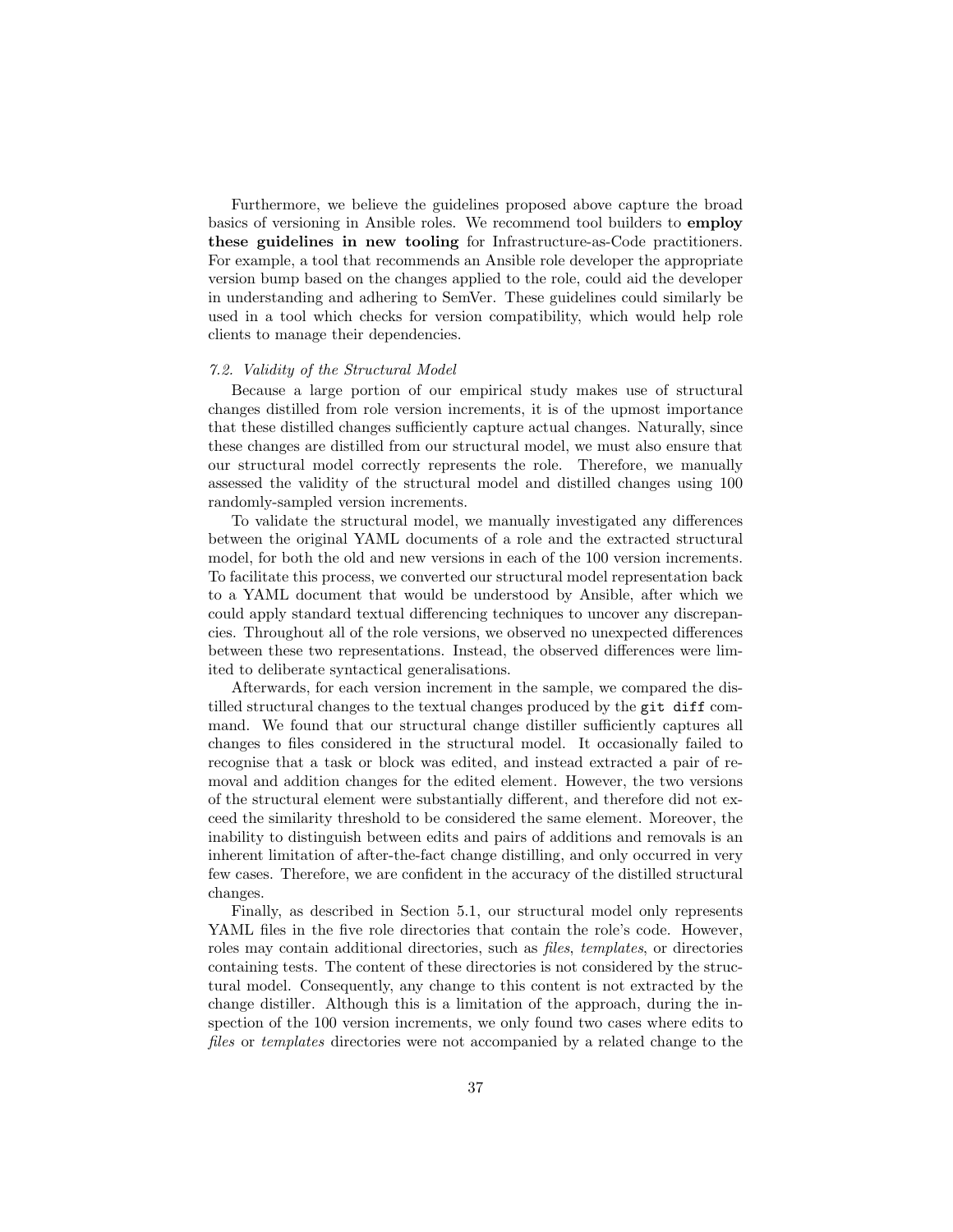|                 |      | Patch        |              | <b>Minor</b>           | Major       |      |
|-----------------|------|--------------|--------------|------------------------|-------------|------|
|                 |      | $\mathbf{R}$ | $\mathbf{P}$ | R                      |             | R    |
| <b>Baseline</b> | 0.82 | 0.94         |              | $0.65$ $0.42$   $0.72$ |             | 0.34 |
| Random          | 0.85 | 0.73         |              | $0.46$ 0.47            | $\mid$ 0.19 | 0.58 |
| $NM-v1$         | 0.88 | 0.46         | 0.20         | 0.17                   | 0.09        | 0.76 |
| <b>NCR</b>      | 0.81 | 0.86         | 0.49         | 0.42                   | 0.48        | 0.40 |
| Tomek Links     | 0.82 | 0.94         | 0.65         | $0.42\,$               | 0.70        | 0.34 |

Table 9: Macro precision and recall scores of Random Forest models after applying various undersampling techniques to balance the dataset.

role's tasks or variables. Furthermore, the role's tests are irrelevant to the role's behaviour, and therefore changes to tests are not important for our purposes. Hence, we do not believe this limitation has a large negative influence on our findings.

# 7.3. Effects of Data Balancing on the Classifier

Our dataset is highly imbalanced, showing a clear bias towards patch increments (cfr.  $RQ_1$ ). This is to be expected when analysing semantic version bumps. Consequently, the trained model may exhibit bias towards the majority class (patch) when predicting the version bump type. Therefore, we investigated whether data balancing can eliminate some of this bias and improve the trained model.

There exist two general approaches to deal with imbalanced datasets, namely oversampling and undersampling. The former approach creates synthetic instances for under-represented classes, whereas the latter approach removes instances from the majority class based on certain filtering criteria. As we prefer to predict version bumps based on non-synthetic and unique instances, we only consider the latter approach. We selected four undersampling techniques, namely random undersampling, which randomly removes instances from the majority class until perfect balancing is achieved; NearMiss, proposed by Mani and Zhang [50] using the first distance metric (NM-v1); the Neighbourhood Cleaning Rule (NCR) proposed by Laurikkala [51]; and Tomek Links [52]. We refer the reader to the cited material for a description of these approaches.

We apply each of these approaches separately to train and evaluate a Random Forest model. To this end, we apply stratified 10-fold cross-validation in a similar manner to the approach presented in Section 6.3.3, but apply balancing on the 9 training folds, while the testing fold is left unmodified. We then compare the precision and recall obtained for each bump type against the baseline model trained without data balancing. The obtained results are depicted in Table 9.

We observe that all balancing approaches achieve worse results than the baseline, with the Tomek Links approach achieving the closest results, yet still being marginally outperformed by the model trained on the unbalanced dataset. Although some approaches outperform the baseline on specific aspects, their performance on other aspects is lacklustre. For example, although the NearMiss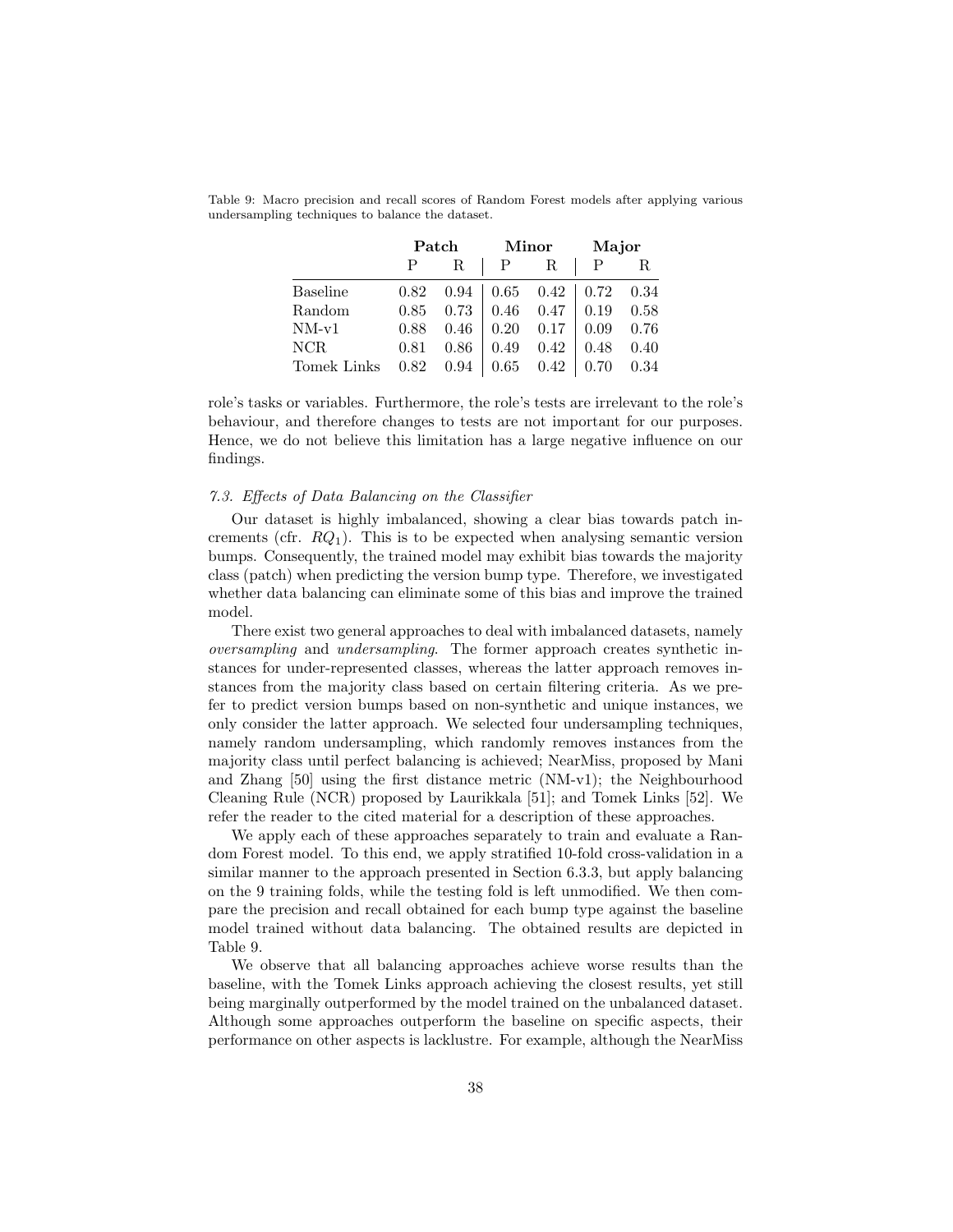Table 10: Summary of the manual investigation of the model's misclassifications. Columns indicate the predicted version bump type, while rows depict the actual bump type. Cells denote the number of model predictions which were found to be correct, but where the actual bump type disagrees with the proposed guidelines.

|               | $\text{Patch}^*$ | $Minor^*$ | $Major^*$ |
|---------------|------------------|-----------|-----------|
| $\rm {Patch}$ |                  | x         | 12        |
| Minor         | 8                |           | 20        |
| Major         |                  | 3         |           |

approach attains substantially higher recall on major version increments, it is offset by a very poor precision score on the same class. Therefore, we conclude that applying data balancing on our dataset does not improve our results.

# 7.4. Model Misclassifications

As developers may not all follow the same rules, our dataset may contain incorrectly tagged versions. Hence, our classifier may pick up on incorrect rules. Furthermore, structural changes may not always be sufficient to distinguish release types. Therefore, we manually investigate a sample of version bumps that were incorrectly classified in the longitudinal study  $(RQ_4)$ .

We randomly sampled 20 version bumps for each type of misprediction, leading to a total of 120 version bumps to inspect. We then manually classify each version bump according to the guidelines proposed in Section 7.1.1. Afterwards, we compare our manual classification to the version bump type predicted by the model, as well as to the version bump type originally chosen by the developer. This enables us to assess whether the model is able to correctly capture the various proposed guidelines, and to identify potential reasons for misclassification. The result of this manual investigation is summarised in Table 10.

We again observe that developers often struggle with choosing between patch and minor version bumps. For minor versions that were misclassified as patches, we find that 8 contained no new features or functionality, and were instead limited to test changes, refactorings, or simple bug fixes. We also found 4 instances which actually contained breaking changes, such as removing variables. Similarly, 8 of the patches that were predicted to be minor versions contained new variables or added support for new platforms. Moreover, 6 other version increments removed support for platforms, or incremented the minimum required Ansible version, although the classifier could not identify these breaking changes.

For both patch and minor releases which the model classified as major releases, we find that a large number of them in fact contain breaking changes, which the model correctly identified. All of the sampled minor version bumps remove variables or support for platforms, leading to all 20 of them to be correctly classified by the model, although incorrectly bumped by the role developer. Similarly, 12 of the patch versions remove variables or increment the minimum required Ansible version, which are changes that should lead to a major version increment according to the proposed guidelines.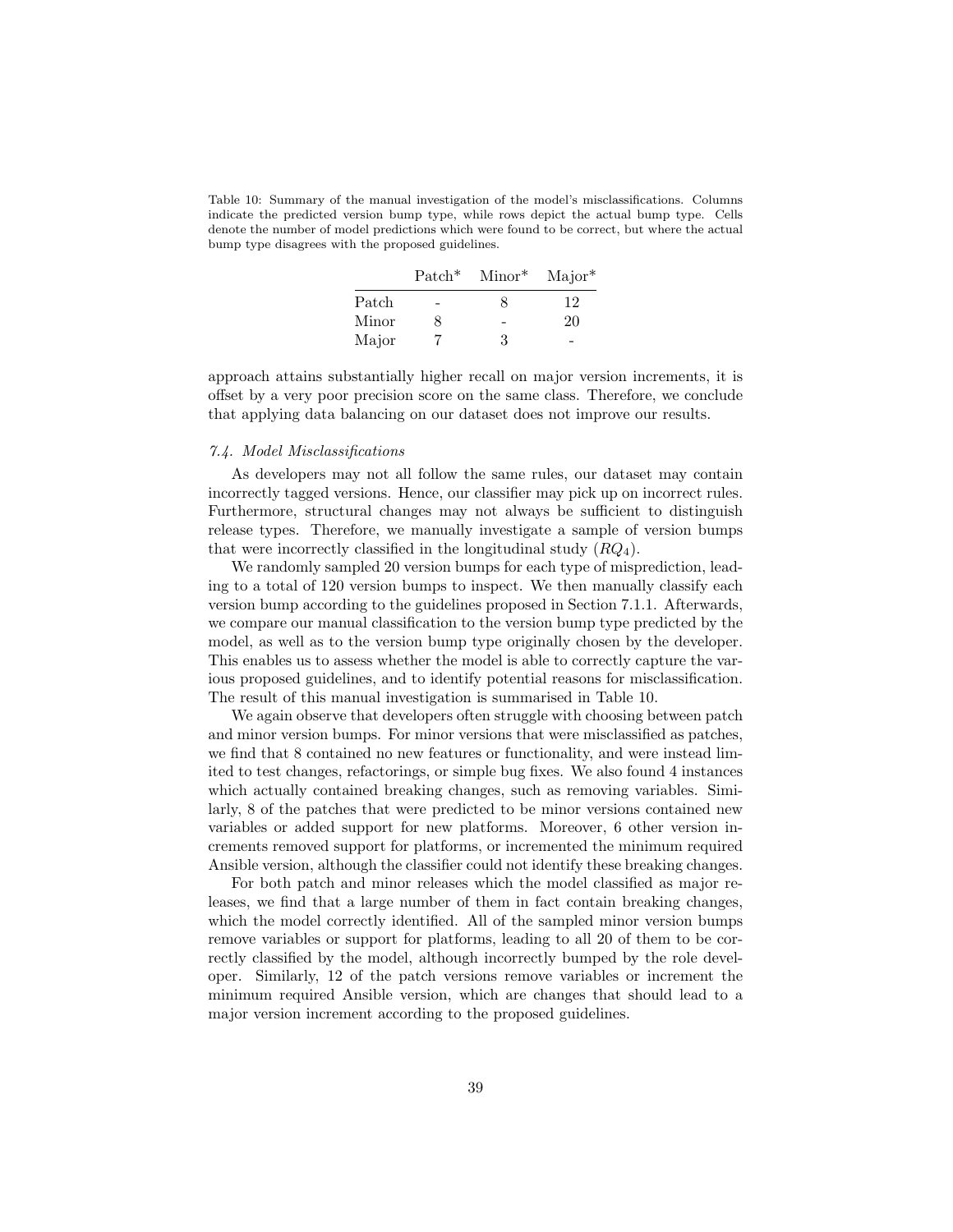Interestingly, although the model can effectively identify breaking changes in patch and minor releases, it often failed to identify these same changes in the major releases. Of the 20 sampled major bumps that were misclassified as patches, only 7 contained refactoring or were limited to simple bug fixes. One of these was in fact using date-based versioning, and the turn of the calendar year made it appear to be a major version bump. Similarly, only 3 of the 20 sampled major bumps that were predicted to be minor versions contained no breaking changes.

We found that the vast majority of the model's misclassifications relate to distinguishing between patch and minor version bumps (cfr.  $RQ_4$ ). Our manual investigation suggests that this can be partially attributed to noise in the dataset, caused by uncertainty of the developer. However, the misclassifications may also be caused by the absence of semantic information in the structural features. For example, a developer may add new tasks to a role to fix a bug, but such additions can also happen when new functionality is introduced. In particular, in  $RQ_4$ , we found that the main causes of the model's confusion between the two is due to additions of tasks, as well as task edits. Moreover, since minor releases can also contain bug fixes, the relevant features to predict these increment types often overlap. Nonetheless, even with semantics in place, distinguishing between these cases may prove difficult, since such decisions may be subjective. For example, one developer may consider adding a task to install a new configuration file as the addition of a feature, whereas another developer may see this as a bug fix if the absence of this file caused issues for some clients. Taken to the extreme, one may even consider certain bug fixes to be breaking changes when a client depended specifically on the erroneous implementation.

# 8. Threats to Validity

The empirical nature of our research exposes its findings to potential threats to validity. We present them following the classification and recommendations of Wohlin et al. [53].

A threat to construct validity comes from the way we designed the structural model. It does not consider the files and templates directories, which could contain significant changes. However, our developer survey suggests that the most important changes relate to its interface, i.e., default variables. Moreover, we manually validated the structural model and structural change distiller (cfr. Section 7.2), and found that changes to these directories very rarely occur in isolation. Instead, they are almost always accompanied by a related change to the role's tasks or variables, all of which are captured by the change distiller. Therefore, we believe this limitation has no significant impact on our findings.

As a threat to internal validity, we did not consider all version bumps of Ansible roles, since we removed tagged version numbers such as pre-releases. This may have partially influenced our results. However, we are interested in stable versions only, and thus, this filtering does not affect our findings. Moreover, the gathered dataset is not the ground truth, and may contain noise. To alleviate this issue, we used feature elimination and majority voting to be more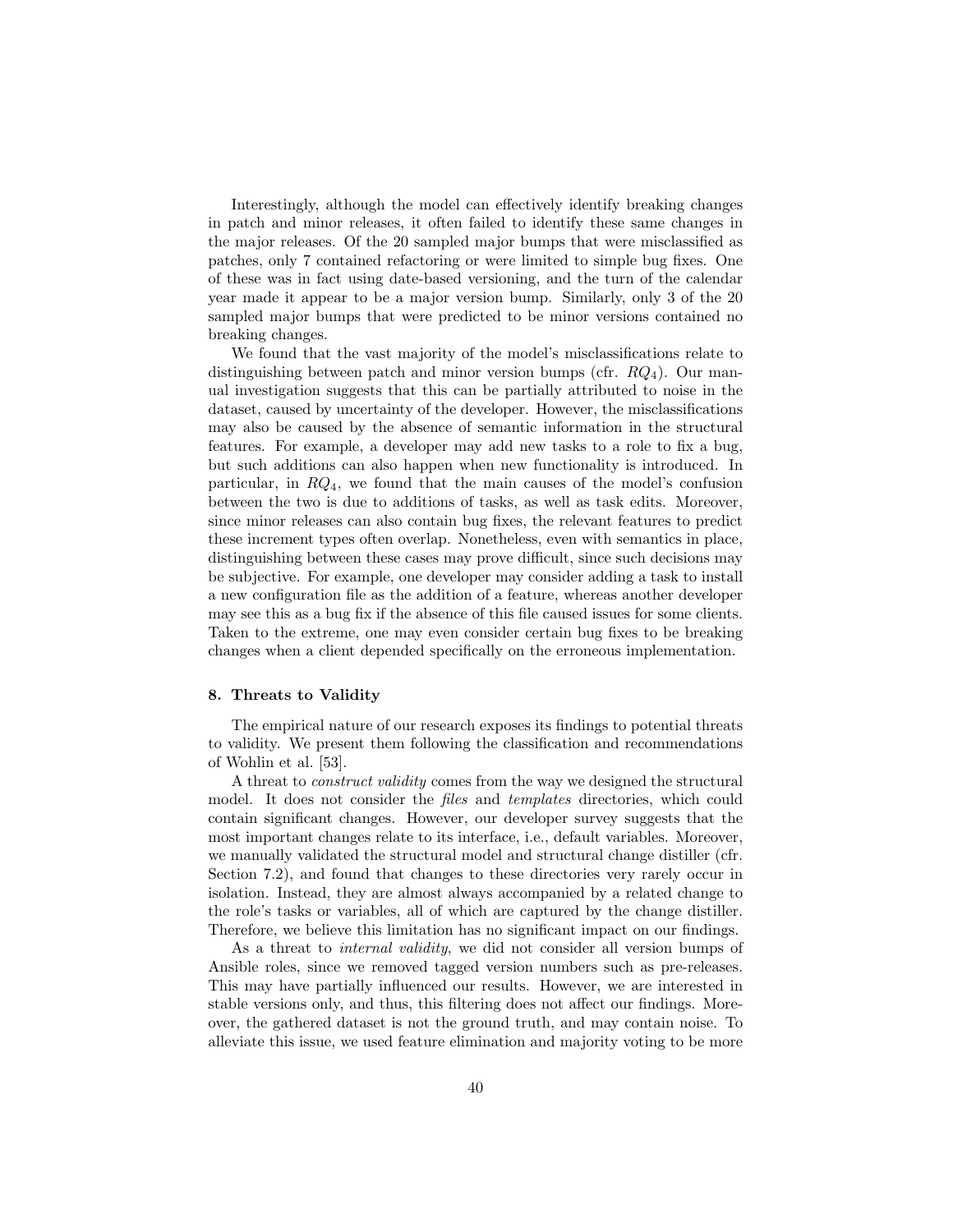resistant to noise, and inspected our classifier's mispredictions (Section 7.4). Finally, our dataset is highly imbalanced, showing a clear bias towards patch releases which are significantly more common. We address this issue by using stratified cross-validation, which maintains the distribution of the original data in the constructed folds. We also investigated the use of data balancing, but found that it did not improve the results (Section 7.3).

As a threat to *external validity*, we cannot claim that our findings generalise to Infrastructure-as-Code projects for platforms other than Ansible. Furthermore, we cannot be certain that the findings of our developer survey generalise to all Ansible role developers due to the relatively low number of respondents. Nevertheless, the survey respondents have varying levels of popularity and experience with role versioning.

# 9. Conclusion

Like general-purpose libraries, Ansible roles need to be versioned to provide new role releases to its clients. Although Ansible recommends semantic versioning, it is unclear what the meaning of patch, minor, and major releases are in roles. In this paper, we empirically investigated the state of versioning in Ansible roles. From a dataset of over 8 500 roles and over 90 000 versions, we found that most developers use the SemVer scheme and that development practices are consistent with observations in general-purpose libraries. We designed a structural model for Ansible roles, and created a domain-specific change extraction algorithm to extract structural changes between two version of a role. We found that many textual changes between releases do not incur a structural change, and that many role releases change multiple role elements. We then trained a Random Forest classifier to predict the type of version bump, given 41 features in the form of metrics of the structural difference between the two versions. Its selection of features highlights key indicators to distinguish different version bumps, with the addition of default variables and tasks standing out. Furthermore, the classifier's results suggest that the distinction between patch and minor version bumps is often unclear, and that breaking changes do not always strictly lead to a major version. We confirmed these findings with a qualitative developer survey, where we question 18 popular role developers regarding SemVer-compliance and the changes that trigger them to do a certain release. Finally, we extracted two general guidelines, namely that the addition of capabilities for the client should lead to a new minor version, and conversely, that the removal of such capabilities is a breaking change that should lead to a major increment. In particular, removing a role's default variables or dropping support for a certain operating system version are two main examples of potential backward-incompatible changes. Conversely, adding such elements can be considered new functionality, leading to the possibility of a minor version increment. Although many developers appear to follow such guidelines implicitly, they do not do so consistently.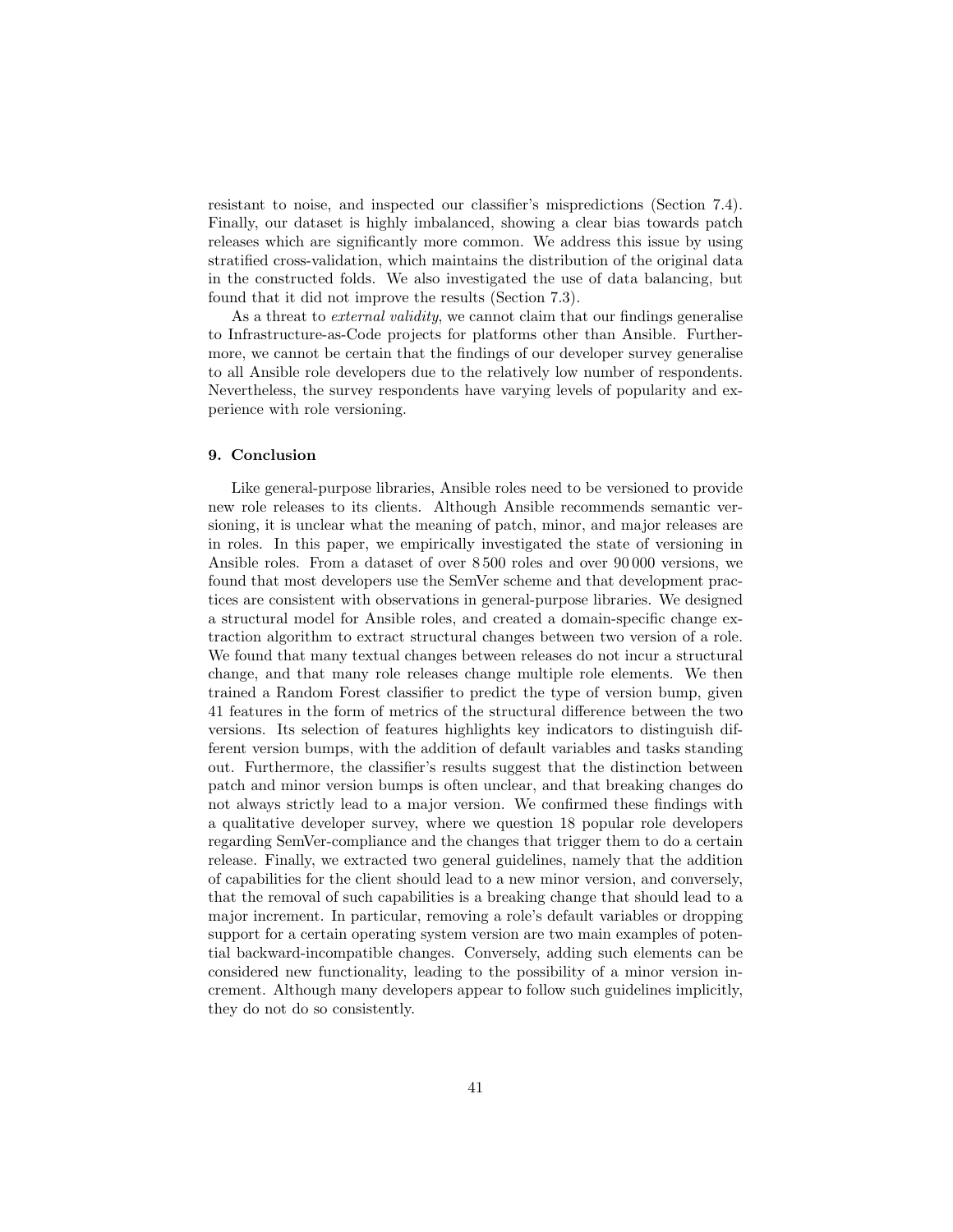# Acknowledgements

This research was partially funded Research Foundation – Flanders (FWO) (grant number 1SD4321N) and by the Excellence of Science project 30446992 SECO-Assist financed by FWO-Vlaanderen and F.R.S.-FNRS.

# References

- [1] Ansible collections overview, https://github. com/ansible-collections/overview/blob/ f3b771be9c8727e730922107f74493c519665ed4/README.rst# where-we-ve-come-from-and-where-we-are-going, accessed: 2021-06- 03 (2020).
- [2] F. Fontein, Inclusion of cyberark.conjur in Ansible 2.10, https://github. com/cyberark/ansible-conjur-collection/issues/30, accessed: 2021- 06-03 (2020).
- [3] F. Fontein, Including dellemc.openmanage collections into Ansible 3.0.0, https://github.com/ansible-collections/ansible-inclusion/ discussions/3#discussioncomment-272508, accessed: 2021-06-03 (2021).
- [4] R. Wimmer, githubixx.kubectl readme: Versions, https: //github.com/githubixx/ansible-role-kubectl/blob/ 60f7da8579935295da756d1bcb0a2e4e12a290a1/README.md#versions, accessed: 2021-06-03 (2017).
- [5] S. Raemaekers, A. van Deursen, J. Visser, Semantic versioning and impact of breaking changes in the maven repository, Journal of Systems and Software 129 (2017) 140–158. doi:10.1016/j.jss.2016.04.008.
- [6] T. Appnel, Comment on "Add 'update' option to ansiblegalaxy", https://github.com/ansible/ansible/issues/6466# issuecomment-234387668, accessed: 2021-06-03 (2016).
- [7] H. Preston, https://twitter.com/hfpreston/status/ 1330257384133029891, accessed: 2021-06-03 (2020).
- [8] J. Geerling, Comment on "Ansible is stressing me out more than doing anything manually (and I eventually do something manually)", https: //www.reddit.com/r/ansible/comments/ist96e/c/g5a8ib1/, accessed: 2021-06-03 (2020).
- [9] J. Geerling, Add 'update' option to ansible-galaxy, https://github.com/ ansible/ansible/issues/6466, accessed: 2021-06-03 (2014).
- [10] B. Coca, role versioning, https://github.com/ansible/proposals/ issues/23, accessed: 2021-06-03 (2016).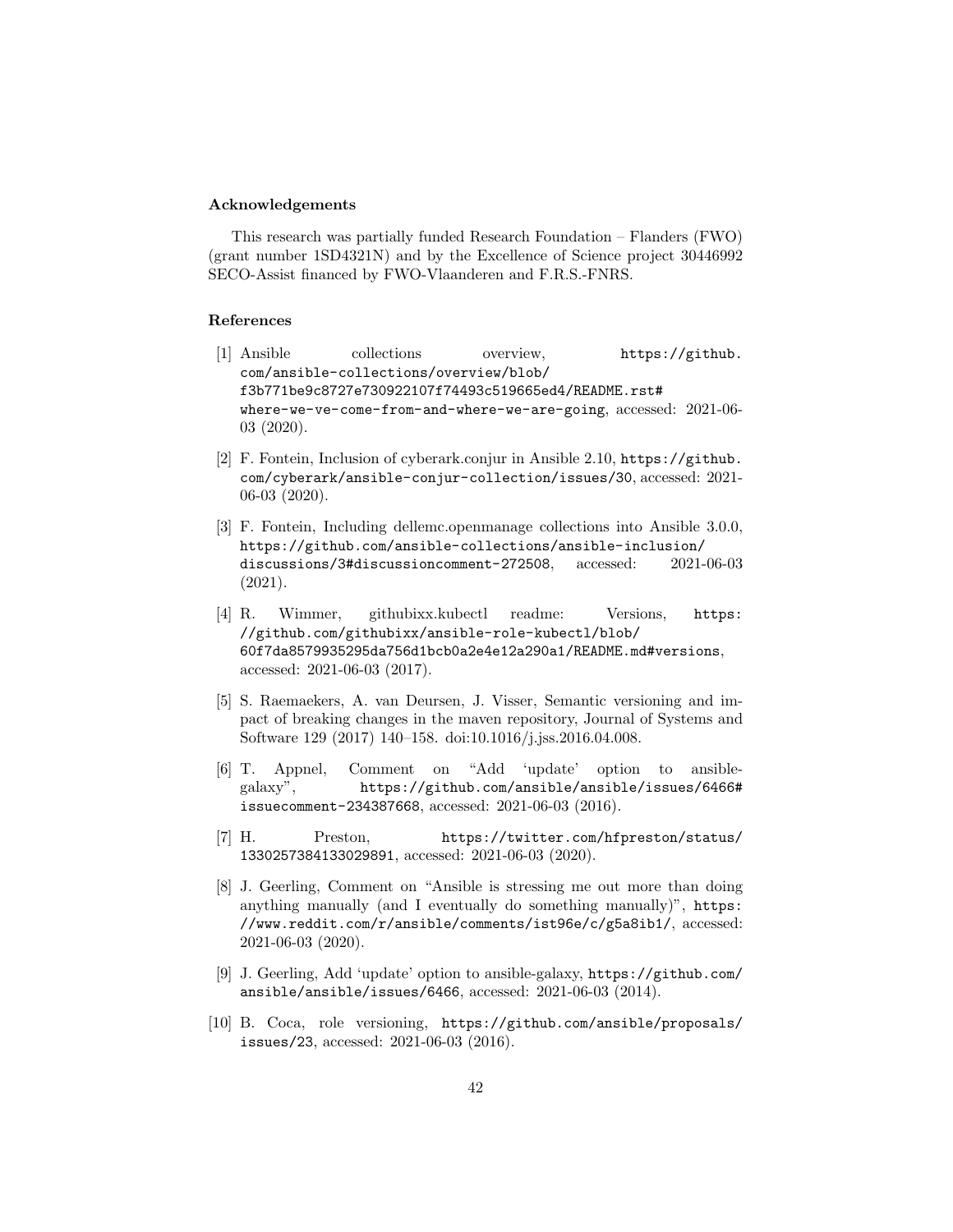- [11] X. Manning, PyratLabs.k3s changelog, https: //github.com/PyratLabs/ansible-role-k3s/blob/ f46450319b6ba79db44cba7a2750cccbca5bc65d/CHANGELOG.md# breaking-changes-1, accessed: 2021-06-03 (2020).
- [12] elastic.elasticsearch changelog, https://github. com/elastic/ansible-elasticsearch/blob/ 82c2129f174e744ed6013d3d5dae863192f54a92/CHANGELOG.md# breaking-changes, accessed: 2021-06-03 (2019).
- [13] J. Guldmyr, Documenation or fix when using ansible-role-postfix v1.1.0, https://github.com/fgci-org/fgci-ansible/issues/142, accessed: 2021-06-03 (2016).
- [14] O. Faměra, OndrejHome.ha-cluster-pacemaker version history, https: //github.com/OndrejHome/ansible.ha-cluster-pacemaker/tags, accessed: 2021-06-03 (2021).
- [15] M. Guerriero, M. Garriga, D. A. Tamburri, F. Palomba, Adoption, support, and challenges of infrastructure-as-code: Insights from industry, in: Proceedings of the 35th IEEE International Conference on Software Maintenance and Evolution (ICSME19), Industrial Track, 2019, pp. 580–589. doi:10.1109/ICSME.2019.00092.
- [16] A. Rahman, C. Parnin, L. Williams, The seven sins: Security smells in infrastructure as code scripts, in: Proceedings of the 41st International Conference on Software Engineering (ICSE19), 2019, pp. 164–175. doi:10.1109/ICSE.2019.00033.
- [17] E. V. der Bent, J. Hage, J. Visser, G. Gousios, How good is your Puppet? an empirically defined and validated quality model for Puppet, in: Proceedings of the 25th IEEE International Conference on Software Analysis, Evolution and Reengineering (SANER18), 2018, pp. 164–174. doi:10.1109/SANER.2018.8330206.
- [18] S. Dalla Palma, D. Di Nucci, F. Palomba, D. A. Tamburri, Toward a catalog of software quality metrics for infrastructure code, Journal of Systems and Software 170 (2020) 110726. doi:10.1016/j.jss.2020.110726.
- [19] R. Opdebeeck, A. Zerouali, C. De Roover, Andromeda: A dataset of Ansible Galaxy roles and their evolution, in: Proceedings of the 2021 International Conference on Mining Software Repositories (MSR21), 2021, pp. 580–584.
- [20] R. Opdebeeck, A. Zerouali, C. Velázquez-Rodríguez, C. De Roover, Does Infrastructure as Code adhere to Semantic Versioning? An analysis of Ansible role evolution, in: 2020 IEEE 20th International Working Conference on Source Code Analysis and Manipulation (SCAM20), IEEE, 2020, pp. 238–248. doi:10.1109/SCAM51674.2020.00032.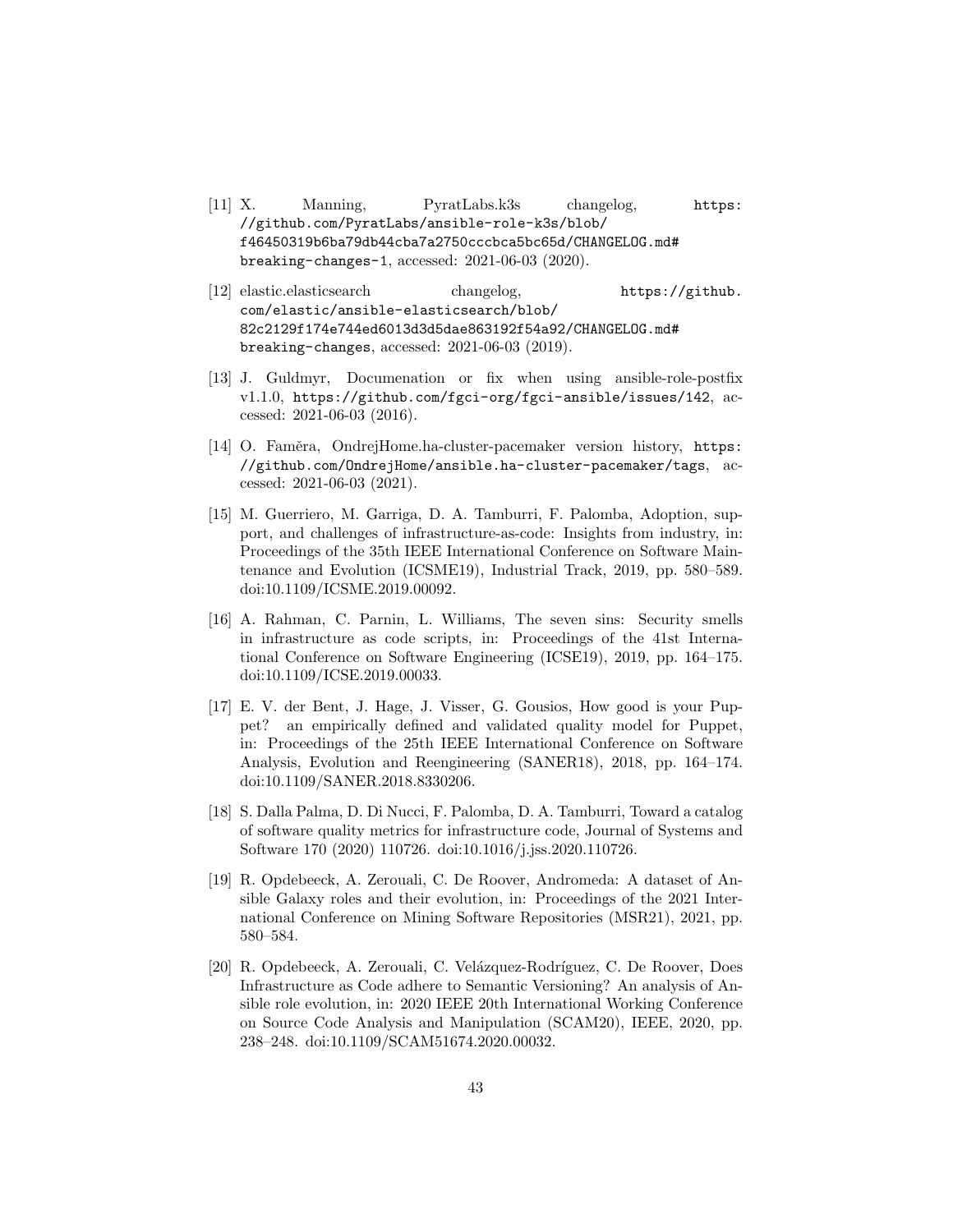- [21] A. Rahman, R. Mahdavi-Hezaveh, L. Williams, A systematic mapping study of infrastructure as code research, Information and Software Technology 108 (2019) 65–77. doi:10.1016/j.infsof.2018.12.004.
- [22] W. Hummer, F. Rosenberg, F. Oliveira, T. Eilam, Testing idempotence for infrastructure as code, in: Proceedings of the 14th International Middleware Conference (Middleware13), 2013, pp. 368–388. doi:10.1007/978-3- 642-45065-5 19.
- [23] R. Shambaugh, A. Weiss, A. Guha, Rehearsal: A configuration verification tool for Puppet, in: Proceedings of the 37th ACM SIGPLAN Conference on Programming Language Design and Implementation (PLDI16), 2016, pp. 416–430. doi:10.1145/2908080.2908083.
- [24] K. Ikeshita, F. Ishikawa, S. Honiden, Test suite reduction in idempotence testing of infrastructure as code, in: Proceedings of the 11th International Conference on Tests and Proofs (TAP17), 2017, pp. 98–115. doi:10.1007/978-3-319-61467-0 6.
- [25] A. Rahman, L. Williams, Source code properties of defective infrastructure as code scripts, Information and Software Technology 112 (2019) 148–163. doi:j.infsof.2019.04.013.
- [26] T. Sharma, M. Fragkoulis, D. Spinellis, Does your configuration code smell?, in: Proceedings of the 13th International Conference on Mining Software Repositories (MSR16), 2016, pp. 189–200. doi:10.1145/2901739.2901761.
- [27] S. Dalla Palma, D. Di Nucci, F. Palomba, D. A. Tamburri, Withinproject defect prediction of Infrastructure-as-Code using product and process metrics, IEEE Transactions on Software Engineering (2021) 1– 1doi:10.1109/TSE.2021.3051492.
- [28] C. Bogart, C. Kästner, J. Herbsleb, F. Thung, How to break an API: Cost negotiation and community values in three software ecosystems, in: Proceedings of the 2016 24th ACM SIGSOFT International Symposium on Foundations of Software Engineering (FSE16), ACM, 2016, pp. 109–120. doi:10.1145/2950290.2950325.
- [29] C. Bogart, A. Filippova, C. Kästner, J. Herbsleb, Survey of ecosystem values, http://breakingapis.org/survey/, accessed: 28/10/2017.
- [30] A. Decan, T. Mens, What do package dependencies tell us about semantic versioning?, IEEE Transactions on Software Engineering 47 (6) (2019) 1226–1240. doi:10.1109/TSE.2019.2918315.
- [31] J. Dietrich, D. Pearce, J. Stringer, A. Tahir, K. Blincoe, Dependency versioning in the wild, in: 2019 IEEE/ACM 16th International Conference on Mining Software Repositories (MSR19), IEEE, 2019, pp. 349–359. doi:10.1109/MSR.2019.00061.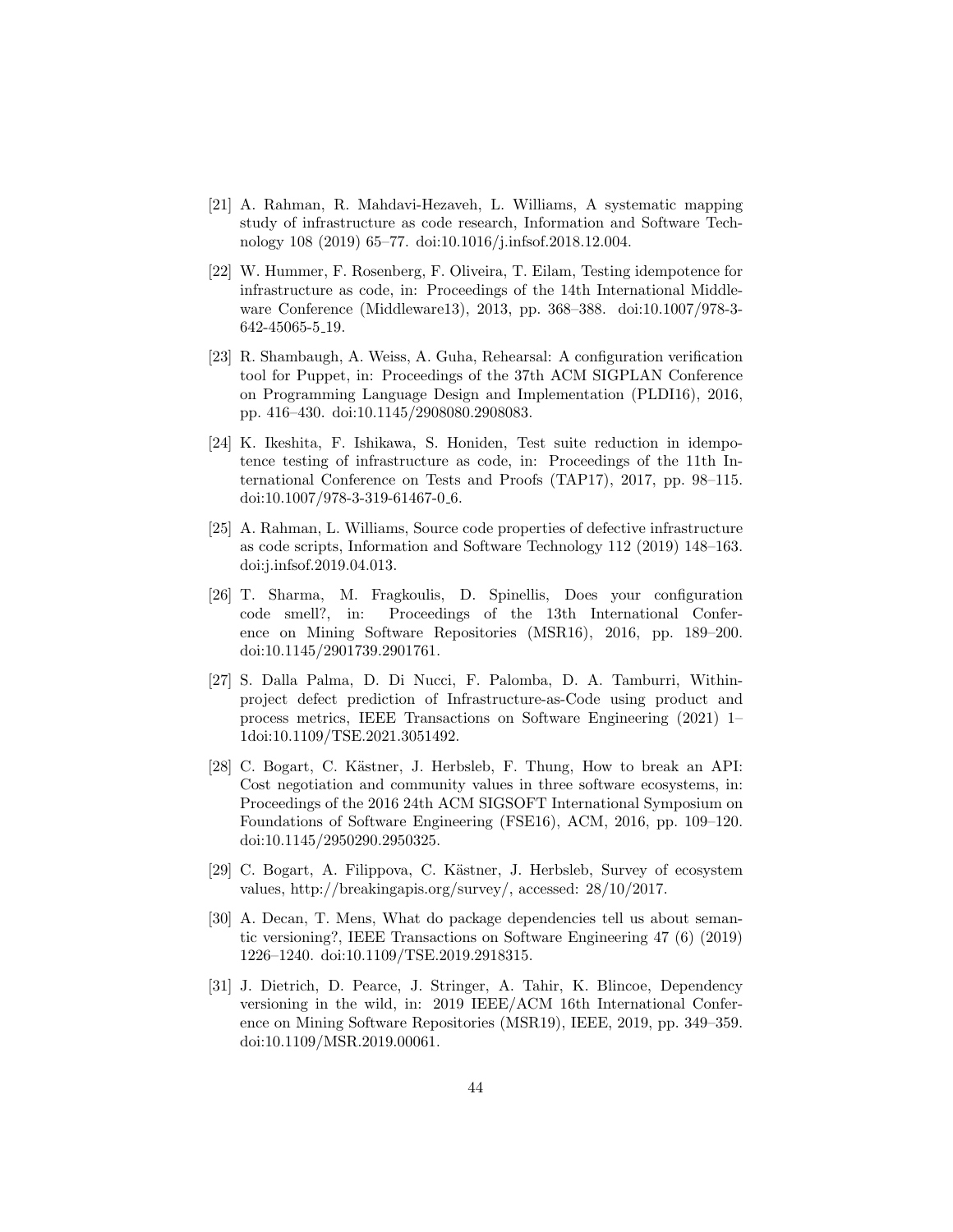- [32] B. Fluri, M. Wuersch, M. PInzger, H. Gall, Change distilling: Tree differencing for fine-grained source code change extraction, IEEE Transactions on Software Engineering 33 (11) (2007) 725–743. doi:10.1109/TSE.2007.70731.
- [33] J.-R. Falleri, F. Morandat, X. Blanc, M. Martinez, M. Montperrus, Finegrained and accurate source code differencing, in: Proceedings of the 29th ACM/IEEE International Conference on Automated Software Engineering (ASE14), 2014, pp. 313–324. doi:10.1145/2642937.2642982.
- [34] R. Stevens, C. De Roover, Extracting executable transformations from distilled code changes, in: Proceedings of the 24th International Conference on Software Analysis, Evolution and Reengineering (SANER17), 2017, pp. 171–181. doi:10.1109/SANER.2017.7884619.
- [35] J. Romano, J. D. Kromrey, J. Coraggio, J. Skowronek, L. Devine, Exploring methods for evaluating group differences on the NSSE and other surveys: Are the t-test and Cohen's d indices the most appropriate choices?, in: Annual Meeting of the Southern Association for Institutional Research, 2006.
- [36] M. Yan, X. Xia, D. Lo, A. E. Hassan, S. Li, Characterizing and identifying reverted commits, Empirical Software Engineering 24 (4) (2019) 2171–2208. doi:10.1007/s10664-019-09688-8.
- [37] T. K. Ho, The random subspace method for constructing decision forests, IEEE Transactions on Pattern Analysis and Machine Intelligence 20 (8) (1998) 832–844. doi:10.1109/34.709601.
- [38] Tin Kam Ho, Random decision forests, in: Proceedings of the 3rd International Conference on Document Analysis and Recognition (ICDAR95), 1995, pp. 278–282. doi:10.1109/ICDAR.1995.598994.
- [39] A. Zheng, A. Casari, Feature engineering for machine learning: principles and techniques for data scientists, O'Reilly Media, Inc., 2018.
- [40] M. Hazewinkel, Correlation in statistics, in: Encyclopaedia of Mathematics, Kluwer, 2001.
- [41] I. Guyon, J. Weston, S. Barnhill, V. Vapnik, Gene selection for cancer classification using support vector machines, Machine Learning 46 (2002) 389–422. doi:10.1023/A:1012487302797.
- [42] K. Sechidis, G. Tsoumakas, I. Vlahavas, On the stratification of multi-label data, Machine Learning and Knowledge Discovery in Databases (2011) 145– 158doi:10.1007/978-3-642-23808-6 10.
- [43] S. M. Lundberg, S.-I. Lee, A Unified Approach to Interpreting Model Predictions, in: I. Guyon, U. V. Luxburg, S. Bengio, H. Wallach, R. Fergus, S. Vishwanathan, R. Garnett (Eds.), Advances in Neural Information Processing Systems 30, Curran Associates, Inc., 2017, pp. 4765–4774.